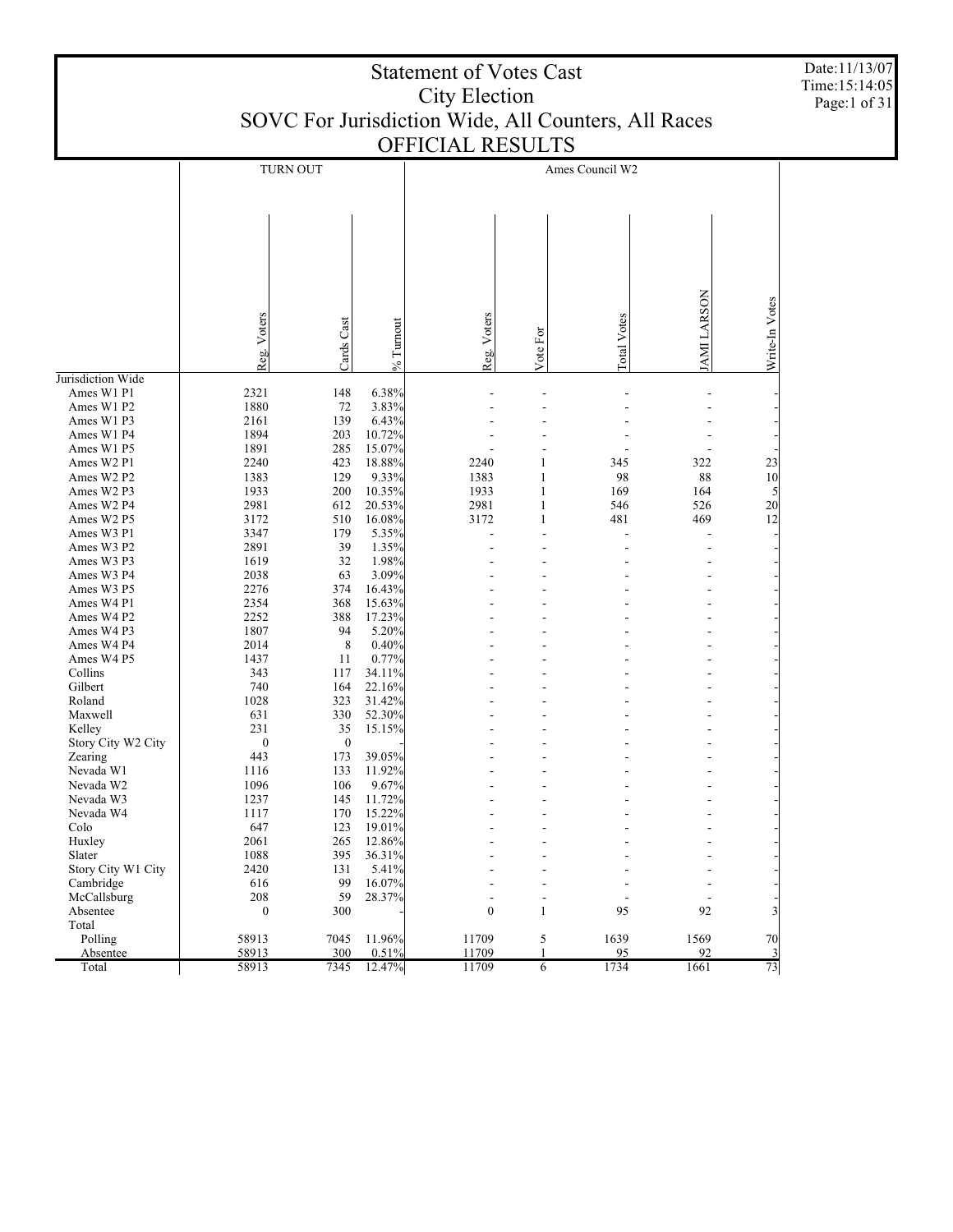| <b>Statement of Votes Cast</b>                      |
|-----------------------------------------------------|
| City Election                                       |
| SOVC For Jurisdiction Wide, All Counters, All Races |
| <b>OFFICIAL RESULTS</b>                             |

Ames Council W4 RIAD G. MAHAYNI RIAD G. MAHAYNI Write-In Votes ANDY BOC KWrite-In Votes Reg. Voters Total Votes Vote For Jurisdiction Wide Ames W1 P1 - - - - - - Ames W1 P2 - - - - - - Ames W1 P3 - - - - - - Ames W1 P4 - - - - - - Ames W1 P5 - - - - - - Ames W2 P1 - - - - - - Ames W2 P2 - - - - - - Ames W2 P3 - - - - - - Ames W2 P4 - - - - - - Ames W2 P5 - - - - - - Ames W3 P1 - - - - - - Ames W3 P2 - - - - - - Ames W3 P3 - - - - - - Ames W3 P4 - - - - - - Ames W3 P5 - - - - - - Ames W4 P1 2354 1 366 151 212 3 Ames W4 P2 2252 1 387 182 205 0 Ames W4 P3 1807 1 93 49 43 1 Ames W4 P4 2014 1 8 7 1 0 Ames W4 P5 1437 1 11 3 8 0 Collins - - - - - - Gilbert - - - - - - Roland - - - - - - Maxwell - - - - - - Kelley - - - - - - Story City W2 City - - - - - - Zearing - - - - - - Nevada W1 - - - - - - Nevada W2 - - - - - - Nevada W3 - - - - - - Nevada W4 - - - - - - Colo - - - - - - Huxley - - - - - - Slater - - - - - - Story City W1 City - - - - - - Cambridge - - - - - - McCallsburg - - - - - - Absentee 0 1 54 24 30 0 Total Polling 9864 5 865 392 469 4 Absentee 9864 1 54 24 30 0 Total 9864 6 919 416 499 4

Date:11/13/07 Time:15:14:05 Page:2 of 31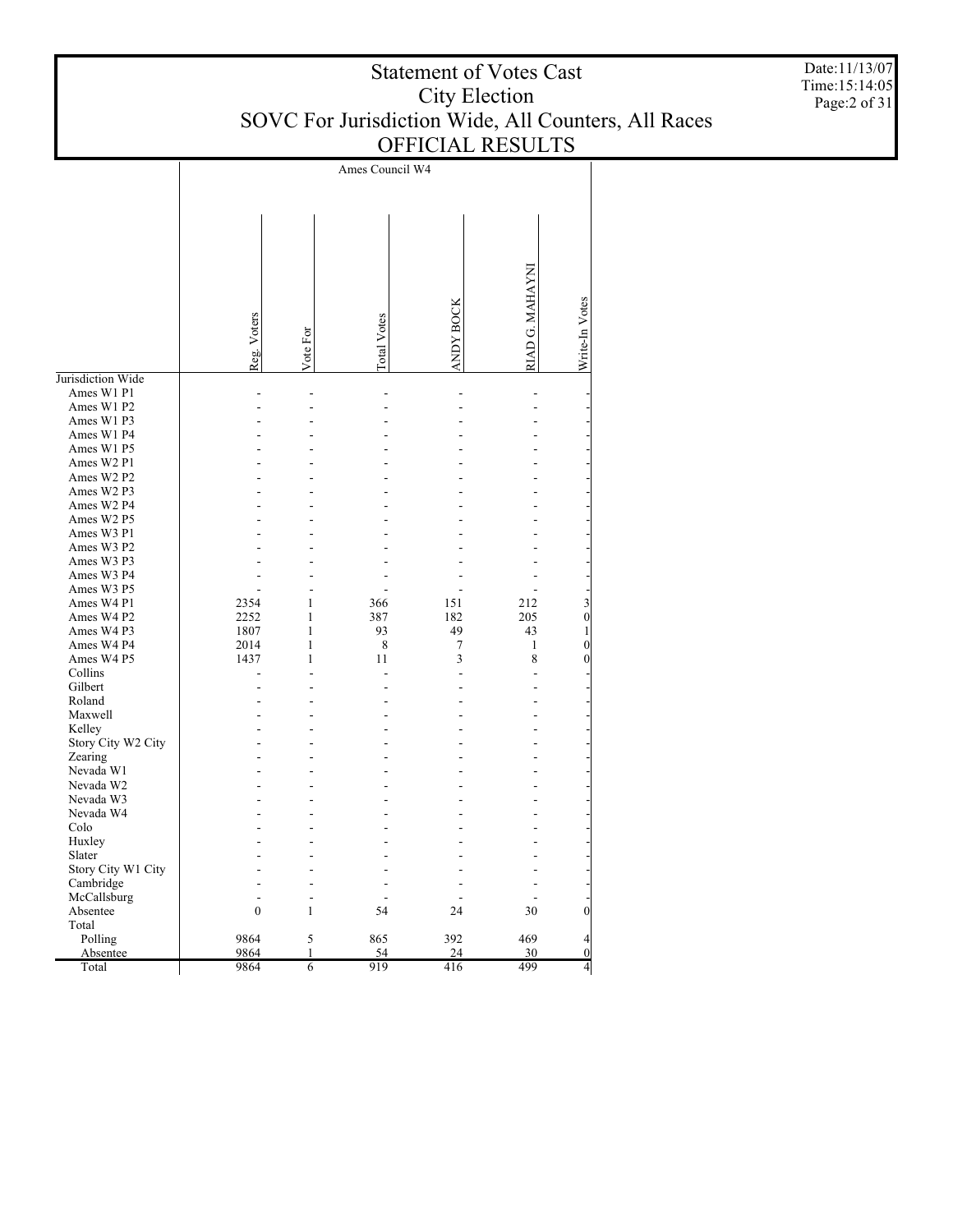|                          |                       |                              |             | <u>OLLIQIAL KEBOLI D</u> |                 |                                  |  |  |  |  |
|--------------------------|-----------------------|------------------------------|-------------|--------------------------|-----------------|----------------------------------|--|--|--|--|
|                          | Ames Council At Large |                              |             |                          |                 |                                  |  |  |  |  |
|                          |                       |                              |             |                          |                 |                                  |  |  |  |  |
|                          |                       |                              |             |                          |                 |                                  |  |  |  |  |
|                          |                       |                              |             |                          |                 |                                  |  |  |  |  |
|                          |                       |                              |             |                          |                 |                                  |  |  |  |  |
|                          |                       |                              |             |                          |                 |                                  |  |  |  |  |
|                          |                       |                              |             |                          |                 |                                  |  |  |  |  |
|                          |                       |                              |             |                          |                 |                                  |  |  |  |  |
|                          |                       |                              |             |                          |                 |                                  |  |  |  |  |
|                          |                       |                              |             |                          |                 |                                  |  |  |  |  |
|                          |                       |                              |             |                          |                 |                                  |  |  |  |  |
|                          |                       |                              | Total Votes |                          |                 |                                  |  |  |  |  |
|                          |                       |                              |             |                          |                 |                                  |  |  |  |  |
|                          | Reg. Voters           | Vote For                     |             | PAT BROWN                | MATTHEW GOODMAN | Write-In Votes                   |  |  |  |  |
| Jurisdiction Wide        |                       |                              |             |                          |                 |                                  |  |  |  |  |
| Ames W1 P1               | 2321                  | $\,1\,$                      | 147         | 77                       | 69              | 1                                |  |  |  |  |
| Ames W1 P2               | 1880                  | $\mathbf{1}$                 | $72\,$      | 35                       | 37              | $\mathbf{0}$                     |  |  |  |  |
| Ames W1 P3               | 2161                  | $\mathbf{1}$                 | 139         | 55                       | 84              | $\overline{0}$                   |  |  |  |  |
| Ames W1 P4               | 1894                  | $\mathbf{1}$                 | 203         | 55                       | 147             |                                  |  |  |  |  |
| Ames W1 P5               | 1891                  | $\mathbf{1}$                 | 285         | 130                      | 154             |                                  |  |  |  |  |
| Ames W2 P1               | 2240                  | $\mathbf{1}$                 | 421         | 130                      | 290             |                                  |  |  |  |  |
| Ames W2 P2               | 1383                  | $\mathbf{1}$                 | 129         | 18                       | 111             | $\overline{0}$                   |  |  |  |  |
| Ames W2 P3               | 1933                  | $\mathbf{1}$                 | 200         | 114                      | 86              | $\overline{0}$                   |  |  |  |  |
| Ames W2 P4               | 2981                  | $\mathbf{1}$                 | 608         | 353                      | 254             | 1                                |  |  |  |  |
| Ames W2 P5               | 3172                  | $\mathbf{1}$<br>$\mathbf{1}$ | 503<br>179  | 360<br>98                | 142             | 1                                |  |  |  |  |
| Ames W3 P1<br>Ames W3 P2 | 3347<br>2891          | $\mathbf{1}$                 | 39          | 14                       | 81<br>25        | $\boldsymbol{0}$<br>$\mathbf{0}$ |  |  |  |  |
| Ames W3 P3               | 1619                  | $\mathbf{1}$                 | 32          | 16                       | 16              | $\overline{0}$                   |  |  |  |  |
| Ames W3 P4               | 2038                  | $\mathbf{1}$                 | 63          | 32                       | 31              | $\boldsymbol{0}$                 |  |  |  |  |
| Ames W3 P5               | 2276                  | $\mathbf{1}$                 | 372         | 162                      | 208             |                                  |  |  |  |  |
| Ames W4 P1               | 2354                  | $\mathbf{1}$                 | 361         | 167                      | 193             | $\frac{2}{1}$                    |  |  |  |  |
| Ames W4 P2               | 2252                  | $\mathbf{1}$                 | 378         | 174                      | 204             | $\overline{0}$                   |  |  |  |  |
| Ames W4 P3               | 1807                  | $\mathbf{1}$                 | 91          | 42                       | 49              | $\overline{0}$                   |  |  |  |  |
| Ames W4 P4               | 2014                  | $\mathbf{1}$                 | $\tau$      | $\mathbf{1}$             | 6               | $\overline{0}$                   |  |  |  |  |
| Ames W4 P5               | 1437                  | $\mathbf{1}$                 | 11          | 4                        | 7               | $\theta$                         |  |  |  |  |
| Collins                  |                       |                              |             |                          |                 |                                  |  |  |  |  |
| Gilbert                  |                       |                              |             |                          |                 |                                  |  |  |  |  |
| Roland                   |                       |                              |             |                          |                 |                                  |  |  |  |  |
| Maxwell                  |                       |                              |             |                          |                 |                                  |  |  |  |  |
| Kelley                   |                       |                              |             |                          |                 |                                  |  |  |  |  |
| Story City W2 City       |                       |                              |             |                          |                 |                                  |  |  |  |  |
| Zearing                  |                       |                              |             |                          |                 |                                  |  |  |  |  |
| Nevada W1                |                       |                              |             |                          |                 |                                  |  |  |  |  |
| Nevada W2                |                       |                              |             |                          |                 |                                  |  |  |  |  |
| Nevada W3                |                       |                              |             |                          |                 |                                  |  |  |  |  |
| Nevada W4                |                       |                              |             |                          |                 |                                  |  |  |  |  |

- - - - - - - - - - - - - - - - - - - - - - - - - - - - - - - - - - - - - - - - - - 0 1 215 114 100 1 43891 20 4240 2037 2194 9 43891 1 215 114 100 1 43891 21 4455 2151 2294 10

 Colo Huxley Slater

 Story City W1 City Cambridge McCallsburg Absentee Total Polling Absentee Total

Date:11/13/07 Time:15:14:05 Page:3 of 31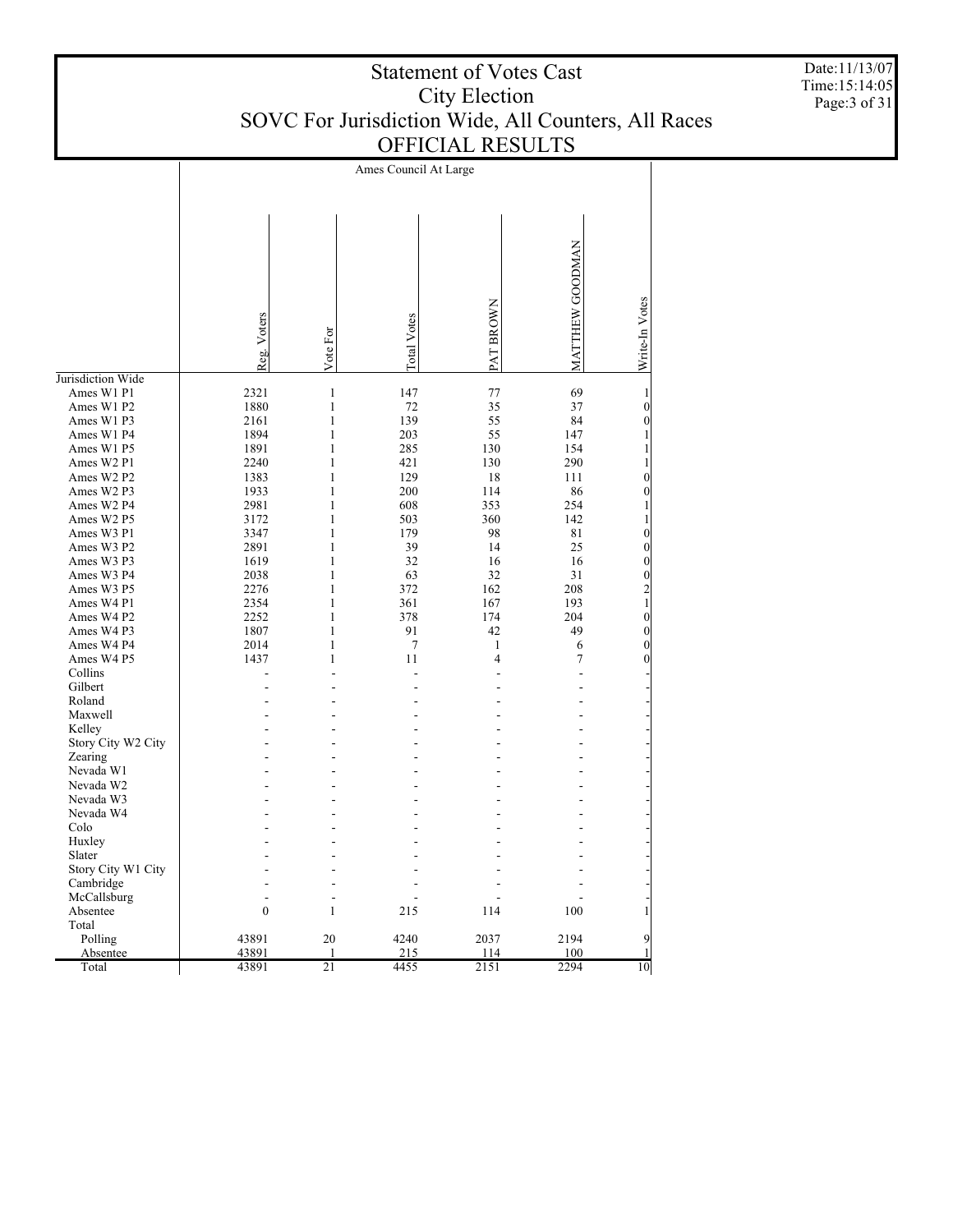| DAVID L. HILGENBERG<br>REBECCA NERNESS<br>MICHAEL J. MACKI<br><b>STEVEN KOVARIK</b><br><b>JASON BOHNING</b><br>Write-In Votes<br>Reg. Voters<br>Total Votes<br>Vote For<br>Jurisdiction Wide<br>Ames W1 P1<br>÷<br>$\overline{a}$<br>$\overline{a}$<br>$\overline{a}$<br>Ames W1 P2<br>Ames W1 P3<br>Ames W1 P4<br>Ames W1 P5<br>Ames W2 P1<br>Ames W2 P2<br>Ames W2 P3<br>Ames W2 P4<br>Ames W2 P5<br>Ames W3 P1<br>Ames W3 P2<br>Ames W3 P3<br>Ames W3 P4<br>Ames W3 P5<br>Ames W4 P1<br>Ames W4 P2<br>Ames W4 P3<br>Ames W4 P4<br>Ames W4 P5<br>Collins<br>Gilbert<br>Roland<br>Maxwell<br>Kelley<br>Story City W2 City<br>Zearing<br>Nevada W1<br>Nevada W2<br>Nevada W3<br>Nevada W4<br>Colo<br>Huxley<br>Slater<br>Story City W1 City<br>L,<br>$\overline{\phantom{a}}$<br>$\overline{\phantom{a}}$<br>L,<br>L,<br>$\overline{\phantom{a}}$<br>616<br>$\sqrt{2}$<br>193<br>Cambridge<br>43<br>30<br>34<br>62<br>24<br>$\overline{0}$<br>McCallsburg<br>$\Box$<br>Ĭ.<br>Ĭ.<br>L,<br>L,<br>L,<br>$\overline{a}$<br>$\overline{a}$<br>$\boldsymbol{0}$<br>$\overline{2}$<br>$\mathbf{0}$<br>$\mathbf{0}$<br>$\mathbf{0}$<br>$\mathbf{0}$<br>$\overline{0}$<br>$\mathbf{0}$<br>$\overline{0}$<br>Absentee<br>Total<br>$\sqrt{2}$<br>Polling<br>616<br>193<br>43<br>30<br>62<br>24<br>34<br>$\vert 0 \vert$<br>$\overline{c}$<br>$\theta$<br>$\theta$<br>$\theta$<br>$\boldsymbol{0}$<br>616<br>$\theta$<br>$\boldsymbol{0}$<br>$\boldsymbol{0}$<br>Absentee<br>43<br>30<br>34<br>24<br>Total<br>616<br>$\overline{4}$<br>193<br>62<br>$\overline{0}$ |  |  | Cambridge Council At Large |  |  |
|--------------------------------------------------------------------------------------------------------------------------------------------------------------------------------------------------------------------------------------------------------------------------------------------------------------------------------------------------------------------------------------------------------------------------------------------------------------------------------------------------------------------------------------------------------------------------------------------------------------------------------------------------------------------------------------------------------------------------------------------------------------------------------------------------------------------------------------------------------------------------------------------------------------------------------------------------------------------------------------------------------------------------------------------------------------------------------------------------------------------------------------------------------------------------------------------------------------------------------------------------------------------------------------------------------------------------------------------------------------------------------------------------------------------------------------------------------------------------------------------------------------------------------------------------------|--|--|----------------------------|--|--|
|                                                                                                                                                                                                                                                                                                                                                                                                                                                                                                                                                                                                                                                                                                                                                                                                                                                                                                                                                                                                                                                                                                                                                                                                                                                                                                                                                                                                                                                                                                                                                        |  |  |                            |  |  |
|                                                                                                                                                                                                                                                                                                                                                                                                                                                                                                                                                                                                                                                                                                                                                                                                                                                                                                                                                                                                                                                                                                                                                                                                                                                                                                                                                                                                                                                                                                                                                        |  |  |                            |  |  |
|                                                                                                                                                                                                                                                                                                                                                                                                                                                                                                                                                                                                                                                                                                                                                                                                                                                                                                                                                                                                                                                                                                                                                                                                                                                                                                                                                                                                                                                                                                                                                        |  |  |                            |  |  |
|                                                                                                                                                                                                                                                                                                                                                                                                                                                                                                                                                                                                                                                                                                                                                                                                                                                                                                                                                                                                                                                                                                                                                                                                                                                                                                                                                                                                                                                                                                                                                        |  |  |                            |  |  |
|                                                                                                                                                                                                                                                                                                                                                                                                                                                                                                                                                                                                                                                                                                                                                                                                                                                                                                                                                                                                                                                                                                                                                                                                                                                                                                                                                                                                                                                                                                                                                        |  |  |                            |  |  |
|                                                                                                                                                                                                                                                                                                                                                                                                                                                                                                                                                                                                                                                                                                                                                                                                                                                                                                                                                                                                                                                                                                                                                                                                                                                                                                                                                                                                                                                                                                                                                        |  |  |                            |  |  |
|                                                                                                                                                                                                                                                                                                                                                                                                                                                                                                                                                                                                                                                                                                                                                                                                                                                                                                                                                                                                                                                                                                                                                                                                                                                                                                                                                                                                                                                                                                                                                        |  |  |                            |  |  |
|                                                                                                                                                                                                                                                                                                                                                                                                                                                                                                                                                                                                                                                                                                                                                                                                                                                                                                                                                                                                                                                                                                                                                                                                                                                                                                                                                                                                                                                                                                                                                        |  |  |                            |  |  |
|                                                                                                                                                                                                                                                                                                                                                                                                                                                                                                                                                                                                                                                                                                                                                                                                                                                                                                                                                                                                                                                                                                                                                                                                                                                                                                                                                                                                                                                                                                                                                        |  |  |                            |  |  |
|                                                                                                                                                                                                                                                                                                                                                                                                                                                                                                                                                                                                                                                                                                                                                                                                                                                                                                                                                                                                                                                                                                                                                                                                                                                                                                                                                                                                                                                                                                                                                        |  |  |                            |  |  |
|                                                                                                                                                                                                                                                                                                                                                                                                                                                                                                                                                                                                                                                                                                                                                                                                                                                                                                                                                                                                                                                                                                                                                                                                                                                                                                                                                                                                                                                                                                                                                        |  |  |                            |  |  |
|                                                                                                                                                                                                                                                                                                                                                                                                                                                                                                                                                                                                                                                                                                                                                                                                                                                                                                                                                                                                                                                                                                                                                                                                                                                                                                                                                                                                                                                                                                                                                        |  |  |                            |  |  |
|                                                                                                                                                                                                                                                                                                                                                                                                                                                                                                                                                                                                                                                                                                                                                                                                                                                                                                                                                                                                                                                                                                                                                                                                                                                                                                                                                                                                                                                                                                                                                        |  |  |                            |  |  |
|                                                                                                                                                                                                                                                                                                                                                                                                                                                                                                                                                                                                                                                                                                                                                                                                                                                                                                                                                                                                                                                                                                                                                                                                                                                                                                                                                                                                                                                                                                                                                        |  |  |                            |  |  |
|                                                                                                                                                                                                                                                                                                                                                                                                                                                                                                                                                                                                                                                                                                                                                                                                                                                                                                                                                                                                                                                                                                                                                                                                                                                                                                                                                                                                                                                                                                                                                        |  |  |                            |  |  |
|                                                                                                                                                                                                                                                                                                                                                                                                                                                                                                                                                                                                                                                                                                                                                                                                                                                                                                                                                                                                                                                                                                                                                                                                                                                                                                                                                                                                                                                                                                                                                        |  |  |                            |  |  |
|                                                                                                                                                                                                                                                                                                                                                                                                                                                                                                                                                                                                                                                                                                                                                                                                                                                                                                                                                                                                                                                                                                                                                                                                                                                                                                                                                                                                                                                                                                                                                        |  |  |                            |  |  |
|                                                                                                                                                                                                                                                                                                                                                                                                                                                                                                                                                                                                                                                                                                                                                                                                                                                                                                                                                                                                                                                                                                                                                                                                                                                                                                                                                                                                                                                                                                                                                        |  |  |                            |  |  |
|                                                                                                                                                                                                                                                                                                                                                                                                                                                                                                                                                                                                                                                                                                                                                                                                                                                                                                                                                                                                                                                                                                                                                                                                                                                                                                                                                                                                                                                                                                                                                        |  |  |                            |  |  |
|                                                                                                                                                                                                                                                                                                                                                                                                                                                                                                                                                                                                                                                                                                                                                                                                                                                                                                                                                                                                                                                                                                                                                                                                                                                                                                                                                                                                                                                                                                                                                        |  |  |                            |  |  |
|                                                                                                                                                                                                                                                                                                                                                                                                                                                                                                                                                                                                                                                                                                                                                                                                                                                                                                                                                                                                                                                                                                                                                                                                                                                                                                                                                                                                                                                                                                                                                        |  |  |                            |  |  |
|                                                                                                                                                                                                                                                                                                                                                                                                                                                                                                                                                                                                                                                                                                                                                                                                                                                                                                                                                                                                                                                                                                                                                                                                                                                                                                                                                                                                                                                                                                                                                        |  |  |                            |  |  |
|                                                                                                                                                                                                                                                                                                                                                                                                                                                                                                                                                                                                                                                                                                                                                                                                                                                                                                                                                                                                                                                                                                                                                                                                                                                                                                                                                                                                                                                                                                                                                        |  |  |                            |  |  |
|                                                                                                                                                                                                                                                                                                                                                                                                                                                                                                                                                                                                                                                                                                                                                                                                                                                                                                                                                                                                                                                                                                                                                                                                                                                                                                                                                                                                                                                                                                                                                        |  |  |                            |  |  |
|                                                                                                                                                                                                                                                                                                                                                                                                                                                                                                                                                                                                                                                                                                                                                                                                                                                                                                                                                                                                                                                                                                                                                                                                                                                                                                                                                                                                                                                                                                                                                        |  |  |                            |  |  |
|                                                                                                                                                                                                                                                                                                                                                                                                                                                                                                                                                                                                                                                                                                                                                                                                                                                                                                                                                                                                                                                                                                                                                                                                                                                                                                                                                                                                                                                                                                                                                        |  |  |                            |  |  |
|                                                                                                                                                                                                                                                                                                                                                                                                                                                                                                                                                                                                                                                                                                                                                                                                                                                                                                                                                                                                                                                                                                                                                                                                                                                                                                                                                                                                                                                                                                                                                        |  |  |                            |  |  |
|                                                                                                                                                                                                                                                                                                                                                                                                                                                                                                                                                                                                                                                                                                                                                                                                                                                                                                                                                                                                                                                                                                                                                                                                                                                                                                                                                                                                                                                                                                                                                        |  |  |                            |  |  |
|                                                                                                                                                                                                                                                                                                                                                                                                                                                                                                                                                                                                                                                                                                                                                                                                                                                                                                                                                                                                                                                                                                                                                                                                                                                                                                                                                                                                                                                                                                                                                        |  |  |                            |  |  |
|                                                                                                                                                                                                                                                                                                                                                                                                                                                                                                                                                                                                                                                                                                                                                                                                                                                                                                                                                                                                                                                                                                                                                                                                                                                                                                                                                                                                                                                                                                                                                        |  |  |                            |  |  |
|                                                                                                                                                                                                                                                                                                                                                                                                                                                                                                                                                                                                                                                                                                                                                                                                                                                                                                                                                                                                                                                                                                                                                                                                                                                                                                                                                                                                                                                                                                                                                        |  |  |                            |  |  |
|                                                                                                                                                                                                                                                                                                                                                                                                                                                                                                                                                                                                                                                                                                                                                                                                                                                                                                                                                                                                                                                                                                                                                                                                                                                                                                                                                                                                                                                                                                                                                        |  |  |                            |  |  |
|                                                                                                                                                                                                                                                                                                                                                                                                                                                                                                                                                                                                                                                                                                                                                                                                                                                                                                                                                                                                                                                                                                                                                                                                                                                                                                                                                                                                                                                                                                                                                        |  |  |                            |  |  |
|                                                                                                                                                                                                                                                                                                                                                                                                                                                                                                                                                                                                                                                                                                                                                                                                                                                                                                                                                                                                                                                                                                                                                                                                                                                                                                                                                                                                                                                                                                                                                        |  |  |                            |  |  |
|                                                                                                                                                                                                                                                                                                                                                                                                                                                                                                                                                                                                                                                                                                                                                                                                                                                                                                                                                                                                                                                                                                                                                                                                                                                                                                                                                                                                                                                                                                                                                        |  |  |                            |  |  |
|                                                                                                                                                                                                                                                                                                                                                                                                                                                                                                                                                                                                                                                                                                                                                                                                                                                                                                                                                                                                                                                                                                                                                                                                                                                                                                                                                                                                                                                                                                                                                        |  |  |                            |  |  |
|                                                                                                                                                                                                                                                                                                                                                                                                                                                                                                                                                                                                                                                                                                                                                                                                                                                                                                                                                                                                                                                                                                                                                                                                                                                                                                                                                                                                                                                                                                                                                        |  |  |                            |  |  |
|                                                                                                                                                                                                                                                                                                                                                                                                                                                                                                                                                                                                                                                                                                                                                                                                                                                                                                                                                                                                                                                                                                                                                                                                                                                                                                                                                                                                                                                                                                                                                        |  |  |                            |  |  |
|                                                                                                                                                                                                                                                                                                                                                                                                                                                                                                                                                                                                                                                                                                                                                                                                                                                                                                                                                                                                                                                                                                                                                                                                                                                                                                                                                                                                                                                                                                                                                        |  |  |                            |  |  |
|                                                                                                                                                                                                                                                                                                                                                                                                                                                                                                                                                                                                                                                                                                                                                                                                                                                                                                                                                                                                                                                                                                                                                                                                                                                                                                                                                                                                                                                                                                                                                        |  |  |                            |  |  |
|                                                                                                                                                                                                                                                                                                                                                                                                                                                                                                                                                                                                                                                                                                                                                                                                                                                                                                                                                                                                                                                                                                                                                                                                                                                                                                                                                                                                                                                                                                                                                        |  |  |                            |  |  |
|                                                                                                                                                                                                                                                                                                                                                                                                                                                                                                                                                                                                                                                                                                                                                                                                                                                                                                                                                                                                                                                                                                                                                                                                                                                                                                                                                                                                                                                                                                                                                        |  |  |                            |  |  |
|                                                                                                                                                                                                                                                                                                                                                                                                                                                                                                                                                                                                                                                                                                                                                                                                                                                                                                                                                                                                                                                                                                                                                                                                                                                                                                                                                                                                                                                                                                                                                        |  |  |                            |  |  |
|                                                                                                                                                                                                                                                                                                                                                                                                                                                                                                                                                                                                                                                                                                                                                                                                                                                                                                                                                                                                                                                                                                                                                                                                                                                                                                                                                                                                                                                                                                                                                        |  |  |                            |  |  |
|                                                                                                                                                                                                                                                                                                                                                                                                                                                                                                                                                                                                                                                                                                                                                                                                                                                                                                                                                                                                                                                                                                                                                                                                                                                                                                                                                                                                                                                                                                                                                        |  |  |                            |  |  |
|                                                                                                                                                                                                                                                                                                                                                                                                                                                                                                                                                                                                                                                                                                                                                                                                                                                                                                                                                                                                                                                                                                                                                                                                                                                                                                                                                                                                                                                                                                                                                        |  |  |                            |  |  |
|                                                                                                                                                                                                                                                                                                                                                                                                                                                                                                                                                                                                                                                                                                                                                                                                                                                                                                                                                                                                                                                                                                                                                                                                                                                                                                                                                                                                                                                                                                                                                        |  |  |                            |  |  |

Date:11/13/07 Time:15:14:05 Page:4 of 31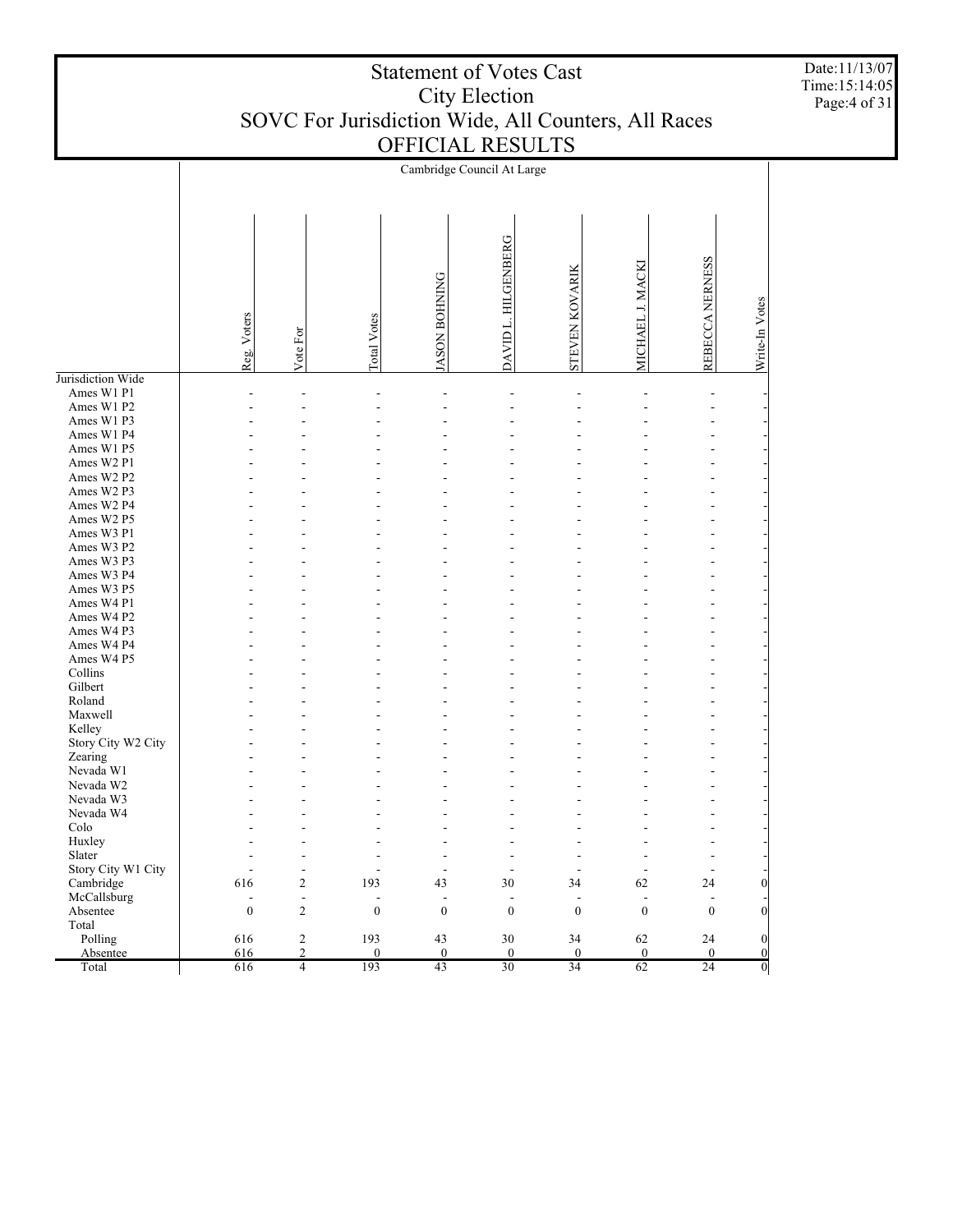| <b>Statement of Votes Cast</b>                      |
|-----------------------------------------------------|
| City Election                                       |
| SOVC For Jurisdiction Wide, All Counters, All Races |
| <b>OFFICIAL RESULTS</b>                             |

Collins Mayor JOHN E. CARVER JOHN E. CARVE BRUCE VASEY Write-In Votes Write-In Votes Reg. Voters Total Votes Vote For Jurisdiction Wide Ames W1 P1 - - - - - - Ames W1 P2 - - - - - - Ames W1 P3 - - - - - - Ames W1 P4 - - - - - - Ames W1 P5 - - - - - - Ames W2 P1 - - - - - - Ames W2 P2 - - - - - - Ames W2 P3 - - - - - - Ames W2 P4 - - - - - - Ames W2 P5 - - - - - - Ames W3 P1 - - - - - - Ames W3 P2 - - - - - - Ames W3 P3 - - - - - - Ames W3 P4 - - - - - - Ames W3 P5 - - - - - - Ames W4 P1 - - - - - - Ames W4 P2 - - - - - - Ames W4 P3 - - - - - - Ames W4 P4 - - - - - - Ames W4 P5 - - - - - - Collins 343 1 116 41 71 4 Gilbert - - - - - - Roland - - - - - - Maxwell - - - - - - Kelley - - - - - - Story City W2 City - - - - - - Zearing - - - - - - Nevada W1 - - - - - - Nevada W2 - - - - - - Nevada W3 - - - - - - Nevada W4 - - - - - - Colo - - - - - - Huxley - - - - - - Slater - - - - - - Story City W1 City - - - - - - Cambridge - - - - - - McCallsburg - - - - - - Absentee 0 1 2 2 0 0 Total Polling 343 1 116 41 71 4 Absentee 343 1 2 2 0 0

343 2 118 43 71 4

Total

Date:11/13/07 Time:15:14:05 Page:5 of 31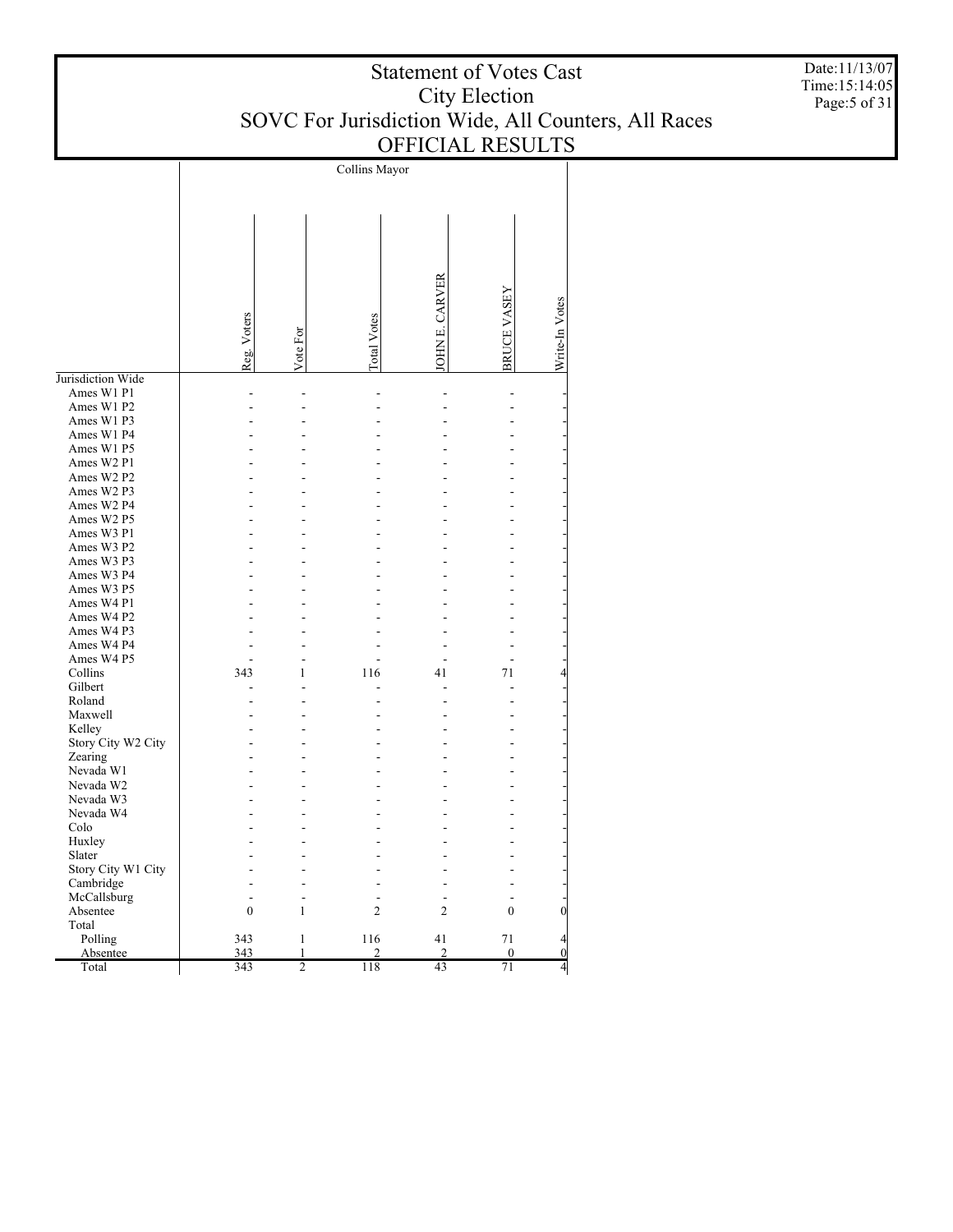|                          |              |                |                    | Collins Council At Large |                     |                 |                     |                       |
|--------------------------|--------------|----------------|--------------------|--------------------------|---------------------|-----------------|---------------------|-----------------------|
|                          |              |                |                    |                          |                     |                 |                     |                       |
|                          |              |                |                    |                          |                     |                 |                     |                       |
|                          |              |                |                    |                          |                     |                 |                     |                       |
|                          |              |                |                    |                          |                     |                 |                     |                       |
|                          |              |                |                    |                          |                     |                 | PATRICIA TROWBRIDGE |                       |
|                          |              |                |                    |                          |                     |                 |                     |                       |
|                          |              |                |                    |                          |                     |                 |                     |                       |
|                          |              |                |                    |                          |                     |                 |                     |                       |
|                          |              |                |                    |                          |                     |                 |                     |                       |
|                          |              |                |                    |                          |                     |                 |                     |                       |
|                          |              |                |                    |                          |                     |                 |                     |                       |
|                          | Reg. Voters  | Vote For       | <b>Total Votes</b> | <b>JON ARMENTROUT</b>    | <b>ERRY COURTER</b> | ALAN L. GRAHAM  |                     | Write-In Votes        |
|                          |              |                |                    |                          |                     |                 |                     |                       |
| Jurisdiction Wide        |              |                |                    |                          |                     |                 |                     |                       |
| Ames W1 P1               |              |                |                    |                          |                     |                 | $\overline{a}$      |                       |
| Ames W1 P2               |              |                |                    |                          |                     |                 |                     |                       |
| Ames W1 P3               |              |                |                    |                          |                     |                 |                     |                       |
| Ames W1 P4<br>Ames W1 P5 |              |                |                    |                          |                     |                 |                     |                       |
| Ames W2 P1               |              |                |                    |                          |                     |                 |                     |                       |
| Ames W2 P2               |              |                |                    |                          |                     |                 |                     |                       |
| Ames W2 P3               |              |                |                    |                          |                     |                 |                     |                       |
| Ames W2 P4               |              |                |                    |                          |                     |                 |                     |                       |
| Ames W2 P5               |              |                |                    |                          |                     |                 |                     |                       |
| Ames W3 P1               |              |                |                    |                          |                     |                 |                     |                       |
| Ames W3 P2               |              |                |                    |                          |                     |                 |                     |                       |
| Ames W3 P3               |              |                |                    |                          |                     |                 |                     |                       |
| Ames W3 P4               |              |                |                    |                          |                     |                 |                     |                       |
| Ames W3 P5               |              |                |                    |                          |                     |                 |                     |                       |
| Ames W4 P1               |              |                |                    |                          |                     |                 |                     |                       |
| Ames W4 P2               |              |                |                    |                          |                     |                 |                     |                       |
| Ames W4 P3               |              |                |                    |                          |                     |                 |                     |                       |
| Ames W4 P4               |              |                |                    |                          |                     |                 |                     |                       |
| Ames W4 P5               | Ĭ.           | Ĭ.             |                    |                          | L,                  |                 | $\overline{a}$      |                       |
| Collins                  | 343          | $\overline{c}$ | 222                | 59                       | 35                  | 75              | 47                  | 6                     |
| Gilbert                  |              |                |                    |                          |                     |                 | $\overline{a}$      |                       |
| Roland                   |              |                |                    |                          |                     |                 |                     |                       |
| Maxwell                  |              |                |                    |                          |                     |                 |                     |                       |
| Kelley                   |              |                |                    |                          |                     |                 |                     |                       |
| Story City W2 City       |              |                |                    |                          |                     |                 |                     |                       |
| Zearing                  |              |                |                    |                          |                     |                 |                     |                       |
| Nevada W1                |              |                |                    |                          |                     |                 |                     |                       |
| Nevada W2                |              |                |                    |                          |                     |                 |                     |                       |
| Nevada W3                |              |                |                    |                          |                     |                 |                     |                       |
| Nevada W4                |              |                |                    |                          |                     |                 |                     |                       |
| $\rm{Colo}$              |              |                |                    |                          |                     |                 |                     |                       |
| Huxley                   |              |                |                    |                          |                     |                 |                     |                       |
| Slater                   |              |                |                    |                          |                     |                 |                     |                       |
| Story City W1 City       |              |                |                    |                          |                     |                 |                     |                       |
| Cambridge                |              |                |                    |                          |                     |                 | $\overline{a}$      |                       |
| McCallsburg              | J.           | $\overline{a}$ |                    |                          | L,                  |                 | L,                  |                       |
| Absentee                 | $\mathbf{0}$ | $\overline{c}$ | 4                  | $\boldsymbol{0}$         | $\mathbf{0}$        | $\overline{c}$  | $\overline{c}$      | $\boldsymbol{0}$      |
| Total<br>Polling         | 343          | $\overline{c}$ | 222                | 59                       | 35                  | 75              | 47                  |                       |
| Absentee                 | 343          | $\overline{c}$ | $\overline{4}$     | $\mathbf{0}$             | $\mathbf{0}$        | $\overline{2}$  | $\overline{2}$      | 6<br>$\boldsymbol{0}$ |
| Total                    | 343          | $\overline{4}$ | 226                | 59                       | $\overline{35}$     | $\overline{77}$ | 49                  | 6                     |
|                          |              |                |                    |                          |                     |                 |                     |                       |

Date:11/13/07 Time:15:14:05 Page:6 of 31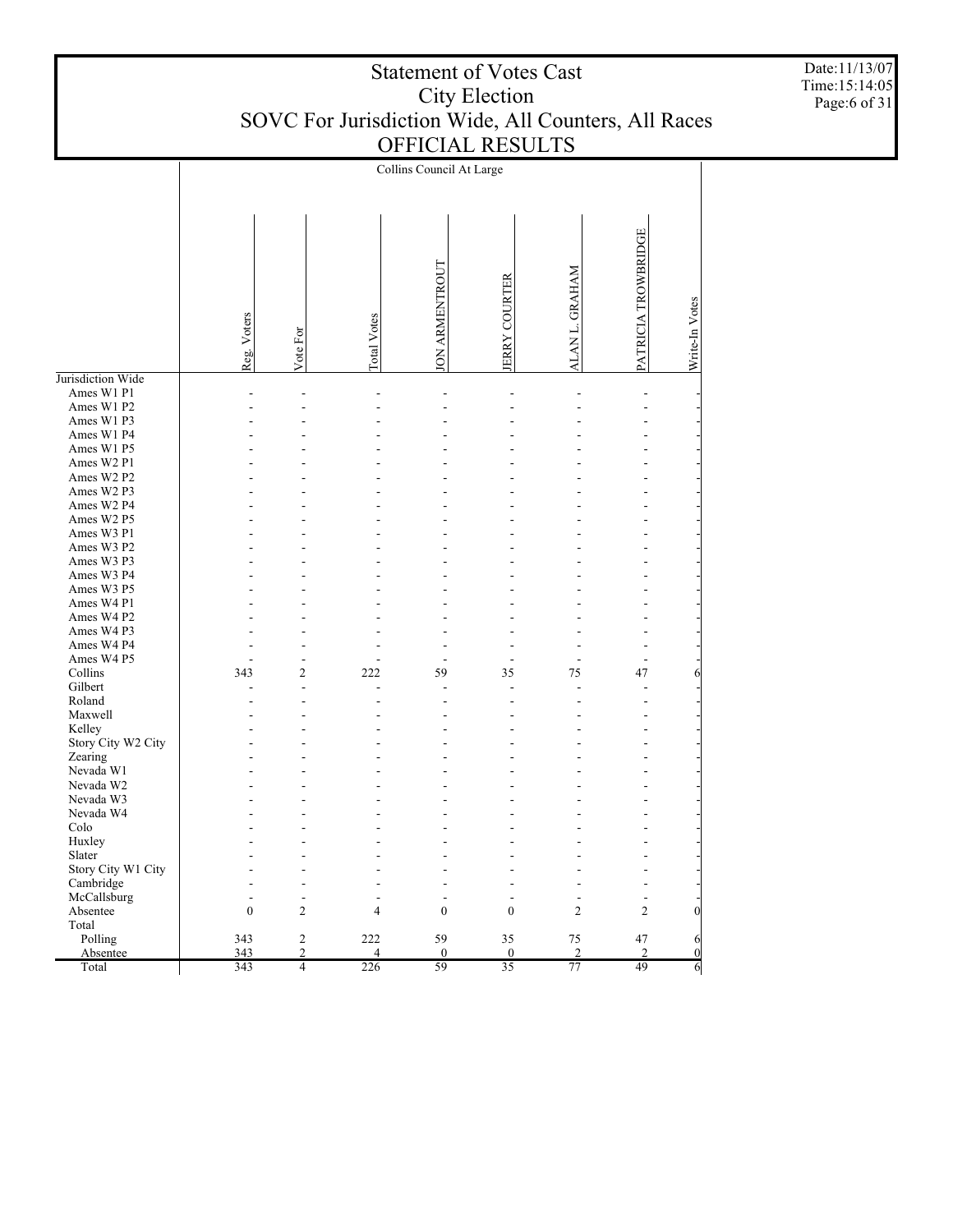| <b>Statement of Votes Cast</b>                      |
|-----------------------------------------------------|
| City Election                                       |
| SOVC For Jurisdiction Wide, All Counters, All Races |
| <b>OFFICIAL RESULTS</b>                             |

Colo Mayor LARRY E. MILLESON LARRY E. MILLESON Write-In Votes Write-In Votes Reg. Voters Total Votes Vote For Jurisdiction Wide Ames W1 P1 - - - - - Ames W1 P2 - - - - - Ames W1 P3 - - - - - Ames W1 P4 - - - - - Ames W1 P5 - - - - - Ames W2 P1 - - - - - Ames W2 P2 - - - - - Ames W2 P3 - - - - - Ames W2 P4 - - - - - Ames W2 P5 - - - - - Ames W3 P1 - - - - - Ames W3 P2 - - - - - Ames W3 P3 - - - - - Ames W3 P4 - - - - - Ames W3 P5 - - - - - Ames W4 P1 - - - - - Ames W4 P2 - - - - - Ames W4 P3 - - - - - Ames W4 P4 - - - - - Ames W4 P5 - - - - - Collins - - - - - Gilbert - - - - - Roland - - - - - Maxwell - - - - - Kelley - - - - - Story City W2 City - - - - - Zearing - - - - - Nevada W1 - - - - - Nevada W2 - - - - - Nevada W3 - - - - - Nevada W4 - - - - - Colo 647 1 117 53 64 Huxley - - - - - Slater - - - - - Story City W1 City - - - - - Cambridge - - - - - McCallsburg - - - - - Absentee 0 1 3 0 3 Total Polling 647 1 117 53 64 Absentee 647 1 3 0 3 Total 647 2 120 53 67

Date:11/13/07 Time:15:14:05 Page:7 of 31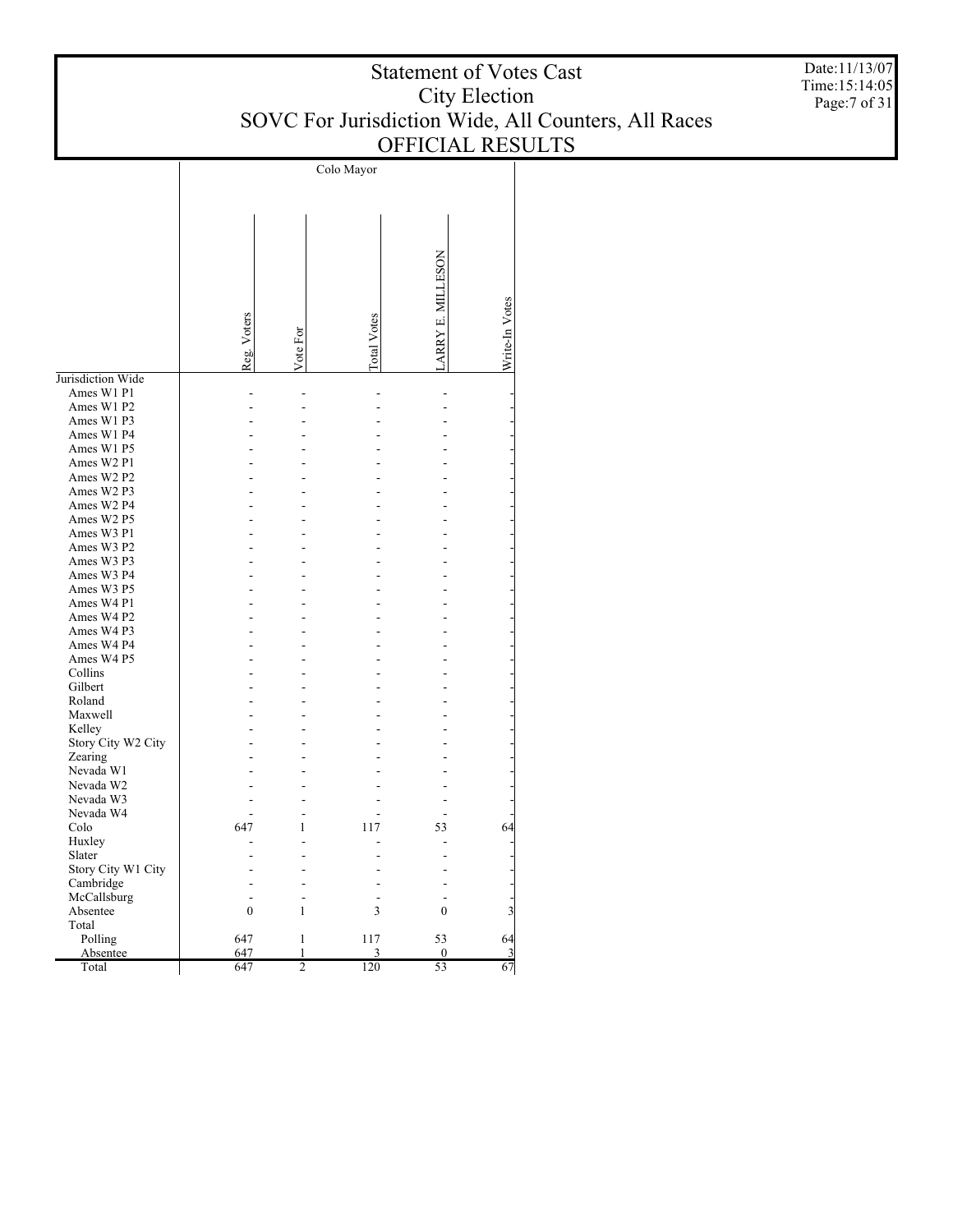| <b>Statement of Votes Cast</b>                      |
|-----------------------------------------------------|
| City Election                                       |
| SOVC For Jurisdiction Wide, All Counters, All Races |
| <b>OFFICIAL RESULTS</b>                             |

Colo Council At Large ANDREW SHORT ANDREW SHORT JASON R. DODD JASON R. DODD Write-In Votes Write-In Votes Reg. Voters Total Votes Vote For Jurisdiction Wide Ames W1 P1 - - - - - - Ames W1 P2 - - - - - - Ames W1 P3 - - - - - - Ames W1 P4 - - - - - - Ames W1 P5 - - - - - - Ames W2 P1 - - - - - - Ames W2 P2 - - - - - - Ames W2 P3 - - - - - - Ames W2 P4 - - - - - - Ames W2 P5 - - - - - - Ames W3 P1 - - - - - - Ames W3 P2 - - - - - - Ames W3 P3 - - - - - - Ames W3 P4 - - - - - - Ames W3 P5 - - - - - - Ames W4 P1 - - - - - - Ames W4 P2 - - - - - - Ames W4 P3 - - - - - - Ames W4 P4 - - - - - - Ames W4 P5 - - - - - - Collins - - - - - - Gilbert - - - - - - Roland - - - - - - Maxwell - - - - - - Kelley - - - - - - Story City W2 City - - - - - - Zearing - - - - - - Nevada W1 - - - - - - Nevada W2 - - - - - - Nevada W3 - - - - - - Nevada W4 - - - - - - Colo 647 2 203 107 93 3 Huxley - - - - - - Slater - - - - - - Story City W1 City - - - - - - Cambridge - - - - - - McCallsburg - - - - - - Absentee 0 2 6 3 1 2 Total Polling 647 2 203 107 93 3 Absentee 647 2 6 3 1 2 Total

647 4 209 110 94 5

Date:11/13/07 Time:15:14:05 Page:8 of 31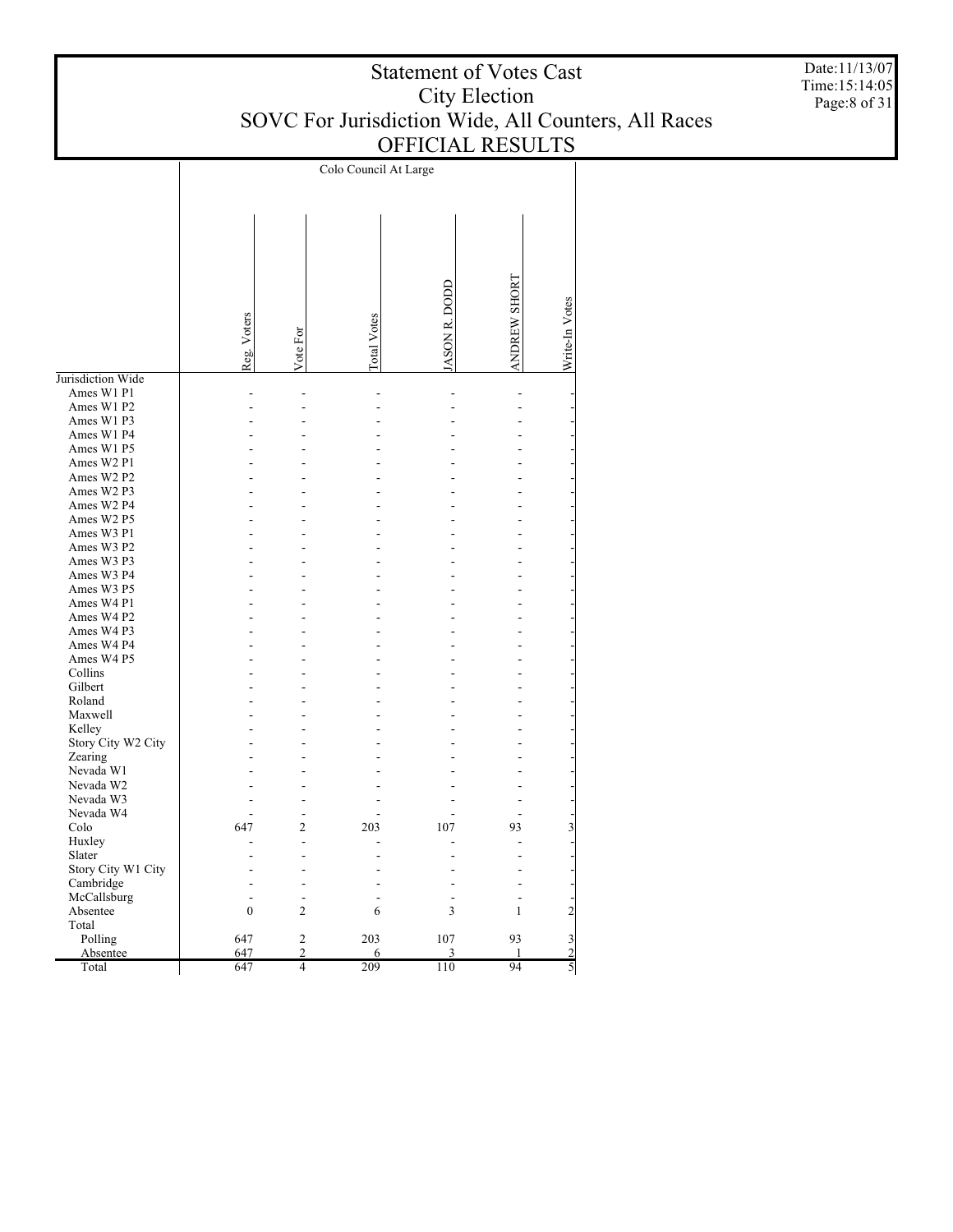| <b>Statement of Votes Cast</b>                      |
|-----------------------------------------------------|
| City Election                                       |
| SOVC For Jurisdiction Wide, All Counters, All Races |
| <b>OFFICIAL RESULTS</b>                             |

Gilbert Mayor TIMOTHY M. MORROW TIMOTHY M. MORROW Write-In Votes Write-In Votes Reg. Voters Total Votes JON POPP Vote For Jurisdiction Wide Ames W1 P1 - - - - - - Ames W1 P2 - - - - - - Ames W1 P3 - - - - - - Ames W1 P4 - - - - - - Ames W1 P5 - - - - - - Ames W2 P1 - - - - - - Ames W2 P2 - - - - - - Ames W2 P3 - - - - - - Ames W2 P4 - - - - - - Ames W2 P5 - - - - - - Ames W3 P1 - - - - - - Ames W3 P2 - - - - - - Ames W3 P3 - - - - - - Ames W3 P4 - - - - - - Ames W3 P5 - - - - - - Ames W4 P1 - - - - - - Ames W4 P2 - - - - - - Ames W4 P3 - - - - - - Ames W4 P4 - - - - - - Ames W4 P5 - - - - - - Collins - - - - - - Gilbert 740 1 163 64 98 1 Roland - - - - - - Maxwell - - - - - - Kelley - - - - - - Story City W2 City - - - - - - Zearing - - - - - - Nevada W1 - - - - - - Nevada W2 - - - - - - Nevada W3 - - - - - - Nevada W4 - - - - - - Colo - - - - - - Huxley - - - - - - Slater - - - - - - Story City W1 City - - - - - - Cambridge - - - - - - McCallsburg - - - - - - Absentee 0 1 3 0 3 0 Total Polling 740 1 163 64 98 1 Absentee 740 1 3 0 3 0 Total 740 2 166 64 101 1

Date:11/13/07 Time:15:14:05 Page:9 of 31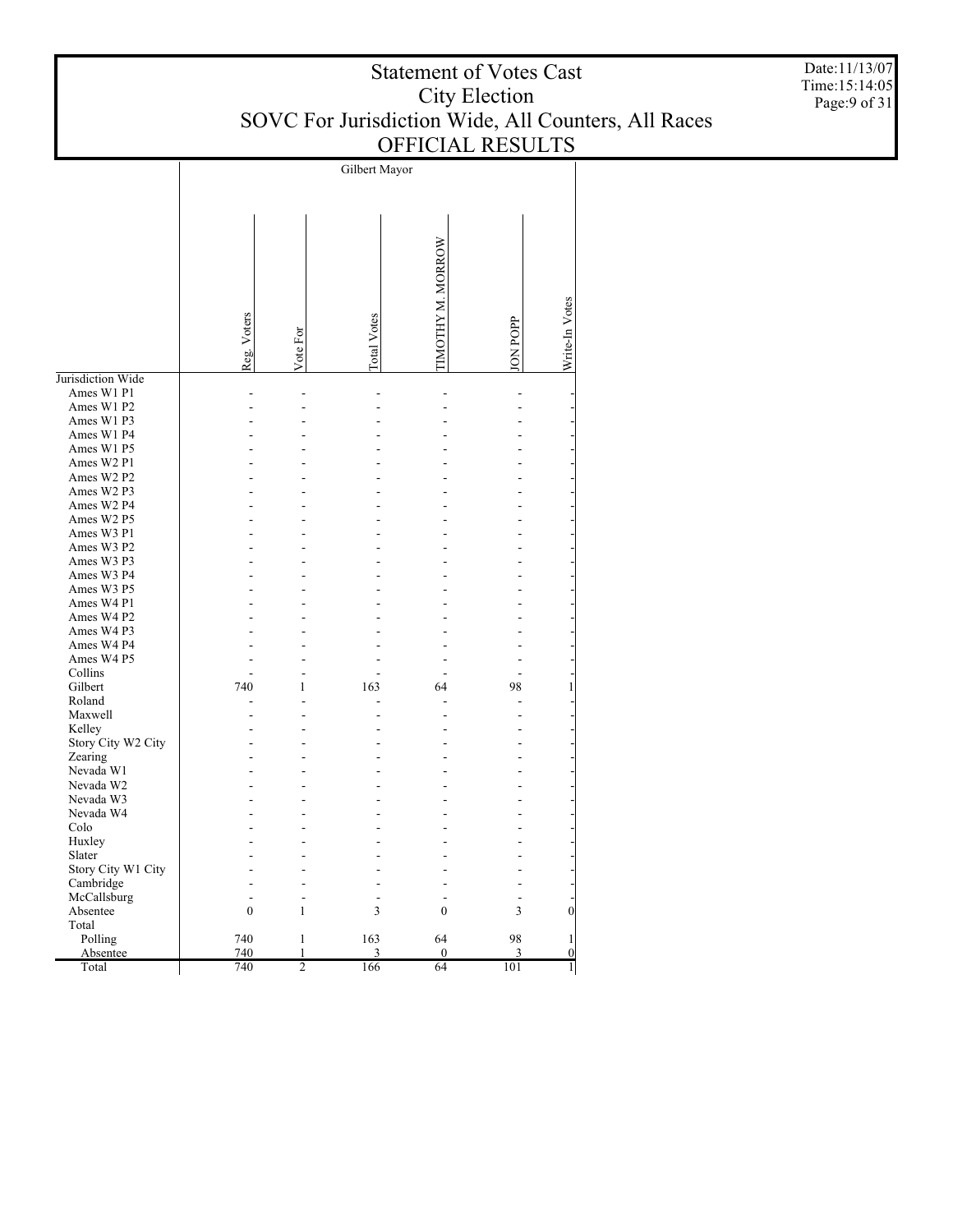|                          | Gilbert Council At Large |                |                    |                       |                |                |                          |                  |  |  |  |
|--------------------------|--------------------------|----------------|--------------------|-----------------------|----------------|----------------|--------------------------|------------------|--|--|--|
|                          |                          |                |                    |                       |                |                |                          |                  |  |  |  |
|                          |                          |                |                    | <b>SHAON ANDERSON</b> | CHAD A. COOK   |                | <b>JAMIE MILLER</b>      |                  |  |  |  |
|                          | Reg. Voters              | Vote For       | <b>Total Votes</b> |                       |                | BOB JAQUIS     |                          | Write-In Votes   |  |  |  |
|                          |                          |                |                    |                       |                |                |                          |                  |  |  |  |
| Jurisdiction Wide        |                          |                |                    |                       |                |                |                          |                  |  |  |  |
| Ames W1 P1               |                          |                |                    |                       |                |                |                          |                  |  |  |  |
| Ames W1 P2               |                          |                |                    |                       |                |                |                          |                  |  |  |  |
| Ames W1 P3               |                          |                |                    |                       |                |                |                          |                  |  |  |  |
| Ames W1 P4               |                          |                |                    |                       |                |                |                          |                  |  |  |  |
| Ames W1 P5               |                          |                |                    |                       |                |                |                          |                  |  |  |  |
| Ames W2 P1               |                          |                |                    |                       |                |                |                          |                  |  |  |  |
| Ames W2 P2               |                          |                |                    |                       |                |                |                          |                  |  |  |  |
| Ames W2 P3               |                          |                |                    |                       |                |                |                          |                  |  |  |  |
| Ames W2 P4               |                          |                |                    |                       |                |                |                          |                  |  |  |  |
| Ames W2 P5               |                          |                |                    |                       |                |                |                          |                  |  |  |  |
| Ames W3 P1               |                          |                |                    |                       |                |                |                          |                  |  |  |  |
| Ames W3 P2               |                          |                |                    |                       |                |                |                          |                  |  |  |  |
| Ames W3 P3<br>Ames W3 P4 |                          |                |                    |                       |                |                |                          |                  |  |  |  |
| Ames W3 P5               |                          |                |                    |                       |                |                |                          |                  |  |  |  |
| Ames W4 P1               |                          |                |                    |                       |                |                |                          |                  |  |  |  |
| Ames W4 P2               |                          |                |                    |                       |                |                |                          |                  |  |  |  |
| Ames W4 P3               |                          |                |                    |                       |                |                |                          |                  |  |  |  |
| Ames W4 P4               |                          |                |                    |                       |                |                |                          |                  |  |  |  |
| Ames W4 P5               |                          |                |                    |                       |                |                |                          |                  |  |  |  |
| Collins                  |                          |                |                    |                       |                |                |                          |                  |  |  |  |
| Gilbert                  | 740                      | 3              | 439                | 121                   | 114            | 76             | 121                      | $\overline{7}$   |  |  |  |
| Roland                   |                          |                |                    |                       |                |                |                          |                  |  |  |  |
| Maxwell                  |                          |                |                    |                       |                |                |                          |                  |  |  |  |
| Kelley                   |                          |                |                    |                       |                |                |                          |                  |  |  |  |
| Story City W2 City       |                          |                |                    |                       |                |                |                          |                  |  |  |  |
| Zearing                  |                          |                |                    |                       |                |                |                          |                  |  |  |  |
| Nevada W1                |                          |                |                    |                       |                |                |                          |                  |  |  |  |
| Nevada W2                |                          |                |                    |                       |                |                |                          |                  |  |  |  |
| Nevada W3                |                          |                |                    |                       |                |                |                          |                  |  |  |  |
| Nevada W4                |                          |                |                    |                       |                |                |                          |                  |  |  |  |
| Colo                     |                          |                |                    |                       |                |                |                          |                  |  |  |  |
| Huxley                   |                          |                |                    |                       |                |                |                          |                  |  |  |  |
| Slater                   |                          |                |                    |                       |                |                |                          |                  |  |  |  |
| Story City W1 City       |                          |                |                    |                       |                |                |                          |                  |  |  |  |
| Cambridge                |                          |                |                    |                       |                |                |                          |                  |  |  |  |
| McCallsburg              | $\overline{a}$           | $\overline{a}$ |                    | ٠                     |                | Ĭ.             | $\overline{\phantom{a}}$ |                  |  |  |  |
| Absentee                 | $\boldsymbol{0}$         | 3              | 7                  | $\mathfrak{2}$        | $\overline{c}$ | 2              | $\mathbf{0}$             | 1                |  |  |  |
| Total                    |                          |                |                    |                       |                |                |                          |                  |  |  |  |
| Polling                  | 740                      | 3              | 439                | 121                   | 114            | 76             | 121                      | 7                |  |  |  |
| Absentee                 | 740                      | 3              | $\overline{7}$     | $\overline{2}$        | $\overline{2}$ | $\overline{c}$ | $\mathbf{0}$             | 1                |  |  |  |
| Total                    | 740                      | $\overline{6}$ | 446                | 123                   | 116            | 78             | 121                      | $\boldsymbol{8}$ |  |  |  |

Date:11/13/07 Time:15:14:05 Page:10 of 31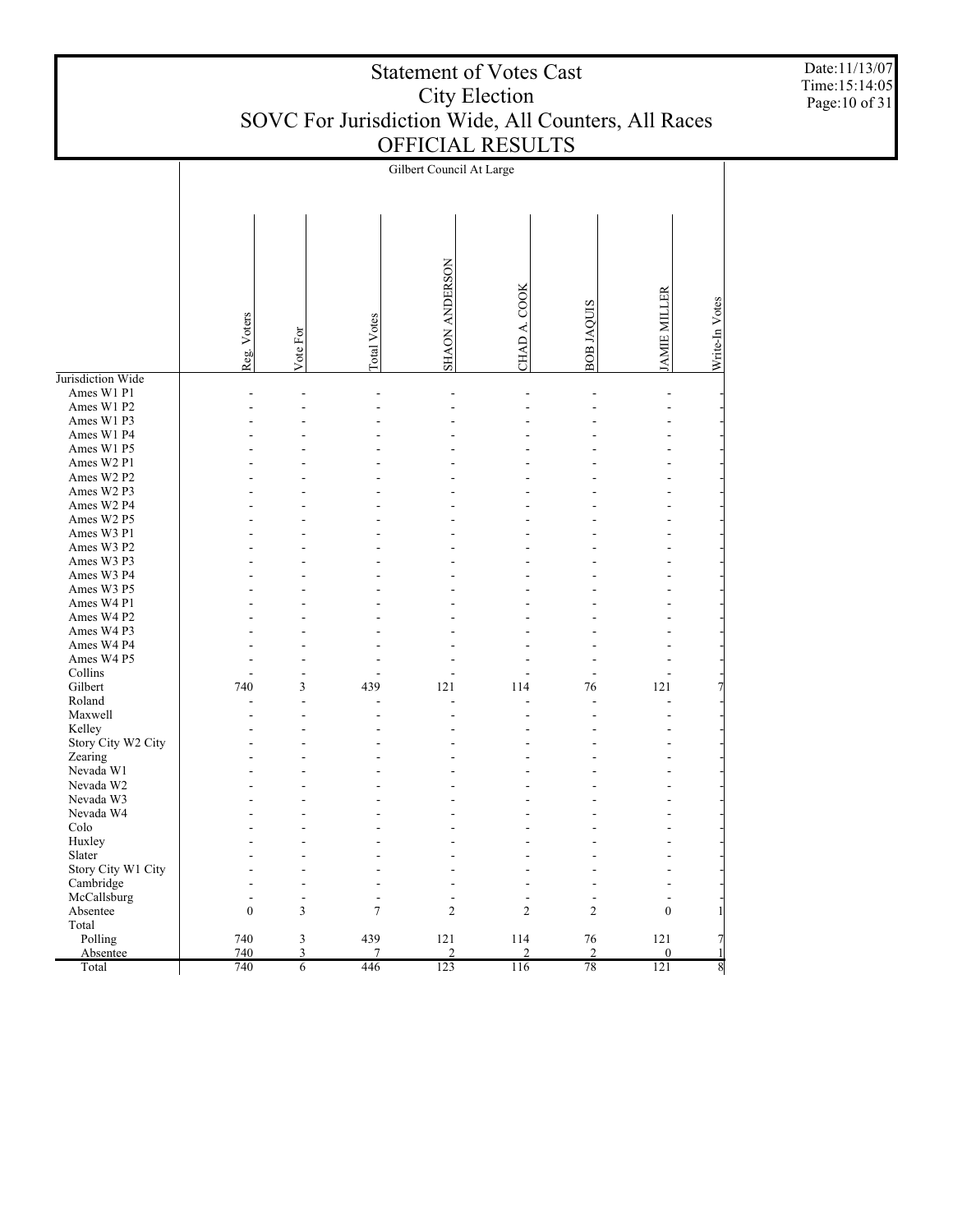| <b>Statement of Votes Cast</b>                      |
|-----------------------------------------------------|
| City Election                                       |
| SOVC For Jurisdiction Wide, All Counters, All Races |
| <b>OFFICIAL RESULTS</b>                             |

Date:11/13/07 Time:15:14:05 Page:11 of 31

|                    |                  |                | Huxley Mayor |           |                |
|--------------------|------------------|----------------|--------------|-----------|----------------|
|                    |                  |                |              |           |                |
|                    |                  |                |              |           |                |
|                    |                  |                |              |           |                |
|                    |                  |                |              |           |                |
|                    |                  |                |              |           |                |
|                    |                  |                |              |           |                |
|                    |                  |                |              |           |                |
|                    |                  |                |              |           |                |
|                    |                  |                |              |           |                |
|                    |                  |                |              |           |                |
|                    |                  |                |              |           |                |
|                    |                  |                |              |           |                |
|                    | Reg. Voters      |                | Total Votes  | NELS NORD | Write-In Votes |
|                    |                  | Vote For       |              |           |                |
| Jurisdiction Wide  |                  |                |              |           |                |
| Ames W1 P1         |                  |                |              |           |                |
| Ames W1 P2         |                  |                |              |           |                |
| Ames W1 P3         |                  |                |              |           |                |
| Ames W1 P4         |                  |                |              |           |                |
| Ames W1 P5         |                  |                |              |           |                |
| Ames W2 P1         |                  |                |              |           |                |
| Ames W2 P2         |                  |                |              |           |                |
| Ames W2 P3         |                  |                |              |           |                |
| Ames W2 P4         |                  |                |              |           |                |
| Ames W2 P5         |                  |                |              |           |                |
| Ames W3 P1         |                  |                |              |           |                |
| Ames W3 P2         |                  |                |              |           |                |
| Ames W3 P3         |                  |                |              |           |                |
| Ames W3 P4         |                  |                |              |           |                |
| Ames W3 P5         |                  |                |              |           |                |
| Ames W4 P1         |                  |                |              |           |                |
| Ames W4 P2         |                  |                |              |           |                |
| Ames W4 P3         |                  |                |              |           |                |
| Ames W4 P4         |                  |                |              |           |                |
| Ames W4 P5         |                  |                |              |           |                |
| Collins            |                  |                |              |           |                |
| Gilbert            |                  |                |              |           |                |
| Roland             |                  |                |              |           |                |
| Maxwell            |                  |                |              |           |                |
| Kelley             |                  |                |              |           |                |
| Story City W2 City |                  |                |              |           |                |
| Zearing            |                  |                |              |           |                |
| Nevada W1          |                  |                |              |           |                |
| Nevada W2          |                  |                |              |           |                |
| Nevada W3          |                  |                |              |           |                |
| Nevada W4          |                  |                |              |           |                |
| Colo               |                  |                |              |           |                |
| Huxley             | 2061             | 1              | 235          | 210       | 25             |
| Slater             |                  |                |              |           |                |
| Story City W1 City |                  |                |              |           |                |
| Cambridge          |                  |                |              |           |                |
| McCallsburg        |                  |                |              |           |                |
| Absentee           | $\boldsymbol{0}$ | $\mathbf{1}$   | 5            | 3         | $\overline{2}$ |
| Total              |                  |                |              |           |                |
| Polling            | 2061             | 1              | 235          | 210       | 25             |
| Absentee           | 2061             | $\mathbf{1}$   | 5            | 3         | $\overline{c}$ |
| Total              | 2061             | $\overline{2}$ | 240          | 213       | 27             |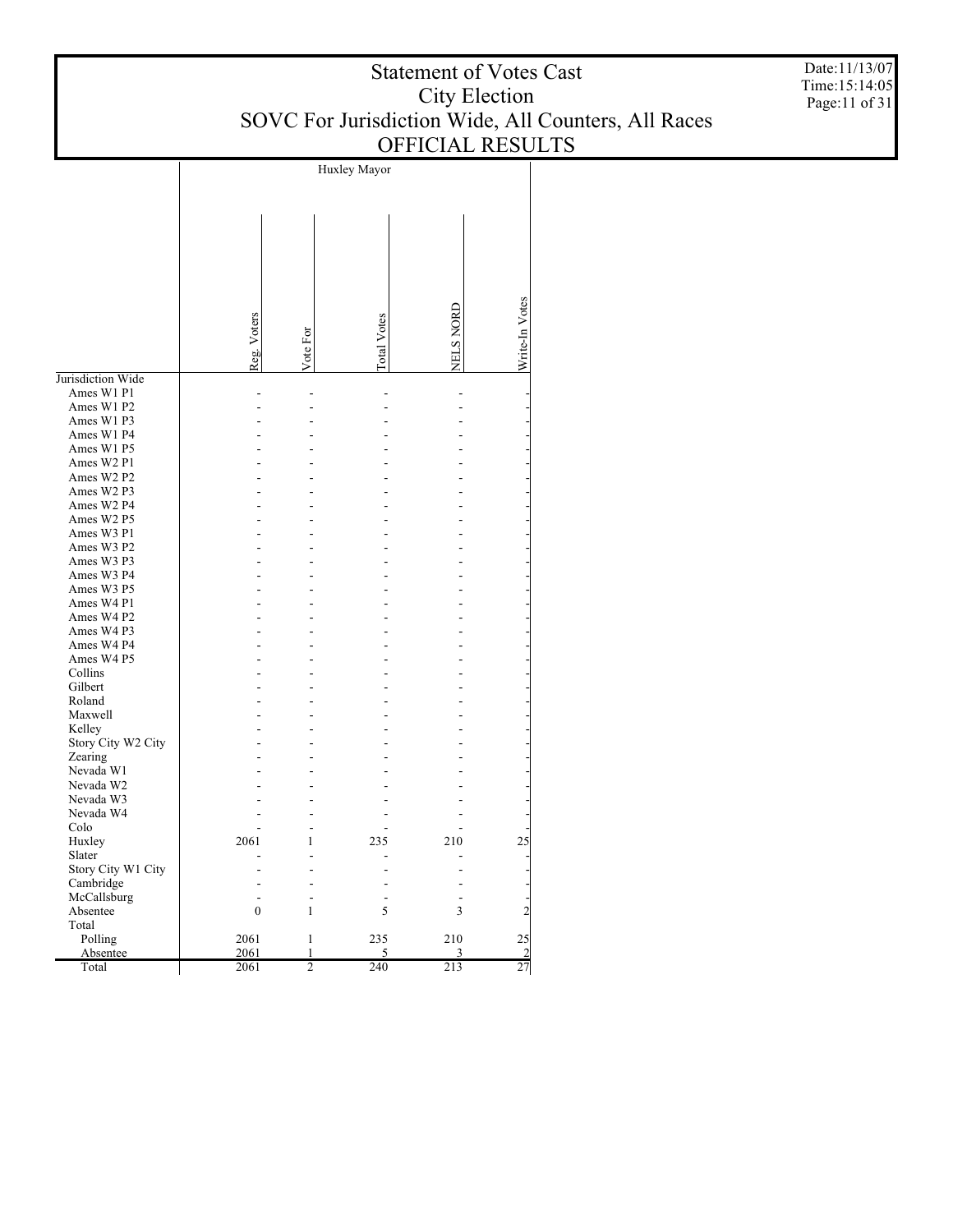|                    |                  |                |                    | Huxley Council At Large |                               |                   |                |
|--------------------|------------------|----------------|--------------------|-------------------------|-------------------------------|-------------------|----------------|
|                    |                  |                |                    |                         |                               |                   |                |
|                    | Reg. Voters      | Vote For       | <b>Total Votes</b> | <b>MARK BAKER</b>       | <b>BEGLINGER</b><br>LESLEE D. | DONALD BRENDELAND | Write-In Votes |
| Jurisdiction Wide  |                  |                |                    |                         |                               |                   |                |
| Ames W1 P1         |                  |                | L,                 |                         | $\overline{a}$                | $\overline{a}$    |                |
| Ames W1 P2         |                  |                |                    |                         |                               |                   |                |
| Ames W1 P3         |                  |                |                    |                         |                               |                   |                |
| Ames W1 P4         |                  |                |                    |                         |                               |                   |                |
| Ames W1 P5         |                  |                |                    |                         |                               |                   |                |
| Ames W2 P1         |                  |                |                    |                         |                               |                   |                |
| Ames W2 P2         |                  |                |                    |                         |                               |                   |                |
| Ames W2 P3         |                  |                |                    |                         |                               |                   |                |
| Ames W2 P4         |                  |                |                    |                         |                               |                   |                |
| Ames W2 P5         |                  |                |                    |                         |                               |                   |                |
| Ames W3 P1         |                  |                |                    |                         |                               |                   |                |
| Ames W3 P2         |                  |                |                    |                         |                               |                   |                |
| Ames W3 P3         |                  |                |                    |                         |                               |                   |                |
| Ames W3 P4         |                  |                |                    |                         |                               |                   |                |
| Ames W3 P5         |                  |                |                    |                         |                               |                   |                |
| Ames W4 P1         |                  |                |                    |                         |                               |                   |                |
| Ames W4 P2         |                  |                |                    |                         |                               |                   |                |
| Ames W4 P3         |                  |                |                    |                         |                               |                   |                |
|                    |                  |                |                    |                         |                               |                   |                |
| Ames W4 P4         |                  |                |                    |                         |                               |                   |                |
| Ames W4 P5         |                  |                |                    |                         |                               |                   |                |
| Collins            |                  |                |                    |                         |                               |                   |                |
| Gilbert            |                  |                |                    |                         |                               |                   |                |
| Roland             |                  |                |                    |                         |                               |                   |                |
| Maxwell            |                  |                |                    |                         |                               |                   |                |
| Kelley             |                  |                |                    |                         |                               |                   |                |
| Story City W2 City |                  |                |                    |                         |                               |                   |                |
| Zearing            |                  |                |                    |                         |                               |                   |                |
| Nevada W1          |                  |                |                    |                         |                               |                   |                |
| Nevada W2          |                  |                |                    |                         |                               |                   |                |
| Nevada W3          |                  |                |                    |                         |                               |                   |                |
| Nevada W4          |                  |                |                    |                         |                               |                   |                |
| Colo               |                  | $\overline{a}$ |                    |                         | ÷.                            |                   |                |
| Huxley             | 2061             | $\overline{c}$ | 438                | 173                     | 73                            | 183               | Q              |
| Slater             |                  |                |                    |                         |                               |                   |                |
| Story City W1 City |                  |                |                    |                         |                               |                   |                |
| Cambridge          |                  | $\overline{a}$ | ٠                  |                         |                               |                   |                |
| McCallsburg        |                  | $\overline{a}$ | $\overline{a}$     | $\overline{a}$          | ٠                             | ٠                 |                |
| Absentee           | $\boldsymbol{0}$ | $\overline{c}$ | 9                  | 3                       | $\mathbf{0}$                  | 5                 | 1              |
| Total              |                  |                |                    |                         |                               |                   |                |
| Polling            | 2061             | $\overline{2}$ | 438                | 173                     | 73                            | 183               | 9              |
| Absentee           | 2061             | $\overline{c}$ | 9                  | 3                       | $\mathbf{0}$                  | 5                 | 1              |
| Total              | 2061             | $\overline{4}$ | 447                | 176                     | 73                            | 188               | 10             |

Date:11/13/07 Time:15:14:05 Page:12 of 31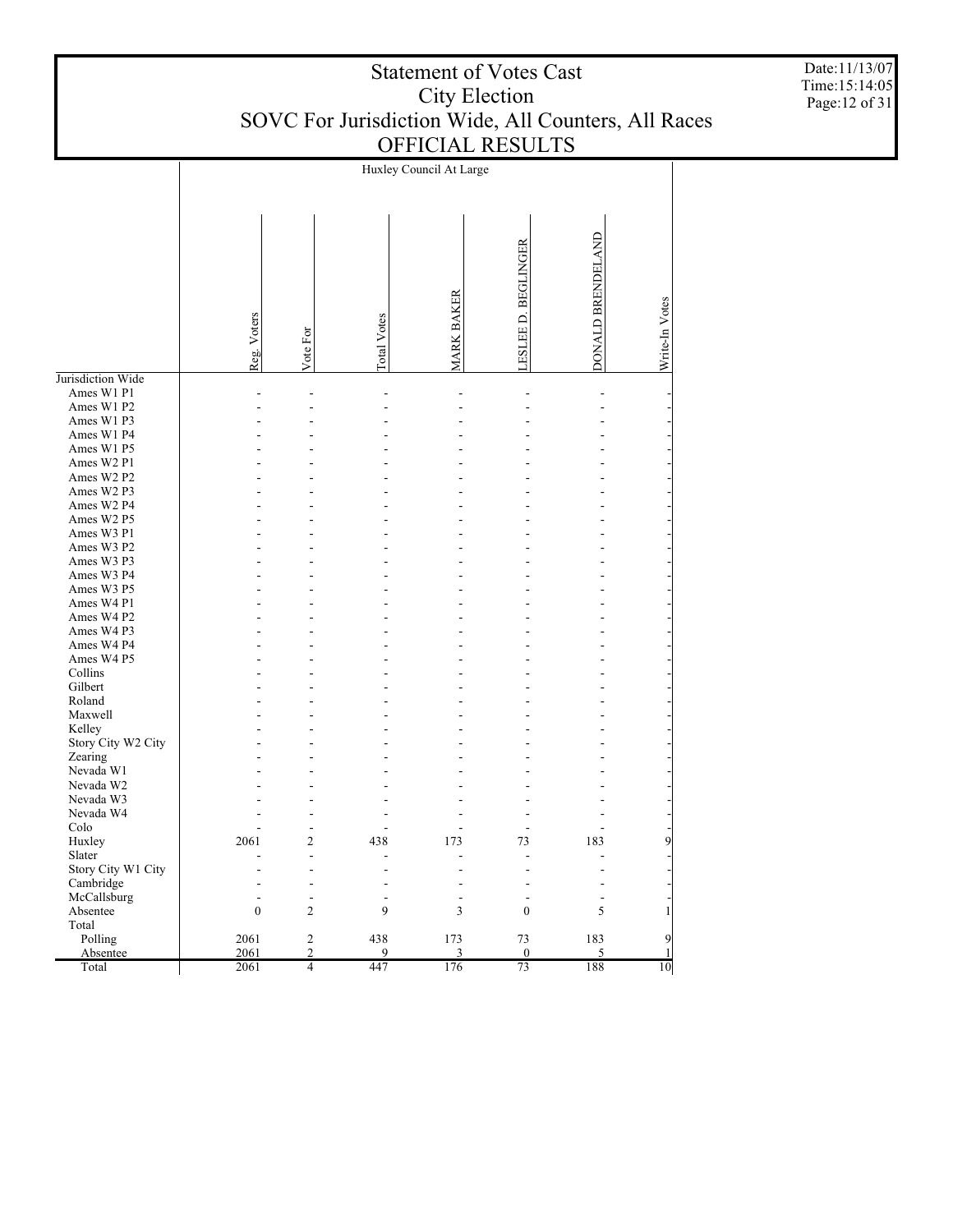|                                    | <b>Statement of Votes Cast</b><br><b>City Election</b><br>SOVC For Jurisdiction Wide, All Counters, All Races |                     |                       |                            |                                |                  |              |                                |                    | Date:11/13/07<br>Time:15:14:05<br>Page:13 of 31 |                  |
|------------------------------------|---------------------------------------------------------------------------------------------------------------|---------------------|-----------------------|----------------------------|--------------------------------|------------------|--------------|--------------------------------|--------------------|-------------------------------------------------|------------------|
|                                    | OFFICIAL RESULTS<br>Huxley Council At Large (unex)<br>Kelley Mayor                                            |                     |                       |                            |                                |                  |              |                                |                    |                                                 |                  |
|                                    |                                                                                                               |                     |                       |                            |                                |                  |              |                                |                    |                                                 |                  |
|                                    | Reg. Voters                                                                                                   | Vote For            | Total Votes           | KRUL<br>$\Delta$<br>RONALD | WESLEY STOVER                  | Write-In Votes   | Reg. Voters  | Vote For                       | <b>Total Votes</b> | DAVE GOOD                                       | Write-In Votes   |
| Jurisdiction Wide                  |                                                                                                               |                     |                       |                            |                                |                  |              |                                |                    |                                                 |                  |
| Ames W1 P1                         |                                                                                                               |                     |                       |                            |                                |                  |              |                                |                    |                                                 |                  |
| Ames W1 P2<br>Ames W1 P3           |                                                                                                               |                     |                       |                            |                                |                  |              |                                |                    |                                                 |                  |
| Ames W1 P4                         |                                                                                                               |                     |                       |                            |                                |                  |              |                                |                    |                                                 |                  |
| Ames W1 P5                         |                                                                                                               |                     |                       |                            |                                |                  |              |                                |                    |                                                 |                  |
| Ames W2 P1                         |                                                                                                               |                     |                       |                            |                                |                  |              |                                |                    |                                                 |                  |
| Ames W2 P2                         |                                                                                                               |                     |                       |                            |                                |                  |              |                                |                    |                                                 |                  |
| Ames W2 P3                         |                                                                                                               |                     |                       |                            |                                |                  |              |                                |                    |                                                 |                  |
| Ames W2 P4                         |                                                                                                               |                     |                       |                            |                                |                  |              |                                |                    |                                                 |                  |
| Ames W <sub>2</sub> P <sub>5</sub> |                                                                                                               |                     |                       |                            |                                |                  |              |                                |                    |                                                 |                  |
| Ames W3 P1                         |                                                                                                               |                     |                       |                            |                                |                  |              |                                |                    |                                                 |                  |
| Ames W3 P2                         |                                                                                                               |                     |                       |                            |                                |                  |              |                                |                    |                                                 |                  |
| Ames W3 P3<br>Ames W3 P4           |                                                                                                               |                     |                       |                            |                                |                  |              |                                |                    |                                                 |                  |
| Ames W3 P5                         |                                                                                                               |                     |                       |                            |                                |                  |              |                                |                    |                                                 |                  |
| Ames W4 P1                         |                                                                                                               |                     |                       |                            |                                |                  |              |                                |                    |                                                 |                  |
| Ames W4 P2                         |                                                                                                               |                     |                       |                            |                                |                  |              |                                |                    |                                                 |                  |
| Ames W4 P3                         |                                                                                                               |                     |                       |                            |                                |                  |              |                                |                    |                                                 |                  |
| Ames W4 P4                         |                                                                                                               |                     |                       |                            |                                |                  |              |                                |                    |                                                 |                  |
| Ames W4 P5                         |                                                                                                               |                     |                       |                            |                                |                  |              |                                |                    |                                                 |                  |
| Collins                            |                                                                                                               |                     |                       |                            |                                |                  |              |                                |                    |                                                 |                  |
| Gilbert                            |                                                                                                               |                     |                       |                            |                                |                  |              |                                |                    |                                                 |                  |
| Roland<br>Maxwell                  |                                                                                                               |                     |                       |                            |                                |                  |              |                                |                    |                                                 |                  |
| Kelley                             |                                                                                                               |                     |                       |                            |                                |                  | 231          | 1                              | 33                 | 32                                              |                  |
| Story City W2 City                 |                                                                                                               |                     |                       |                            |                                |                  |              |                                |                    | $\overline{\phantom{a}}$                        |                  |
| Zearing                            |                                                                                                               |                     |                       |                            |                                |                  |              |                                |                    |                                                 |                  |
| Nevada W1                          |                                                                                                               |                     |                       |                            |                                |                  |              |                                |                    |                                                 |                  |
| Nevada W2                          |                                                                                                               |                     |                       |                            | ٠                              |                  |              |                                |                    |                                                 |                  |
| Nevada W3                          |                                                                                                               |                     |                       |                            |                                |                  |              |                                |                    |                                                 |                  |
| Nevada W4                          |                                                                                                               |                     |                       |                            | $\overline{a}$                 |                  |              |                                |                    |                                                 |                  |
| Colo                               | 2061                                                                                                          | $\overline{a}$<br>1 | $\overline{a}$<br>250 | 174                        | $\overline{\phantom{a}}$<br>70 |                  |              |                                |                    |                                                 |                  |
| Huxley<br>Slater                   |                                                                                                               |                     |                       |                            | $\blacksquare$                 | 6                |              |                                |                    |                                                 |                  |
| Story City W1 City                 |                                                                                                               | ۰                   |                       |                            | $\blacksquare$                 |                  |              |                                |                    |                                                 |                  |
| Cambridge                          |                                                                                                               |                     |                       |                            | $\overline{\phantom{a}}$       |                  |              |                                |                    |                                                 |                  |
| McCallsburg                        |                                                                                                               |                     |                       |                            | $\overline{\phantom{a}}$       |                  |              |                                |                    |                                                 |                  |
| Absentee                           | $\mathbf{0}$                                                                                                  | $\mathbf{1}$        | 5                     | 5                          | $\boldsymbol{0}$               | $\overline{0}$   | $\mathbf{0}$ | $\mathbf{1}$                   | $\mathbf{0}$       | $\boldsymbol{0}$                                | $\mathbf{0}$     |
| Total                              |                                                                                                               |                     |                       |                            |                                |                  |              |                                |                    |                                                 |                  |
| Polling                            | 2061                                                                                                          | $\mathbf{1}$        | 250                   | 174                        | $70\,$                         | 6                | 231          | $\mathbf{1}$                   | 33                 | 32                                              | 1                |
| Absentee                           | 2061                                                                                                          | $\overline{2}$      | $\overline{5}$<br>255 | 5<br>179                   | $\boldsymbol{0}$<br>70         | $\boldsymbol{0}$ | 231          | $\mathbf{1}$<br>$\overline{2}$ | $\bf{0}$<br>33     | $\bf{0}$<br>32                                  | $\boldsymbol{0}$ |
| Total                              | 2061                                                                                                          |                     |                       |                            |                                | $6 \times$       | 231          |                                |                    |                                                 |                  |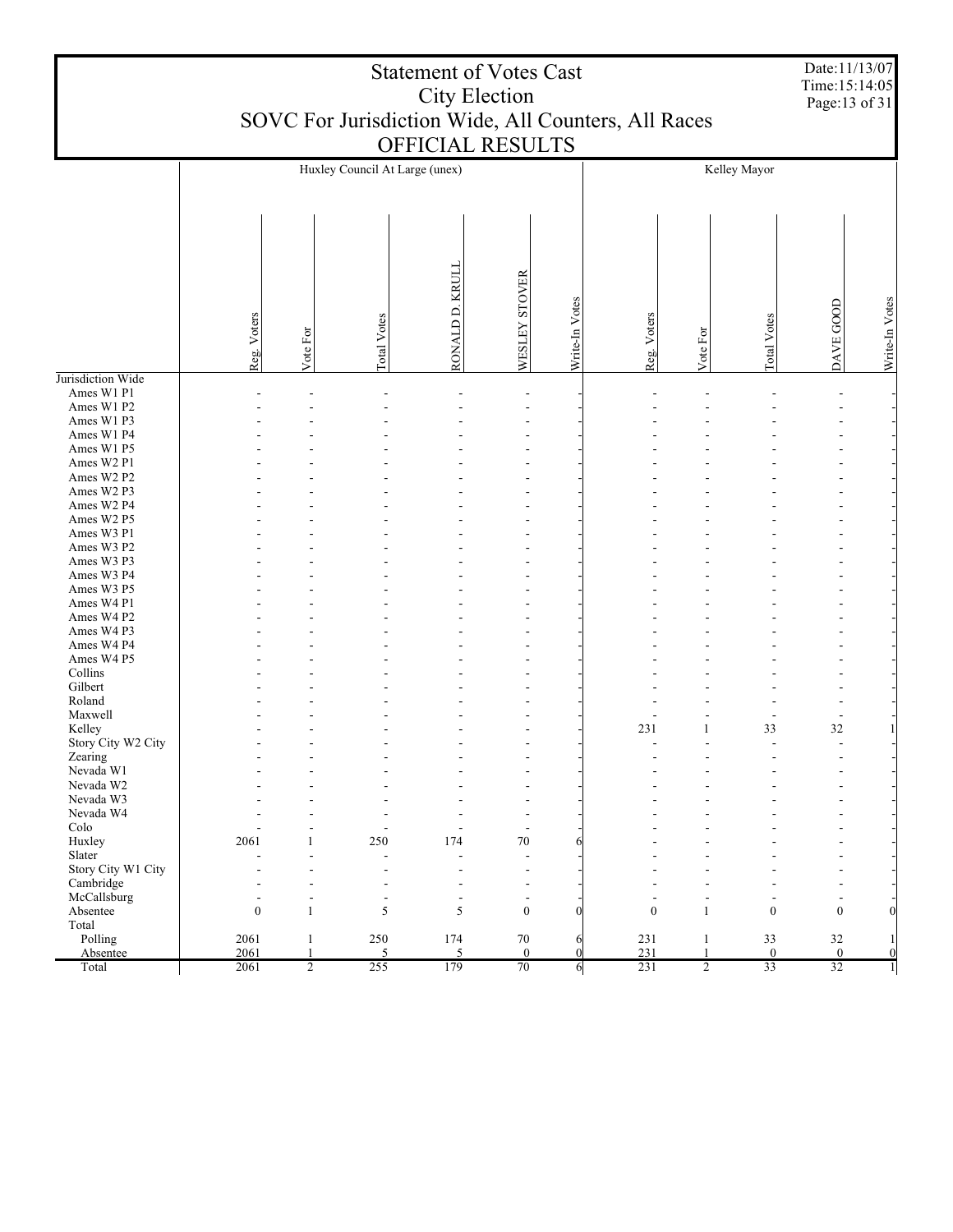Kelley Council At Large **KLING** KENNETH L. KLING RITA L. THORSON RITA L. THORSON KELLY NETCOTT KELLY NETCOTT Write-In Votes KENNETH L. Write-In Votes Reg. Voters Total Votes Vote For Jurisdiction Wide Ames W1 P1 - - - - - - - Ames W1 P2 - - - - - - - Ames W1 P3 - - - - - - - Ames W1 P4 - - - - - - - Ames W1 P5 - - - - - - - Ames W2 P1 - - - - - - - Ames W2 P2 - - - - - - - Ames W2 P3 - - - - - - - Ames W2 P4 - - - - - - - Ames W2 P5 - - - - - - - Ames W3 P1 - - - - - - - Ames W3 P2 - - - - - - - Ames W3 P3 - - - - - - - Ames W3 P4 - - - - - - - Ames W3 P5 - - - - - - - Ames W4 P1 - - - - - - - Ames W4 P2 - - - - - - - Ames W4 P3 - - - - - - - Ames W4 P4 - - - - - - - Ames W4 P5 - - - - - - - Collins - - - - - - - Gilbert - - - - - - - Roland - - - - - - - Maxwell - - - - - - - Kelley 231 3 100 34 32 33 1 Story City W2 City - - - - - - - Zearing - - - - - - - Nevada W1 - - - - - - - Nevada W2 - - - - - - - Nevada W3 - - - - - - - Nevada W4 - - - - - - - Colo - - - - - - - Huxley - - - - - - - Slater - - - - - - - Story City W1 City - - - - - - - Cambridge - - - - - - - McCallsburg - - - - - - - Absentee  $0 \qquad 3 \qquad 0 \qquad 0 \qquad 0 \qquad 0 \qquad 0$  Total Polling 231 3 100 34 32 33 1 231 3 0 0 0 0 0 Absentee Total 231 6 100 34 32 33 1

Date:11/13/07 Time:15:14:06 Page:14 of 31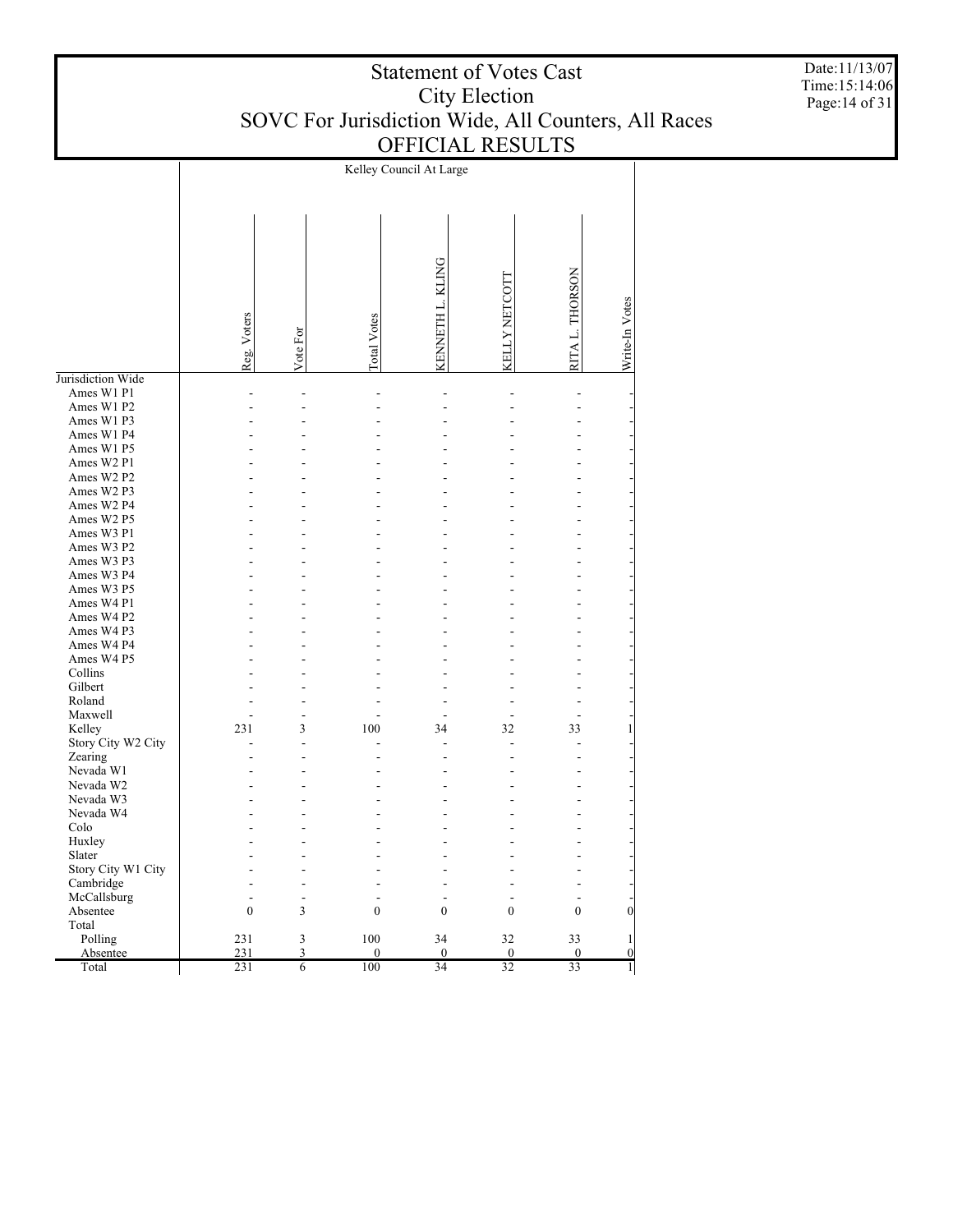McCallsburg Mayor WALLACE W. LONEY WALLACE W. LONEY Write-In Votes Write-In Votes Reg. Voters Total Votes Vote For Jurisdiction Wide Ames W1 P1 - - - - - Ames W1 P2 - - - - - Ames W1 P3 - - - - - Ames W1 P4 - - - - - Ames W1 P5 - - - - - Ames W2 P1 - - - - - Ames W2 P2 - - - - - Ames W2 P3 - - - - - Ames W2 P4 - - - - - Ames W2 P5 - - - - - Ames W3 P1 - - - - - Ames W3 P2 - - - - - Ames W3 P3 - - - - - Ames W3 P4 - - - - - Ames W3 P5 - - - - - Ames W4 P1 - - - - - Ames W4 P2 - - - - - Ames W4 P3 - - - - - Ames W4 P4 - - - - - Ames W4 P5 - - - - - Collins - - - - - Gilbert - - - - - Roland - - - - - Maxwell - - - - - Kelley - - - - - Story City W2 City - - - - - Zearing - - - - - Nevada W1 - - - - - Nevada W2 - - - - - Nevada W3 - - - - - Nevada W4 - - - - - Colo - - - - - Huxley - - - - - Slater - - - - - Story City W1 City - - - - - Cambridge - - - - - McCallsburg 208 1 57 54 3 Absentee 0 1 1 0 1 Total Polling 208 1 57 54 3 208 1 1 0 1 <u>Absente</u> Total 208 2 58 54 4

Date:11/13/07 Time:15:14:06 Page:15 of 31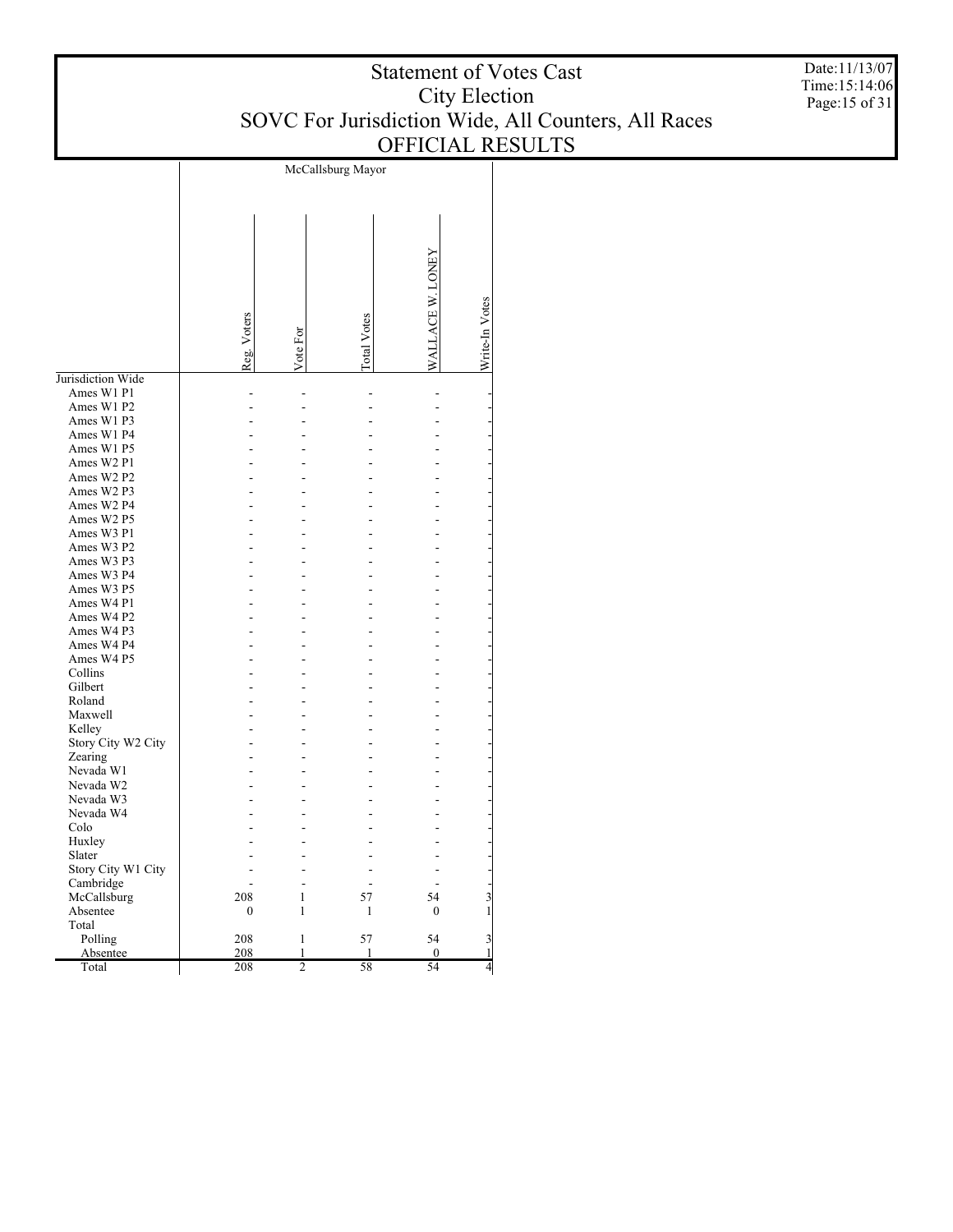McCallsburg Council At Large JONATHAN MUNTZ JONATHAN MUNTZ DAVID H. MUTH DAVID H. MUTH Write-In Votes Write-In Votes JEFF WELLS Reg. Voters Total Votes Vote For Jurisdiction Wide Ames W1 P1 - - - - - - - Ames W1 P2 - - - - - - - Ames W1 P3 - - - - - - - Ames W1 P4 - - - - - - - Ames W1 P5 - - - - - - - Ames W2 P1 - - - - - - - Ames W2 P2 - - - - - - - Ames W2 P3 - - - - - - - Ames W2 P4 - - - - - - - Ames W2 P5 - - - - - - - Ames W3 P1 - - - - - - - Ames W3 P2 - - - - - - - Ames W3 P3 - - - - - - - Ames W3 P4 - - - - - - - Ames W3 P5 - - - - - - - Ames W4 P1 - - - - - - - Ames W4 P2 - - - - - - - Ames W4 P3 - - - - - - - Ames W4 P4 - - - - - - - Ames W4 P5 - - - - - - - Collins - - - - - - - Gilbert - - - - - - - Roland - - - - - - - Maxwell - - - - - - - Kelley - - - - - - - Story City W2 City - - - - - - - Zearing - - - - - - - Nevada W1 - - - - - - - Nevada W2 - - - - - - - Nevada W3 - - - - - - - Nevada W4 - - - - - - - Colo - - - - - - - Huxley - - - - - - - Slater - - - - - - - Story City W1 City - - - - - - - Cambridge - - - - - - - McCallsburg 208 2 108 29 36 30 13 Absentee 0 2 4 0 2 2 0 Total Polling 208 2 108 29 36 30 13 208 2 4 0 2 2 0 Absente Total 208 4 112 29 38 32 13

Date:11/13/07 Time:15:14:06 Page:16 of 31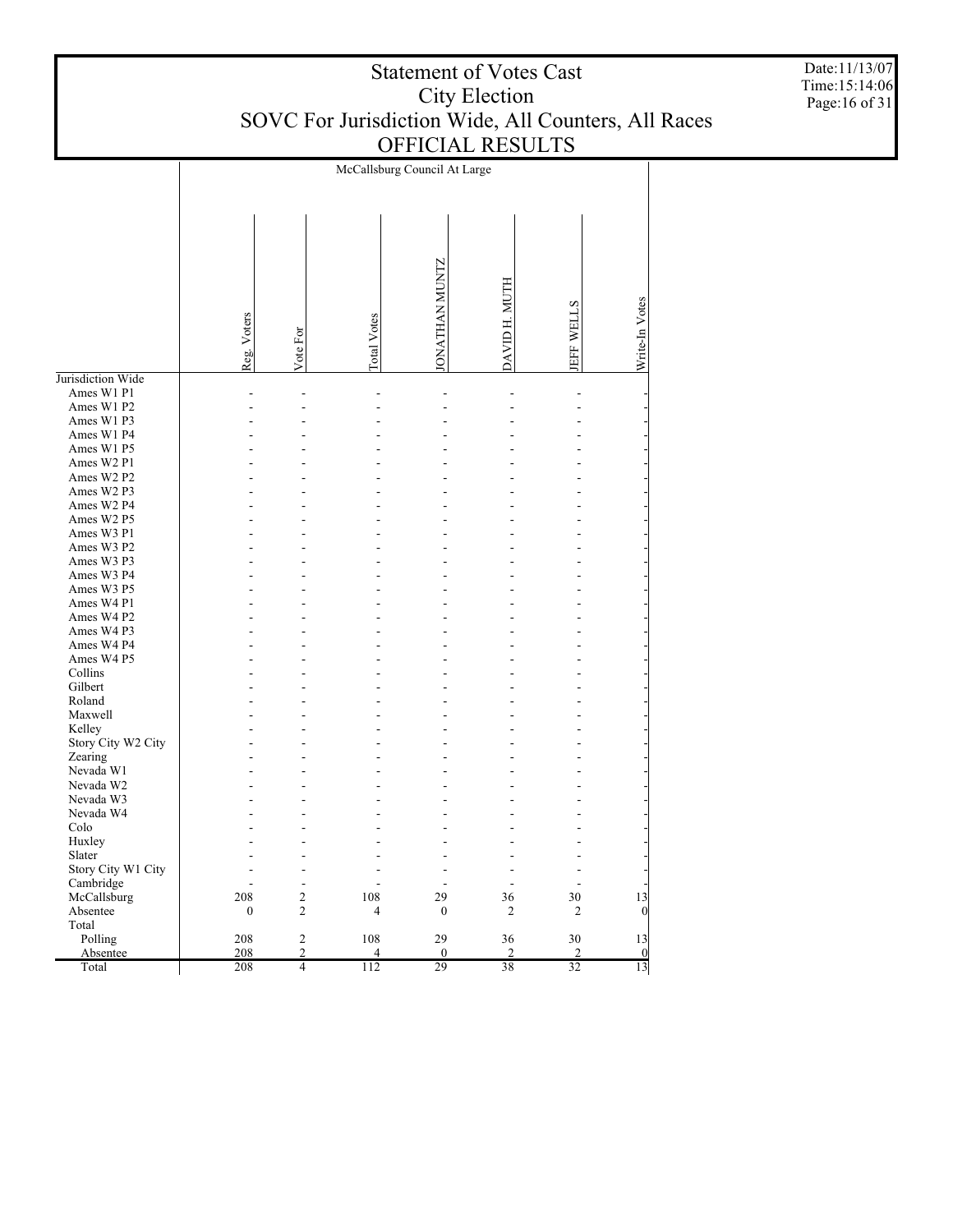| <b>Statement of Votes Cast</b>                      |
|-----------------------------------------------------|
| City Election                                       |
| SOVC For Jurisdiction Wide, All Counters, All Races |
| <b>OFFICIAL RESULTS</b>                             |

Maxwell Mayor ROGER L. POINTER JUSTIN WONDERS JUSTIN WONDERS ROGER L. POINTE Write-In Votes Write-In Votes Reg. Voters Total Votes Vote For Jurisdiction Wide Ames W1 P1 - - - - - - Ames W1 P2 - - - - - - Ames W1 P3 - - - - - - Ames W1 P4 - - - - - - Ames W1 P5 - - - - - - Ames W2 P1 - - - - - - Ames W2 P2 - - - - - - Ames W2 P3 - - - - - - Ames W2 P4 - - - - - - Ames W2 P5 - - - - - - Ames W3 P1 - - - - - - Ames W3 P2 - - - - - - Ames W3 P3 - - - - - - Ames W3 P4 - - - - - - Ames W3 P5 - - - - - - Ames W4 P1 - - - - - - Ames W4 P2 - - - - - - Ames W4 P3 - - - - - - Ames W4 P4 - - - - - - Ames W4 P5 - - - - - - Collins - - - - - - Gilbert - - - - - - Roland - - - - - - Maxwell 631 1 327 95 231 1 Kelley - - - - - - Story City W2 City - - - - - - Zearing - - - - - - Nevada W1 - - - - - - Nevada W2 - - - - - - Nevada W3 - - - - - - Nevada W4 - - - - - - Colo - - - - - - Huxley - - - - - - Slater - - - - - - Story City W1 City - - - - - - Cambridge - - - - - - McCallsburg - - - - - - Absentee 0 1 10 6 4 0 Total Polling 631 1 327 95 231 1 Absentee 631 1 10 6 4 0

631 2 337 101 235 1

Total

Date:11/13/07 Time:15:14:06 Page:17 of 31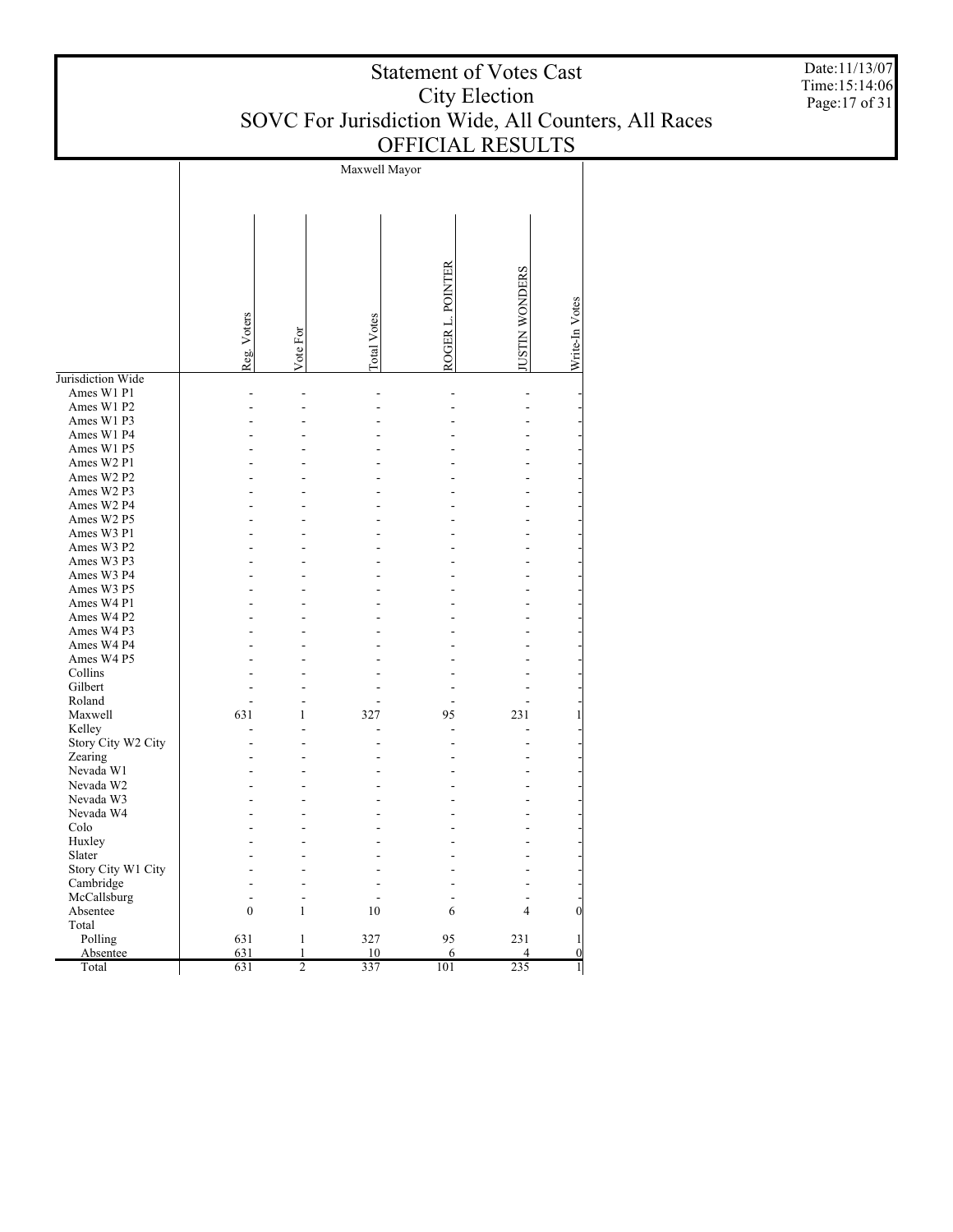|                              |                  |                |                    |                | <b>Statement of Votes Cast</b><br><b>City Election</b> |                          |                          |                 | Date:11/13/07<br>Time:15:14:06<br>Page: 18 of 31 |
|------------------------------|------------------|----------------|--------------------|----------------|--------------------------------------------------------|--------------------------|--------------------------|-----------------|--------------------------------------------------|
|                              |                  |                |                    |                | SOVC For Jurisdiction Wide, All Counters, All Races    |                          |                          |                 |                                                  |
|                              |                  |                |                    |                | OFFICIAL RESULTS                                       |                          |                          |                 |                                                  |
|                              |                  |                |                    |                | Maxwell Council At Large                               |                          |                          |                 |                                                  |
|                              | Reg. Voters      | Vote For       | <b>Total Votes</b> | NORA LEE CABLE | ERICKSON<br>EDDIE                                      | LEONARD<br><b>MARK</b>   | MICHAEL A. PORTER        | DARRIN WILLIAMS | Write-In Votes                                   |
| Jurisdiction Wide            |                  |                |                    |                |                                                        |                          |                          |                 |                                                  |
| Ames W1 P1<br>Ames W1 P2     |                  |                |                    |                |                                                        |                          |                          |                 |                                                  |
| Ames W1 P3<br>Ames W1 P4     |                  |                |                    |                |                                                        |                          |                          |                 |                                                  |
| Ames W1 P5                   |                  |                |                    |                |                                                        |                          |                          |                 |                                                  |
| Ames W2 P1                   |                  |                |                    |                |                                                        |                          |                          |                 |                                                  |
| Ames W2 P2                   |                  |                |                    |                |                                                        |                          |                          |                 |                                                  |
| Ames W2 P3<br>Ames W2 P4     |                  |                |                    |                |                                                        |                          |                          |                 |                                                  |
| Ames W2 P5                   |                  |                |                    |                |                                                        |                          |                          |                 |                                                  |
| Ames W3 P1                   |                  |                |                    |                |                                                        |                          |                          |                 |                                                  |
| Ames W3 P2                   |                  |                |                    |                |                                                        |                          |                          |                 |                                                  |
| Ames W3 P3<br>Ames W3 P4     |                  |                |                    |                |                                                        |                          |                          |                 |                                                  |
| Ames W3 P5                   |                  |                |                    |                |                                                        |                          |                          |                 |                                                  |
| Ames W4 P1                   |                  |                |                    |                |                                                        |                          |                          |                 |                                                  |
| Ames W4 P2                   |                  |                |                    |                |                                                        |                          |                          |                 |                                                  |
| Ames W4 P3                   |                  |                |                    |                |                                                        |                          |                          |                 |                                                  |
| Ames W4 P4<br>Ames W4 P5     |                  |                |                    |                |                                                        |                          |                          |                 |                                                  |
| Collins                      |                  |                |                    |                |                                                        |                          |                          |                 |                                                  |
| Gilbert                      |                  |                |                    |                |                                                        |                          |                          |                 |                                                  |
| Roland<br>Maxwell            | 631              | 3              | 892                | 30             | $\overline{\phantom{a}}$<br>108                        | 205                      | 188                      | 176             | 185                                              |
| Kelley                       |                  |                |                    |                |                                                        |                          |                          |                 |                                                  |
| Story City W2 City           |                  |                |                    |                |                                                        |                          |                          |                 |                                                  |
| Zearing                      |                  |                |                    |                |                                                        |                          |                          |                 |                                                  |
| Nevada W1<br>Nevada W2       |                  |                |                    |                |                                                        |                          |                          |                 |                                                  |
| Nevada W3                    |                  |                |                    |                |                                                        |                          |                          |                 |                                                  |
| Nevada W4                    |                  |                |                    |                |                                                        |                          |                          |                 |                                                  |
| Colo                         |                  |                |                    |                |                                                        |                          |                          |                 |                                                  |
| Huxley                       |                  |                |                    |                |                                                        |                          |                          |                 |                                                  |
| Slater<br>Story City W1 City |                  |                |                    |                |                                                        |                          |                          |                 |                                                  |
| Cambridge                    |                  |                |                    |                |                                                        |                          |                          |                 |                                                  |
| McCallsburg                  |                  | $\blacksquare$ | ÷                  | $\overline{a}$ |                                                        | $\overline{\phantom{a}}$ | $\overline{\phantom{a}}$ |                 |                                                  |
| Absentee                     | $\boldsymbol{0}$ | $\mathfrak{Z}$ | 30                 | 3              | 8                                                      | 3                        | $\overline{2}$           | $\overline{4}$  | 10                                               |
| Total<br>Polling             | 631              | $\mathfrak{Z}$ | 892                | $30\,$         | 108                                                    | 205                      | 188                      | 176             | 185                                              |
| Absentee                     | 631              | $\overline{3}$ | 30                 | $\overline{3}$ | $\,$ 8 $\,$                                            | 3                        | $\overline{2}$           | $\overline{4}$  | 10                                               |
| Total                        | 631              | $\overline{6}$ | 922                | 33             | 116                                                    | 208                      | 190                      | 180             | 195                                              |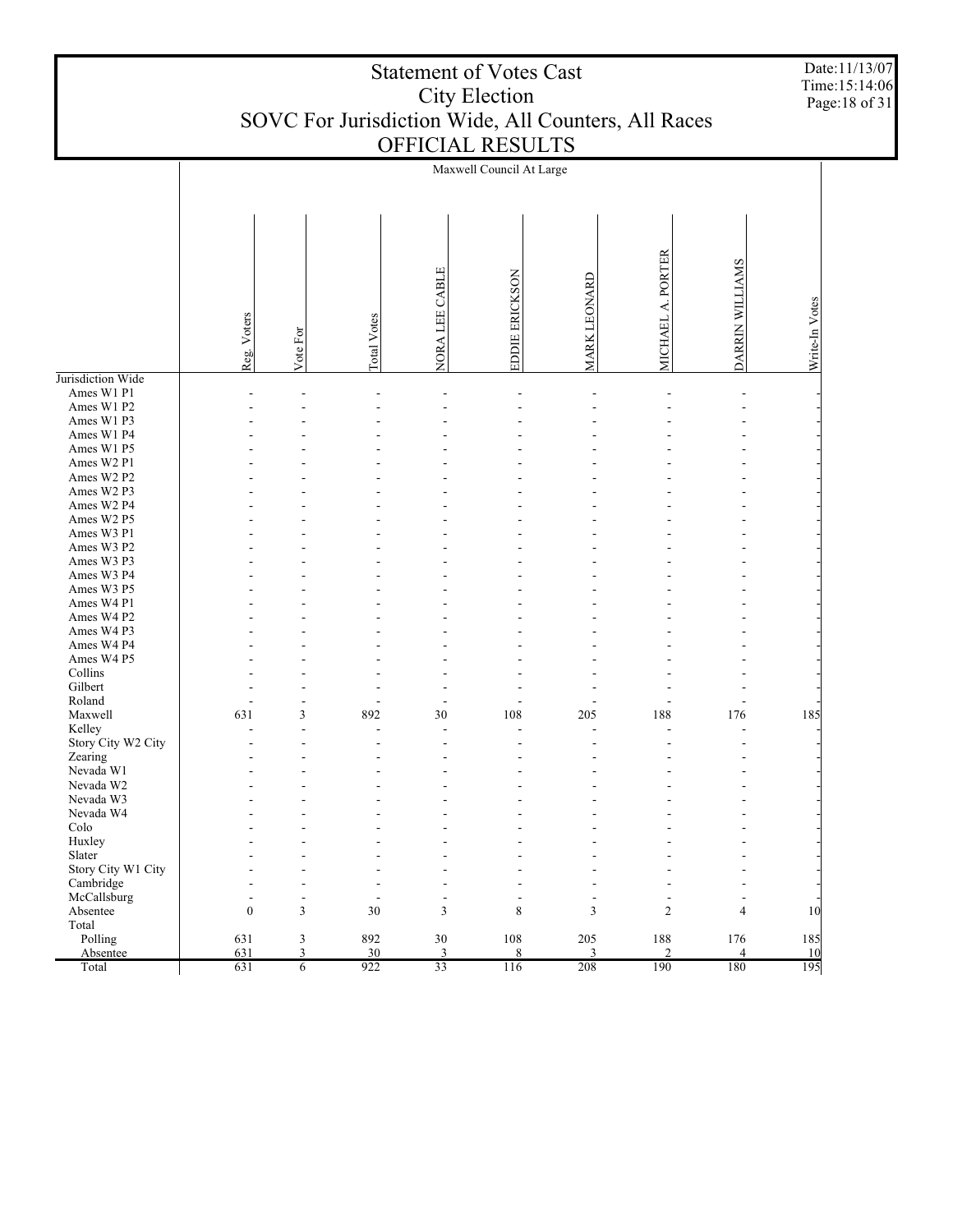|                                 | <b>Statement of Votes Cast</b><br>City Election                         |                                          |                                 |                                 |                     |                  | Date:11/13/07<br>Time:15:14:06<br>Page: 19 of 31 |                                                      |                      |  |
|---------------------------------|-------------------------------------------------------------------------|------------------------------------------|---------------------------------|---------------------------------|---------------------|------------------|--------------------------------------------------|------------------------------------------------------|----------------------|--|
|                                 | SOVC For Jurisdiction Wide, All Counters, All Races<br>OFFICIAL RESULTS |                                          |                                 |                                 |                     |                  |                                                  |                                                      |                      |  |
|                                 |                                                                         |                                          |                                 |                                 |                     |                  |                                                  |                                                      |                      |  |
|                                 |                                                                         |                                          | Nevada Council W1               |                                 |                     |                  | Nevada Council W3                                |                                                      |                      |  |
|                                 |                                                                         |                                          |                                 |                                 |                     |                  |                                                  |                                                      |                      |  |
|                                 |                                                                         |                                          |                                 |                                 |                     |                  |                                                  |                                                      |                      |  |
|                                 |                                                                         |                                          |                                 |                                 |                     |                  |                                                  |                                                      |                      |  |
|                                 |                                                                         |                                          |                                 |                                 |                     |                  |                                                  |                                                      |                      |  |
|                                 |                                                                         |                                          |                                 |                                 |                     |                  |                                                  |                                                      |                      |  |
|                                 |                                                                         |                                          |                                 | ANE HEINTZ                      | Write-In Votes      |                  |                                                  |                                                      | Write-In Votes       |  |
|                                 | Reg. Voters                                                             | Vote For                                 | <b>Total Votes</b>              |                                 |                     | Reg. Voters      | Vote For                                         | Total Votes                                          |                      |  |
|                                 |                                                                         |                                          |                                 |                                 |                     |                  |                                                  |                                                      |                      |  |
| Jurisdiction Wide<br>Ames W1 P1 |                                                                         |                                          |                                 |                                 |                     |                  |                                                  |                                                      |                      |  |
| Ames W1 P2                      |                                                                         |                                          |                                 |                                 |                     |                  |                                                  |                                                      |                      |  |
| Ames W1 P3                      |                                                                         |                                          |                                 |                                 |                     |                  |                                                  |                                                      |                      |  |
| Ames W1 P4                      |                                                                         |                                          |                                 |                                 |                     |                  |                                                  |                                                      |                      |  |
| Ames W1 P5                      |                                                                         |                                          |                                 |                                 |                     |                  |                                                  |                                                      |                      |  |
| Ames W2 P1<br>Ames W2 P2        |                                                                         |                                          |                                 |                                 |                     |                  |                                                  |                                                      |                      |  |
| Ames W2 P3                      |                                                                         |                                          |                                 |                                 |                     |                  |                                                  |                                                      |                      |  |
| Ames W2 P4                      |                                                                         |                                          |                                 |                                 |                     |                  |                                                  |                                                      |                      |  |
| Ames W2 P5                      |                                                                         |                                          |                                 |                                 |                     |                  |                                                  |                                                      |                      |  |
| Ames W3 P1                      |                                                                         |                                          |                                 |                                 |                     |                  |                                                  |                                                      |                      |  |
| Ames W3 P2                      |                                                                         |                                          |                                 |                                 |                     |                  |                                                  |                                                      |                      |  |
| Ames W3 P3<br>Ames W3 P4        |                                                                         |                                          |                                 |                                 |                     |                  |                                                  |                                                      |                      |  |
| Ames W3 P5                      |                                                                         |                                          |                                 |                                 |                     |                  |                                                  |                                                      |                      |  |
| Ames W4 P1                      |                                                                         |                                          |                                 |                                 |                     |                  |                                                  |                                                      |                      |  |
| Ames W4 P2                      |                                                                         |                                          |                                 |                                 |                     |                  |                                                  |                                                      |                      |  |
| Ames W4 P3                      |                                                                         |                                          |                                 |                                 |                     |                  |                                                  |                                                      |                      |  |
| Ames W4 P4                      |                                                                         |                                          |                                 |                                 |                     |                  |                                                  |                                                      |                      |  |
| Ames W4 P5<br>Collins           |                                                                         |                                          |                                 |                                 |                     |                  |                                                  |                                                      |                      |  |
| Gilbert                         |                                                                         |                                          |                                 |                                 |                     |                  |                                                  |                                                      |                      |  |
| Roland                          |                                                                         |                                          |                                 |                                 |                     |                  |                                                  |                                                      |                      |  |
| Maxwell                         |                                                                         |                                          |                                 |                                 |                     |                  |                                                  |                                                      |                      |  |
| Kelley                          |                                                                         |                                          |                                 |                                 |                     |                  |                                                  |                                                      |                      |  |
| Story City W2 City<br>Zearing   |                                                                         |                                          |                                 |                                 |                     |                  |                                                  |                                                      |                      |  |
| Nevada W1                       | $\overline{a}$<br>1116                                                  | $\overline{\phantom{m}}$<br>$\mathbf{1}$ | $\overline{\phantom{m}}$<br>122 | $\overline{\phantom{a}}$<br>116 | 6                   |                  |                                                  | $\overline{\phantom{a}}$<br>$\overline{\phantom{a}}$ |                      |  |
| Nevada W2                       |                                                                         | $\overline{a}$                           | L,                              | $\blacksquare$                  |                     |                  |                                                  | $\overline{\phantom{a}}$                             |                      |  |
| Nevada W3                       |                                                                         |                                          |                                 |                                 |                     | 1237             | 1                                                | 73                                                   | 73                   |  |
| Nevada W4                       |                                                                         |                                          |                                 |                                 |                     |                  | $\overline{a}$                                   | $\overline{a}$                                       |                      |  |
| Colo                            |                                                                         |                                          |                                 |                                 |                     |                  |                                                  |                                                      |                      |  |
| Huxley<br>Slater                |                                                                         |                                          |                                 |                                 |                     |                  |                                                  |                                                      |                      |  |
| Story City W1 City              |                                                                         |                                          |                                 |                                 |                     |                  |                                                  |                                                      |                      |  |
| Cambridge                       |                                                                         |                                          |                                 |                                 |                     |                  |                                                  |                                                      |                      |  |
| McCallsburg                     |                                                                         | ÷.                                       |                                 | $\overline{\phantom{a}}$        |                     |                  | $\overline{\phantom{a}}$                         | $\blacksquare$                                       |                      |  |
| Absentee                        | $\boldsymbol{0}$                                                        | $\mathbf{1}$                             | 10                              | 10                              | $\Omega$            | $\boldsymbol{0}$ | $\mathbf{1}$                                     | 5                                                    | 5                    |  |
| Total                           |                                                                         |                                          |                                 |                                 |                     |                  |                                                  |                                                      |                      |  |
| Polling<br>Absentee             | 1116<br>1116                                                            | $\mathbf{1}$<br>1                        | 122<br>10                       | 116<br>10                       | 6<br>$\overline{0}$ | 1237<br>1237     | $\mathbf{1}$<br>1                                | $73\,$<br>5                                          | 73<br>$\mathfrak{h}$ |  |
| Total                           | 1116                                                                    | $\overline{2}$                           | 132                             | 126                             | 6                   | 1237             | $\overline{2}$                                   | 78                                                   | 78                   |  |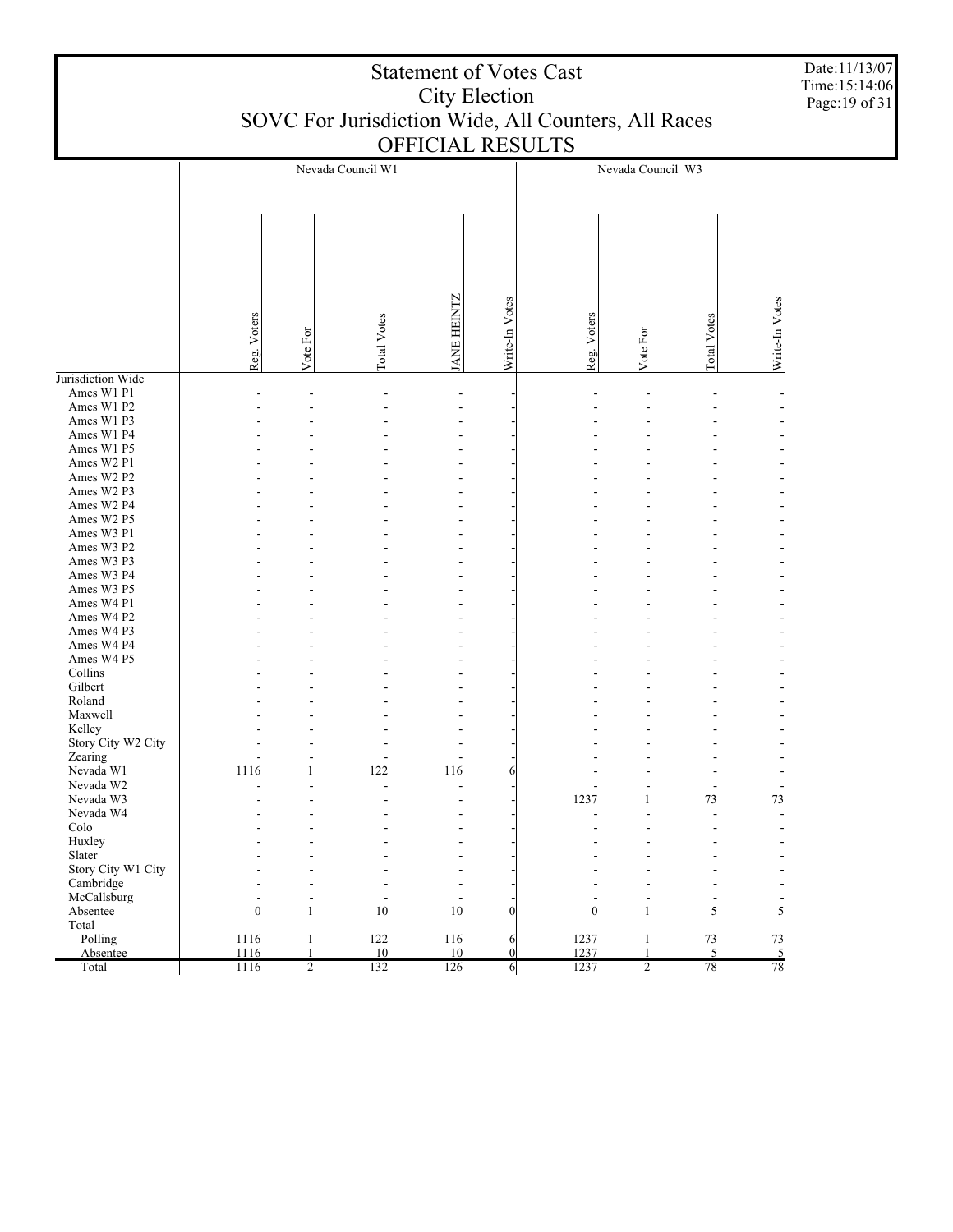|                    |                  |                |                    | Nevada Council At Large |                          |              |                 |
|--------------------|------------------|----------------|--------------------|-------------------------|--------------------------|--------------|-----------------|
|                    | Reg. Voters      | Vote For       | <b>Total Votes</b> | RHONDA APPELGATE        | <b>THOMAS E. HALLER</b>  | BRIAN HANSON | Write-In Votes  |
| Jurisdiction Wide  |                  |                |                    |                         |                          |              |                 |
| Ames W1 P1         | L.               | L.             | L.                 | L.                      | L,                       | L.           |                 |
| Ames W1 P2         |                  |                |                    |                         |                          |              |                 |
| Ames W1 P3         |                  |                |                    |                         |                          |              |                 |
| Ames W1 P4         |                  |                |                    |                         |                          |              |                 |
| Ames W1 P5         |                  |                |                    |                         |                          |              |                 |
| Ames W2 P1         |                  |                |                    |                         |                          |              |                 |
| Ames W2 P2         |                  |                |                    |                         |                          |              |                 |
| Ames W2 P3         |                  |                |                    |                         |                          |              |                 |
| Ames W2 P4         |                  |                |                    |                         |                          |              |                 |
| Ames W2 P5         |                  |                |                    |                         |                          |              |                 |
| Ames W3 P1         |                  |                |                    |                         |                          |              |                 |
|                    |                  |                |                    |                         |                          |              |                 |
| Ames W3 P2         |                  |                |                    |                         |                          |              |                 |
| Ames W3 P3         |                  |                |                    |                         |                          |              |                 |
| Ames W3 P4         |                  |                |                    |                         |                          |              |                 |
| Ames W3 P5         |                  |                |                    |                         |                          |              |                 |
| Ames W4 P1         |                  |                |                    |                         |                          |              |                 |
| Ames W4 P2         |                  |                |                    |                         |                          |              |                 |
| Ames W4 P3         |                  |                |                    |                         |                          |              |                 |
| Ames W4 P4         |                  |                |                    |                         |                          |              |                 |
| Ames W4 P5         |                  |                |                    |                         |                          |              |                 |
| Collins            |                  |                |                    |                         |                          |              |                 |
| Gilbert            |                  |                |                    |                         |                          |              |                 |
| Roland             |                  |                |                    |                         |                          |              |                 |
| Maxwell            |                  |                |                    |                         |                          |              |                 |
| Kelley             |                  |                |                    |                         |                          |              |                 |
| Story City W2 City |                  |                |                    |                         |                          |              |                 |
| Zearing            |                  |                |                    |                         |                          |              |                 |
| Nevada W1          | 1116             | 1              | 130                | 20                      | 49                       | 61           | $\vert 0 \vert$ |
| Nevada W2          | 1096             | 1              | 106                | 9                       | 48                       | 44           | $\mathfrak{h}$  |
| Nevada W3          | 1237             | 1              | 141                | 20                      | 50                       | 70           | $\mathbf{1}$    |
| Nevada W4          | 1117             | 1              | 169                | 14                      | 97                       | 58           | $\vert 0 \vert$ |
| Colo               |                  |                |                    | L,                      |                          |              |                 |
| Huxley             |                  |                |                    |                         |                          |              |                 |
| Slater             |                  |                |                    |                         |                          |              |                 |
| Story City W1 City |                  |                |                    |                         |                          |              |                 |
| Cambridge          |                  |                |                    |                         | L.                       |              |                 |
| McCallsburg        |                  |                |                    |                         | $\overline{\phantom{a}}$ |              |                 |
| Absentee           | $\boldsymbol{0}$ | $\mathbf{1}$   | 37                 | $\overline{4}$          | 15                       | 18           | $\overline{0}$  |
| Total              |                  |                |                    |                         |                          |              |                 |
| Polling            | 4566             | $\overline{4}$ | 546                | 63                      | 244                      | 233          | 6               |
| Absentee           | 4566             | $\mathbf{1}$   | 37                 | $\overline{4}$          | 15                       | 18           | $\vert 0 \vert$ |
| Total              | 4566             | 5              | 583                | 67                      | 259                      | 251          | 6               |

Date:11/13/07 Time:15:14:06 Page:20 of 31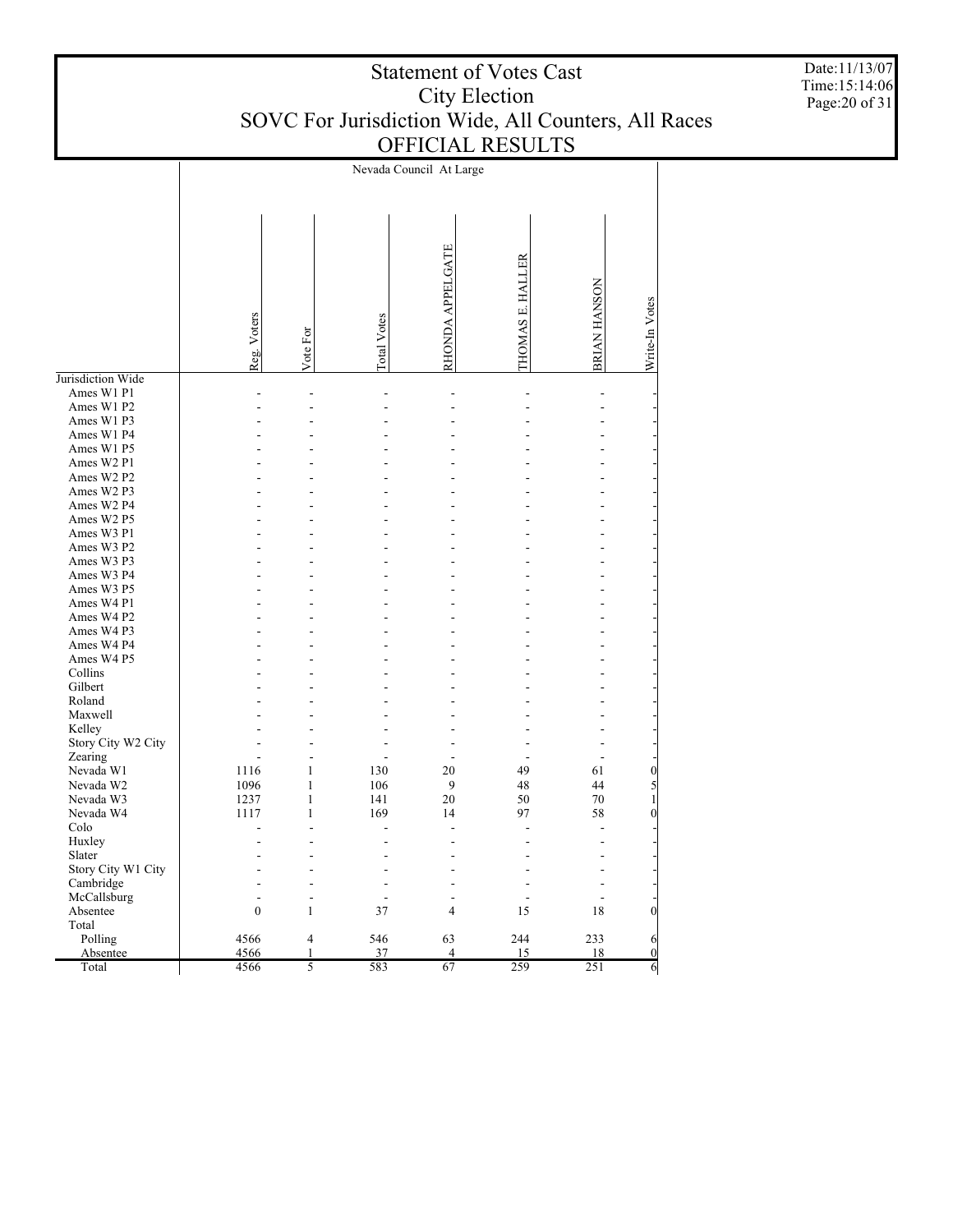| <b>Statement of Votes Cast</b>                      |
|-----------------------------------------------------|
| City Election                                       |
| SOVC For Jurisdiction Wide, All Counters, All Races |
| <b>OFFICIAL RESULTS</b>                             |

Roland Mayor SAMUEL JUHL SAMUEL JUHL PAUL SLIFKA Write-In Votes Write-In Votes Reg. Voters Total Votes Vote For Jurisdiction Wide Ames W1 P1 - - - - - - Ames W1 P2 - - - - - - Ames W1 P3 - - - - - - Ames W1 P4 - - - - - - Ames W1 P5 - - - - - - Ames W2 P1 - - - - - - Ames W2 P2 - - - - - - Ames W2 P3 - - - - - - Ames W2 P4 - - - - - - Ames W2 P5 - - - - - - Ames W3 P1 - - - - - - Ames W3 P2 - - - - - - Ames W3 P3 - - - - - - Ames W3 P4 - - - - - - Ames W3 P5 - - - - - - Ames W4 P1 - - - - - - Ames W4 P2 - - - - - - Ames W4 P3 - - - - - - Ames W4 P4 - - - - - - Ames W4 P5 - - - - - - Collins - - - - - - Gilbert - - - - - - Roland 1028 1 321 175 141 5 Maxwell - - - - - - Kelley - - - - - - Story City W2 City - - - - - - Zearing - - - - - - Nevada W1 - - - - - - Nevada W2 - - - - - - Nevada W3 - - - - - - Nevada W4 - - - - - - Colo - - - - - - Huxley - - - - - - Slater - - - - - - Story City W1 City - - - - - - Cambridge - - - - - - McCallsburg - - - - - - Absentee  $0 \t 1 \t 2 \t 2 \t 0 \t 0$  Total Polling 1028 1 321 175 141 5 Absentee 1028 1 2 2 0 0 Total 1028 2 323 177 141 5

Date:11/13/07 Time:15:14:06 Page:21 of 31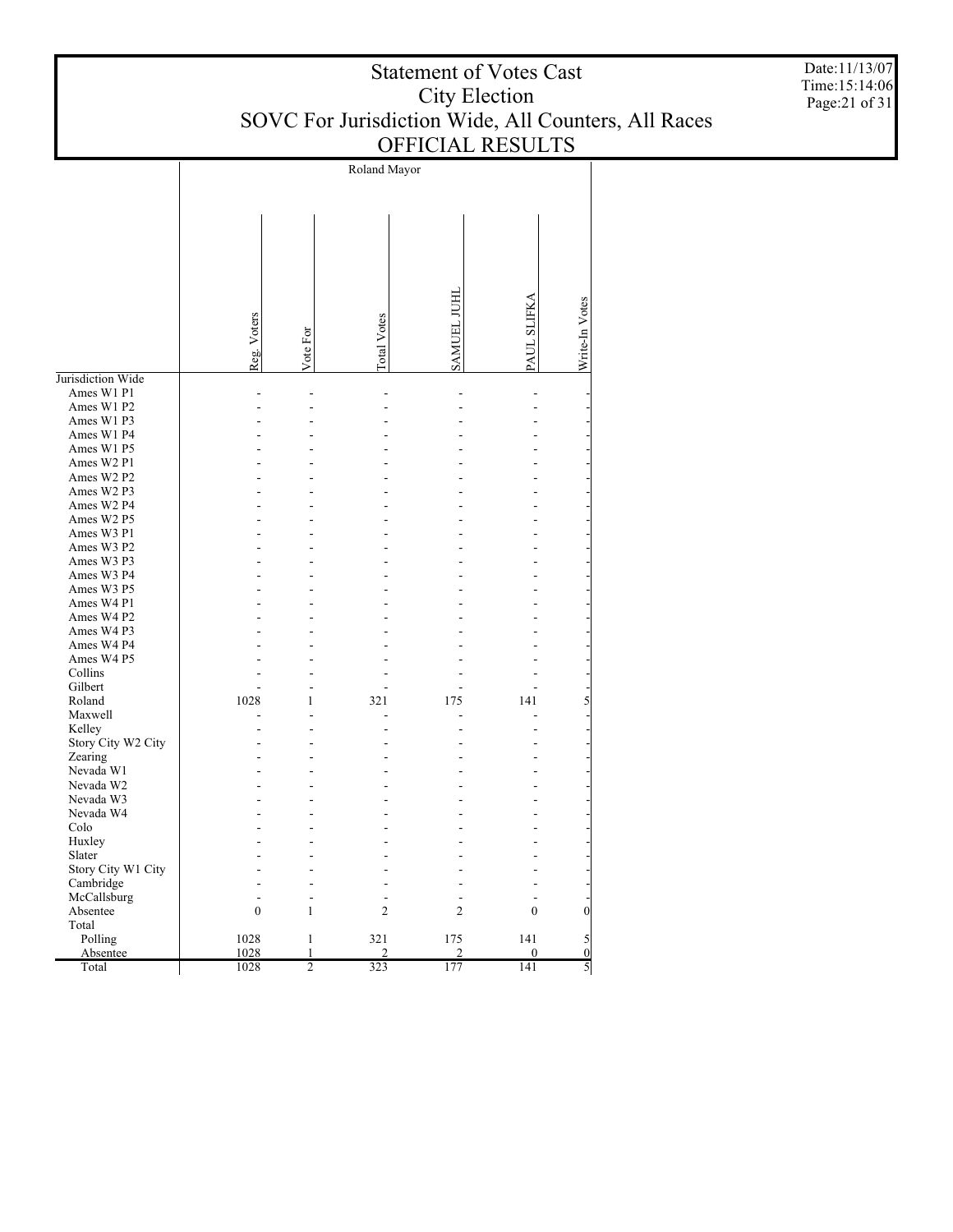|                              | <b>Statement of Votes Cast</b><br>City Election<br>SOVC For Jurisdiction Wide, All Counters, All Races<br>OFFICIAL RESULTS |                          |                    |                       |                         |                              |                       |                       | Date:11/13/07<br>Time:15:14:06<br>Page: 22 of 31 |  |
|------------------------------|----------------------------------------------------------------------------------------------------------------------------|--------------------------|--------------------|-----------------------|-------------------------|------------------------------|-----------------------|-----------------------|--------------------------------------------------|--|
|                              |                                                                                                                            |                          |                    |                       | Roland Council At Large |                              |                       |                       |                                                  |  |
|                              | Reg. Voters                                                                                                                | Vote For                 | <b>Total Votes</b> | <b>ARRY FORD</b>      | ERIK HOWE               | <b>NOSNHOL</b><br>∢<br>COREY | STEWARD<br>STEPHEN W. | ERIN VARLEY           | Write-In Votes                                   |  |
| Jurisdiction Wide            |                                                                                                                            |                          |                    |                       |                         |                              |                       |                       |                                                  |  |
| Ames W1 P1<br>Ames W1 P2     |                                                                                                                            |                          |                    |                       |                         |                              |                       |                       |                                                  |  |
| Ames W1 P3                   |                                                                                                                            |                          |                    |                       |                         |                              |                       |                       |                                                  |  |
| Ames W1 P4                   |                                                                                                                            |                          |                    |                       |                         |                              |                       |                       |                                                  |  |
| Ames W1 P5                   |                                                                                                                            |                          |                    |                       |                         |                              |                       |                       |                                                  |  |
| Ames W2 P1                   |                                                                                                                            |                          |                    |                       |                         |                              |                       |                       |                                                  |  |
| Ames W2 P2<br>Ames W2 P3     |                                                                                                                            |                          |                    |                       |                         |                              |                       |                       |                                                  |  |
| Ames W2 P4                   |                                                                                                                            |                          |                    |                       |                         |                              |                       |                       |                                                  |  |
| Ames W2 P5                   |                                                                                                                            |                          |                    |                       |                         |                              |                       |                       |                                                  |  |
| Ames W3 P1                   |                                                                                                                            |                          |                    |                       |                         |                              |                       |                       |                                                  |  |
| Ames W3 P2                   |                                                                                                                            |                          |                    |                       |                         |                              |                       |                       |                                                  |  |
| Ames W3 P3                   |                                                                                                                            |                          |                    |                       |                         |                              |                       |                       |                                                  |  |
| Ames W3 P4<br>Ames W3 P5     |                                                                                                                            |                          |                    |                       |                         |                              |                       |                       |                                                  |  |
| Ames W4 P1                   |                                                                                                                            |                          |                    |                       |                         |                              |                       |                       |                                                  |  |
| Ames W4 P2                   |                                                                                                                            |                          |                    |                       |                         |                              |                       |                       |                                                  |  |
| Ames W4 P3                   |                                                                                                                            |                          |                    |                       |                         |                              |                       |                       |                                                  |  |
| Ames W4 P4                   |                                                                                                                            |                          |                    |                       |                         |                              |                       |                       |                                                  |  |
| Ames W4 P5                   |                                                                                                                            |                          |                    |                       |                         |                              |                       |                       |                                                  |  |
| Collins<br>Gilbert           |                                                                                                                            |                          |                    |                       |                         |                              |                       |                       |                                                  |  |
| Roland                       | 1028                                                                                                                       | 3                        | 879                | 199                   | 121                     | 167                          | 82                    | 178                   | 132                                              |  |
| Maxwell                      |                                                                                                                            |                          |                    |                       |                         |                              |                       |                       |                                                  |  |
| Kelley                       |                                                                                                                            |                          |                    |                       |                         |                              |                       |                       |                                                  |  |
| Story City W2 City           |                                                                                                                            |                          |                    |                       |                         |                              |                       |                       |                                                  |  |
| Zearing<br>Nevada W1         |                                                                                                                            |                          |                    |                       |                         |                              |                       |                       |                                                  |  |
| Nevada W2                    |                                                                                                                            |                          |                    |                       |                         |                              |                       |                       |                                                  |  |
| Nevada W3                    |                                                                                                                            |                          |                    |                       |                         |                              |                       |                       |                                                  |  |
| Nevada W4                    |                                                                                                                            |                          |                    |                       |                         |                              |                       |                       |                                                  |  |
| Colo                         |                                                                                                                            |                          |                    |                       |                         |                              |                       |                       |                                                  |  |
| Huxley                       |                                                                                                                            |                          |                    |                       |                         |                              |                       |                       |                                                  |  |
| Slater<br>Story City W1 City |                                                                                                                            |                          |                    |                       |                         |                              |                       |                       |                                                  |  |
| Cambridge                    |                                                                                                                            |                          |                    |                       |                         |                              |                       |                       |                                                  |  |
| McCallsburg                  |                                                                                                                            | $\overline{\phantom{a}}$ |                    |                       |                         |                              |                       |                       |                                                  |  |
| Absentee                     | $\theta$                                                                                                                   | 3                        | 5                  | $\overline{2}$        | 1                       | $\mathbf{0}$                 | $\mathbf{0}$          | $\overline{2}$        | $\theta$                                         |  |
| Total                        |                                                                                                                            |                          |                    |                       |                         |                              |                       |                       |                                                  |  |
| Polling<br>Absentee          | 1028<br>1028                                                                                                               | 3<br>3                   | 879<br>5           | 199<br>$\overline{2}$ | 121                     | 167<br>$\boldsymbol{0}$      | 82<br>$\bf{0}$        | 178<br>$\overline{c}$ | 132<br>$\overline{0}$                            |  |
| Total                        | 1028                                                                                                                       | $6\overline{6}$          | 884                | 201                   | 122                     | 167                          | 82                    | 180                   | 132                                              |  |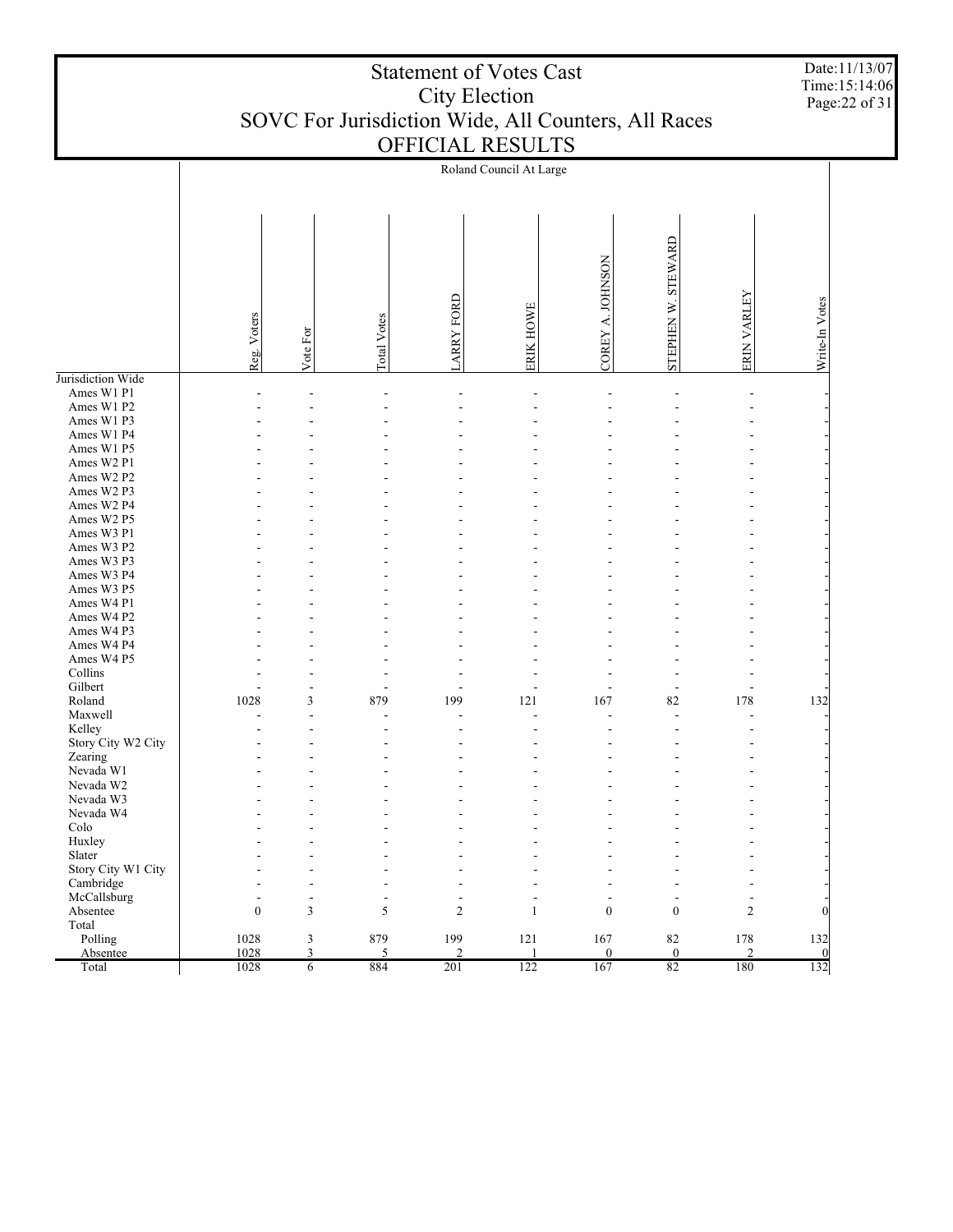| <b>Statement of Votes Cast</b>                      |
|-----------------------------------------------------|
| City Election                                       |
| SOVC For Jurisdiction Wide, All Counters, All Races |
| <b>OFFICIAL RESULTS</b>                             |

Slater Mayor LADONNA CHRISWELL LADONNA CHRISWELL **GARY HALVERSON** GARY HALVERSON Write-In Votes Write-In Votes Reg. Voters Total Votes Vote For Jurisdiction Wide Ames W1 P1 - - - - - - Ames W1 P2 - - - - - - Ames W1 P3 - - - - - - Ames W1 P4 - - - - - - Ames W1 P5 - - - - - - Ames W2 P1 - - - - - - Ames W2 P2 - - - - - - Ames W2 P3 - - - - - - Ames W2 P4 - - - - - - Ames W2 P5 - - - - - - Ames W3 P1 - - - - - - Ames W3 P2 - - - - - - Ames W3 P3 - - - - - - Ames W3 P4 - - - - - - Ames W3 P5 - - - - - - Ames W4 P1 - - - - - - Ames W4 P2 - - - - - - Ames W4 P3 - - - - - - Ames W4 P4 - - - - - - Ames W4 P5 - - - - - - Collins - - - - - - Gilbert - - - - - - Roland - - - - - - Maxwell - - - - - - Kelley - - - - - - Story City W2 City - - - - - - Zearing - - - - - - Nevada W1 - - - - - - Nevada W2 - - - - - - Nevada W3 - - - - - - Nevada W4 - - - - - - Colo - - - - - - Huxley - - - - - - Slater 1088 1 393 168 218 7 Story City W1 City - - - - - - Cambridge - - - - - - McCallsburg - - - - - - Absentee 0 1 13 6 7 0 Total Polling 1088 1 393 168 218 7 Absentee 1088 1 13 6 7 0 Total 1088 2 406 174 225 7

Date:11/13/07 Time:15:14:06 Page:23 of 31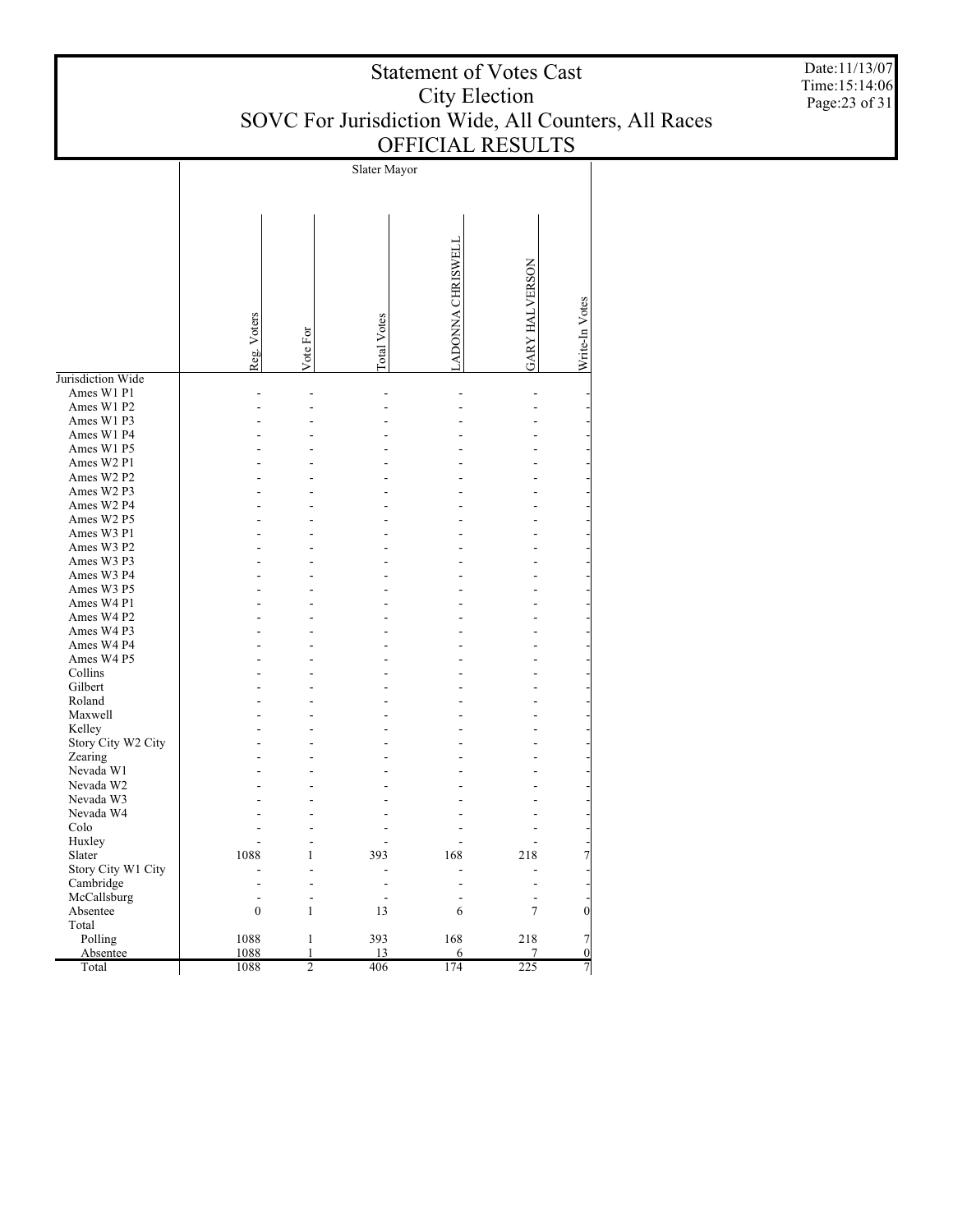|                          | Date:11/13/07<br><b>Statement of Votes Cast</b><br>Time:15:14:06<br><b>City Election</b><br>Page: 24 of 31<br>SOVC For Jurisdiction Wide, All Counters, All Races<br>OFFICIAL RESULTS |                          |                          |                          |                          |                         |                  |                          |                              |                |
|--------------------------|---------------------------------------------------------------------------------------------------------------------------------------------------------------------------------------|--------------------------|--------------------------|--------------------------|--------------------------|-------------------------|------------------|--------------------------|------------------------------|----------------|
|                          |                                                                                                                                                                                       |                          |                          |                          |                          |                         |                  |                          | Slater Council Member (unex) |                |
|                          |                                                                                                                                                                                       |                          | Slater Council At Large  |                          |                          |                         |                  |                          |                              |                |
|                          | Reg. Voters                                                                                                                                                                           | Vote For                 | <b>Total Votes</b>       | MICHAEL HIGGS            | STEPHEN RANSOM           | Write-In Votes          | Reg. Voters      | Vote For                 | <b>Total Votes</b>           | Write-In Votes |
| Jurisdiction Wide        |                                                                                                                                                                                       |                          |                          |                          |                          |                         |                  |                          |                              |                |
| Ames W1 P1<br>Ames W1 P2 |                                                                                                                                                                                       |                          |                          |                          |                          |                         |                  |                          |                              |                |
| Ames W1 P3               |                                                                                                                                                                                       |                          |                          |                          |                          |                         |                  |                          |                              |                |
| Ames W1 P4               |                                                                                                                                                                                       |                          |                          |                          |                          |                         |                  |                          |                              |                |
| Ames W1 P5               |                                                                                                                                                                                       |                          |                          |                          |                          |                         |                  |                          |                              |                |
| Ames W2 P1               |                                                                                                                                                                                       |                          |                          |                          |                          |                         |                  |                          |                              |                |
| Ames W2 P2               |                                                                                                                                                                                       |                          |                          |                          |                          |                         |                  |                          |                              |                |
| Ames W2 P3               |                                                                                                                                                                                       |                          |                          |                          |                          |                         |                  |                          |                              |                |
| Ames W2 P4<br>Ames W2 P5 |                                                                                                                                                                                       |                          |                          |                          |                          |                         |                  |                          |                              |                |
| Ames W3 P1               |                                                                                                                                                                                       |                          |                          |                          |                          |                         |                  |                          |                              |                |
| Ames W3 P2               |                                                                                                                                                                                       |                          |                          |                          |                          |                         |                  |                          |                              |                |
| Ames W3 P3               |                                                                                                                                                                                       |                          |                          |                          |                          |                         |                  |                          |                              |                |
| Ames W3 P4               |                                                                                                                                                                                       |                          |                          |                          |                          |                         |                  |                          |                              |                |
| Ames W3 P5               |                                                                                                                                                                                       |                          |                          |                          |                          |                         |                  |                          |                              |                |
| Ames W4 P1<br>Ames W4 P2 |                                                                                                                                                                                       |                          |                          |                          |                          |                         |                  |                          |                              |                |
| Ames W4 P3               |                                                                                                                                                                                       |                          |                          |                          |                          |                         |                  |                          |                              |                |
| Ames W4 P4               |                                                                                                                                                                                       |                          |                          |                          |                          |                         |                  |                          |                              |                |
| Ames W4 P5               |                                                                                                                                                                                       |                          |                          |                          |                          |                         |                  |                          |                              |                |
| Collins                  |                                                                                                                                                                                       |                          |                          |                          |                          |                         |                  |                          |                              |                |
| Gilbert                  |                                                                                                                                                                                       |                          |                          |                          |                          |                         |                  |                          |                              |                |
| Roland<br>Maxwell        |                                                                                                                                                                                       |                          |                          |                          |                          |                         |                  |                          |                              |                |
| Kelley                   |                                                                                                                                                                                       |                          |                          |                          |                          |                         |                  |                          |                              |                |
| Story City W2 City       |                                                                                                                                                                                       |                          |                          |                          |                          |                         |                  |                          |                              |                |
| Zearing                  |                                                                                                                                                                                       |                          |                          |                          |                          |                         |                  |                          |                              |                |
| Nevada W1                |                                                                                                                                                                                       |                          |                          |                          | $\overline{\phantom{a}}$ |                         |                  |                          |                              |                |
| Nevada W2                |                                                                                                                                                                                       |                          |                          |                          |                          |                         |                  |                          |                              |                |
| Nevada W3                |                                                                                                                                                                                       |                          |                          |                          |                          |                         |                  |                          |                              |                |
| Nevada W4<br>Colo        |                                                                                                                                                                                       |                          |                          |                          |                          |                         |                  |                          |                              |                |
| Huxley                   |                                                                                                                                                                                       | L,                       |                          |                          |                          |                         |                  |                          | L.                           |                |
| Slater                   | 1088                                                                                                                                                                                  | $\overline{\mathbf{c}}$  | 706                      | 314                      | 329                      | 63                      | 1088             | $\mathbf{1}$             | 268                          | 268            |
| Story City W1 City       |                                                                                                                                                                                       | $\overline{a}$           | $\overline{\phantom{a}}$ | $\overline{a}$           | ٠                        |                         |                  |                          | $\overline{\phantom{a}}$     |                |
| Cambridge                |                                                                                                                                                                                       | $\blacksquare$           | $\blacksquare$           | $\blacksquare$           | $\overline{\phantom{a}}$ |                         | $\overline{a}$   | $\overline{\phantom{a}}$ | $\overline{\phantom{a}}$     |                |
| McCallsburg              |                                                                                                                                                                                       | $\overline{\phantom{a}}$ | $\overline{\phantom{a}}$ | $\overline{\phantom{a}}$ | $\overline{\phantom{a}}$ |                         | $\overline{a}$   | $\overline{a}$           | $\overline{\phantom{a}}$     |                |
| Absentee<br>Total        | $\boldsymbol{0}$                                                                                                                                                                      | $\overline{c}$           | $27\,$                   | 11                       | 13                       | $\overline{\mathbf{3}}$ | $\boldsymbol{0}$ | $\mathbf{1}$             | $11\,$                       | 11             |
| Polling                  | 1088                                                                                                                                                                                  | $\sqrt{2}$               | 706                      | 314                      | 329                      | 63                      | 1088             | $\mathbf{1}$             | 268                          | 268            |
| Absentee                 | 1088                                                                                                                                                                                  | $\overline{2}$           | 27                       | 11                       | 13                       | $\overline{\mathbf{3}}$ | 1088             | $\mathbf{1}$             | 11                           | 11             |
| Total                    | 1088                                                                                                                                                                                  | $\overline{4}$           | 733                      | 325                      | 342                      | 66                      | 1088             | $\overline{2}$           | 279                          | 279            |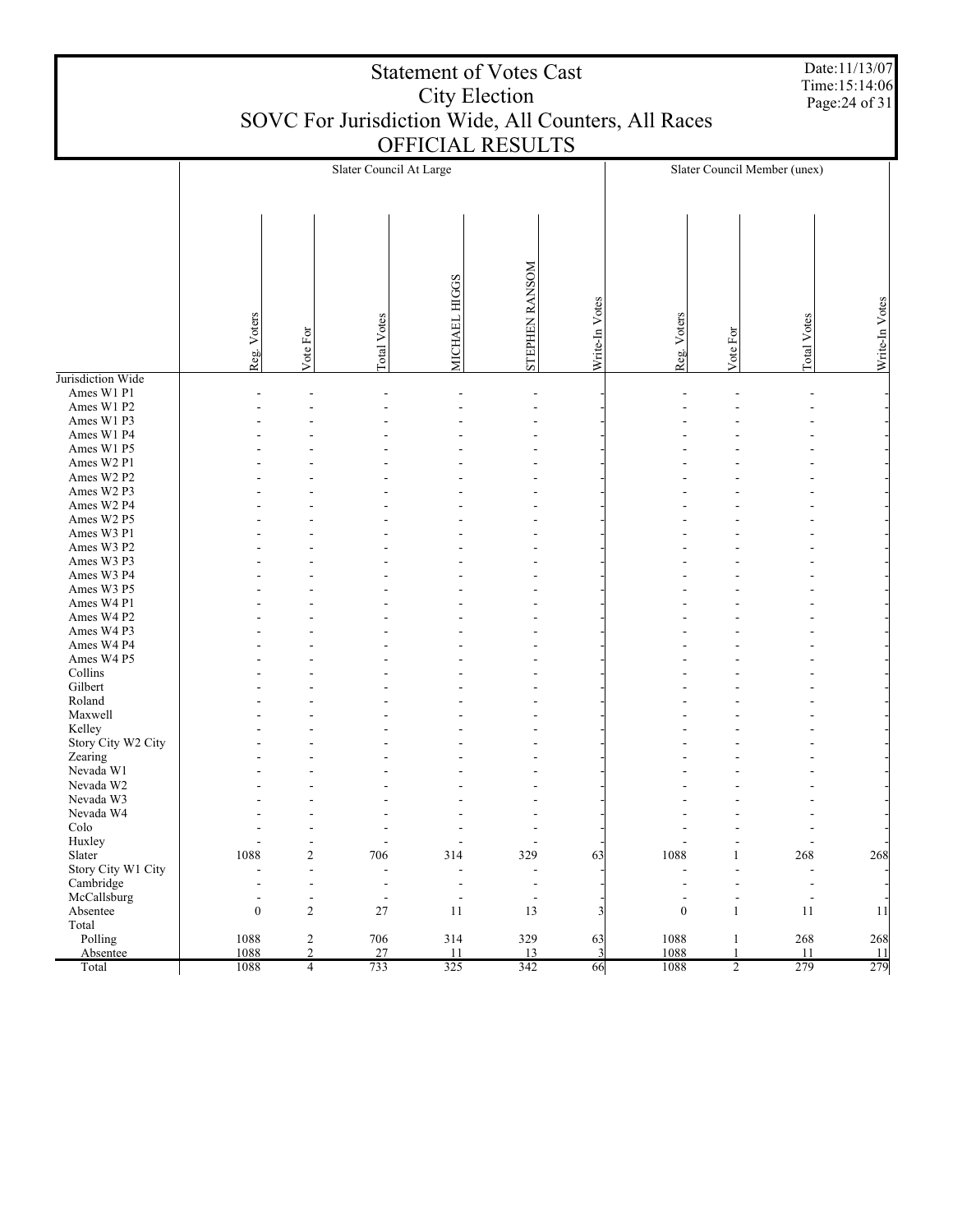|                    |                          |                             | Story City Council At Large |                    |                      |                  |                  |
|--------------------|--------------------------|-----------------------------|-----------------------------|--------------------|----------------------|------------------|------------------|
|                    | Reg. Voters              | Vote For                    | <b>Total Votes</b>          | BARBARA FROHLING   | <b>LYNN CUMMINGS</b> | MICHAEL JENSEN   | Write-In Votes   |
| Jurisdiction Wide  |                          |                             |                             |                    |                      |                  |                  |
| Ames W1 P1         |                          |                             |                             |                    |                      |                  |                  |
| Ames W1 P2         |                          |                             |                             |                    |                      |                  |                  |
| Ames W1 P3         |                          |                             |                             |                    |                      |                  |                  |
| Ames W1 P4         |                          |                             |                             |                    |                      |                  |                  |
| Ames W1 P5         |                          |                             |                             |                    |                      |                  |                  |
| Ames W2 P1         |                          |                             |                             |                    |                      |                  |                  |
| Ames W2 P2         |                          |                             |                             |                    |                      |                  |                  |
| Ames W2 P3         |                          |                             |                             |                    |                      |                  |                  |
| Ames W2 P4         |                          |                             |                             |                    |                      |                  |                  |
| Ames W2 P5         |                          |                             |                             |                    |                      |                  |                  |
| Ames W3 P1         |                          |                             |                             |                    |                      |                  |                  |
| Ames W3 P2         |                          |                             |                             |                    |                      |                  |                  |
| Ames W3 P3         |                          |                             |                             |                    |                      |                  |                  |
| Ames W3 P4         |                          |                             |                             |                    |                      |                  |                  |
| Ames W3 P5         |                          |                             |                             |                    |                      |                  |                  |
| Ames W4 P1         |                          |                             |                             |                    |                      |                  |                  |
|                    |                          |                             |                             |                    |                      |                  |                  |
| Ames W4 P2         |                          |                             |                             |                    |                      |                  |                  |
| Ames W4 P3         |                          |                             |                             |                    |                      |                  |                  |
| Ames W4 P4         |                          |                             |                             |                    |                      |                  |                  |
| Ames W4 P5         |                          |                             |                             |                    |                      |                  |                  |
| Collins            |                          |                             |                             |                    |                      |                  |                  |
| Gilbert            |                          |                             |                             |                    |                      |                  |                  |
| Roland             |                          |                             |                             |                    |                      |                  |                  |
| Maxwell            |                          |                             |                             |                    |                      |                  |                  |
| Kelley             |                          |                             |                             |                    |                      |                  |                  |
| Story City W2 City | $\mathbf{0}$             | 3                           | $\boldsymbol{0}$            | $\boldsymbol{0}$   | $\boldsymbol{0}$     | $\boldsymbol{0}$ | $\boldsymbol{0}$ |
| Zearing            |                          |                             |                             |                    |                      |                  |                  |
| Nevada W1          |                          |                             |                             |                    |                      |                  |                  |
| Nevada W2          |                          |                             |                             |                    |                      |                  |                  |
| Nevada W3          |                          |                             |                             |                    |                      |                  |                  |
| Nevada W4          |                          |                             |                             |                    |                      |                  |                  |
| Colo               |                          |                             |                             |                    |                      |                  |                  |
| Huxley             |                          |                             |                             |                    |                      |                  |                  |
| Slater             |                          |                             |                             |                    |                      |                  |                  |
| Story City W1 City | 2420                     | 3                           | 312                         | 97                 | 104                  | 102              | $\overline{9}$   |
| Cambridge          |                          | $\overline{a}$              | $\overline{a}$              | L,                 |                      | $\overline{a}$   |                  |
| McCallsburg        | $\overline{\phantom{a}}$ | $\frac{1}{2}$               | $\overline{\phantom{a}}$    | $\overline{a}$     | $\frac{1}{2}$        | $\frac{1}{2}$    |                  |
| Absentee           | $\boldsymbol{0}$         | $\ensuremath{\mathfrak{Z}}$ | $\mathfrak{Z}$              | $\mathbf{1}$       | $\mathbf{1}$         | $\,1\,$          | $\overline{0}$   |
| Total              |                          |                             |                             |                    |                      |                  |                  |
| Polling            | 2420                     | $\sqrt{6}$                  | 312                         | 97                 | 104                  | $102\,$          | $\overline{9}$   |
| Absentee           | 2420                     |                             | $\overline{3}$              |                    | 1                    | 1                | $\overline{0}$   |
| Total              | 2420                     | $rac{3}{9}$                 | 315                         | $\mathbf{1}$<br>98 | 105                  | 103              | $\overline{9}$   |
|                    |                          |                             |                             |                    |                      |                  |                  |

Date:11/13/07 Time:15:14:06 Page:25 of 31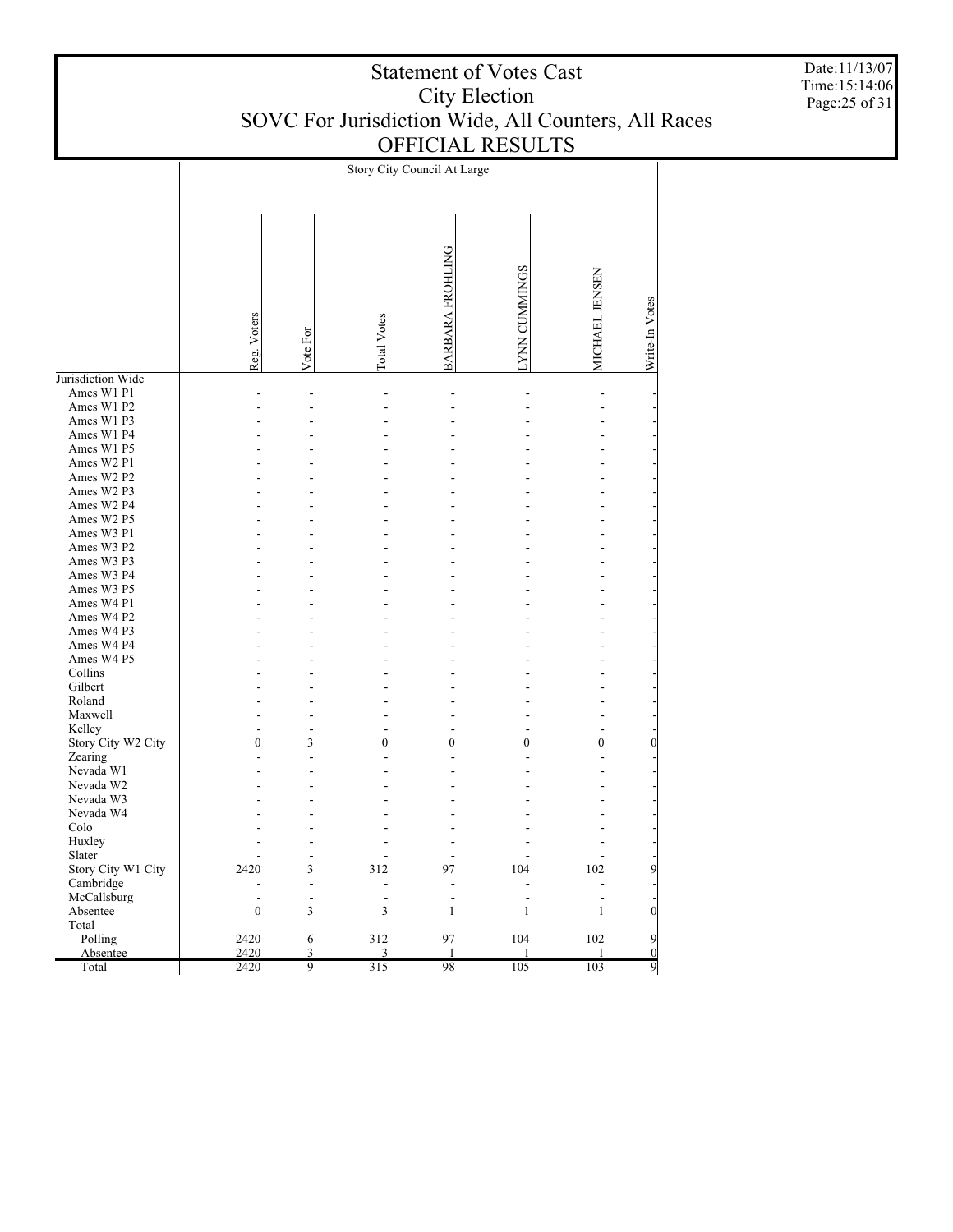| <b>Statement of Votes Cast</b>                      |
|-----------------------------------------------------|
| City Election                                       |
| SOVC For Jurisdiction Wide, All Counters, All Races |
| <b>OFFICIAL RESULTS</b>                             |

Date:11/13/07 Time:15:14:06 Page:26 of 31

|                    |                  |                     | Zearing Mayor |                     |                                     |
|--------------------|------------------|---------------------|---------------|---------------------|-------------------------------------|
|                    |                  |                     |               |                     |                                     |
|                    |                  |                     |               |                     |                                     |
|                    |                  |                     |               |                     |                                     |
|                    |                  |                     |               |                     |                                     |
|                    |                  |                     |               |                     |                                     |
|                    |                  |                     |               |                     |                                     |
|                    |                  |                     |               |                     |                                     |
|                    |                  |                     |               |                     |                                     |
|                    |                  |                     |               |                     |                                     |
|                    |                  |                     |               |                     |                                     |
|                    |                  |                     |               |                     |                                     |
|                    |                  |                     |               |                     |                                     |
|                    | Reg. Voters      | Vote For            | Total Votes   | <b>IM CHANCE JR</b> | Write-In Votes                      |
|                    |                  |                     |               |                     |                                     |
| Jurisdiction Wide  |                  |                     |               |                     |                                     |
| Ames W1 P1         |                  |                     |               |                     |                                     |
| Ames W1 P2         |                  |                     |               |                     |                                     |
| Ames W1 P3         |                  |                     |               |                     |                                     |
| Ames W1 P4         |                  |                     |               |                     |                                     |
| Ames W1 P5         |                  |                     |               |                     |                                     |
| Ames W2 P1         |                  |                     |               |                     |                                     |
| Ames W2 P2         |                  |                     |               |                     |                                     |
| Ames W2 P3         |                  |                     |               |                     |                                     |
| Ames W2 P4         |                  |                     |               |                     |                                     |
| Ames W2 P5         |                  |                     |               |                     |                                     |
| Ames W3 P1         |                  |                     |               |                     |                                     |
| Ames W3 P2         |                  |                     |               |                     |                                     |
| Ames W3 P3         |                  |                     |               |                     |                                     |
| Ames W3 P4         |                  |                     |               |                     |                                     |
| Ames W3 P5         |                  |                     |               |                     |                                     |
| Ames W4 P1         |                  |                     |               |                     |                                     |
| Ames W4 P2         |                  |                     |               |                     |                                     |
| Ames W4 P3         |                  |                     |               |                     |                                     |
| Ames W4 P4         |                  |                     |               |                     |                                     |
| Ames W4 P5         |                  |                     |               |                     |                                     |
| Collins            |                  |                     |               |                     |                                     |
| Gilbert            |                  |                     |               |                     |                                     |
| Roland             |                  |                     |               |                     |                                     |
| Maxwell            |                  |                     |               |                     |                                     |
| Kelley             |                  |                     |               |                     |                                     |
| Story City W2 City |                  |                     |               |                     |                                     |
| Zearing            | 443              | 1                   | 162           | 144                 | 18                                  |
| Nevada W1          |                  | L                   |               |                     |                                     |
| Nevada W2          |                  |                     |               |                     |                                     |
| Nevada W3          |                  |                     |               |                     |                                     |
| Nevada W4          |                  |                     |               |                     |                                     |
| Colo               |                  |                     |               |                     |                                     |
| Huxley             |                  |                     |               |                     |                                     |
| Slater             |                  |                     |               |                     |                                     |
| Story City W1 City |                  |                     |               |                     |                                     |
| Cambridge          |                  |                     |               |                     |                                     |
| McCallsburg        |                  |                     |               |                     | $\overline{0}$                      |
| Absentee           | $\boldsymbol{0}$ | 1                   | 3             | 3                   |                                     |
| Total              |                  |                     |               |                     |                                     |
| Polling            | 443<br>443       | 1                   | 162           | 144                 | 18                                  |
| Absentee           |                  | 1<br>$\overline{2}$ | 3<br>165      | 3                   | $\boldsymbol{0}$<br>$\overline{18}$ |
| Total              | 443              |                     |               | 147                 |                                     |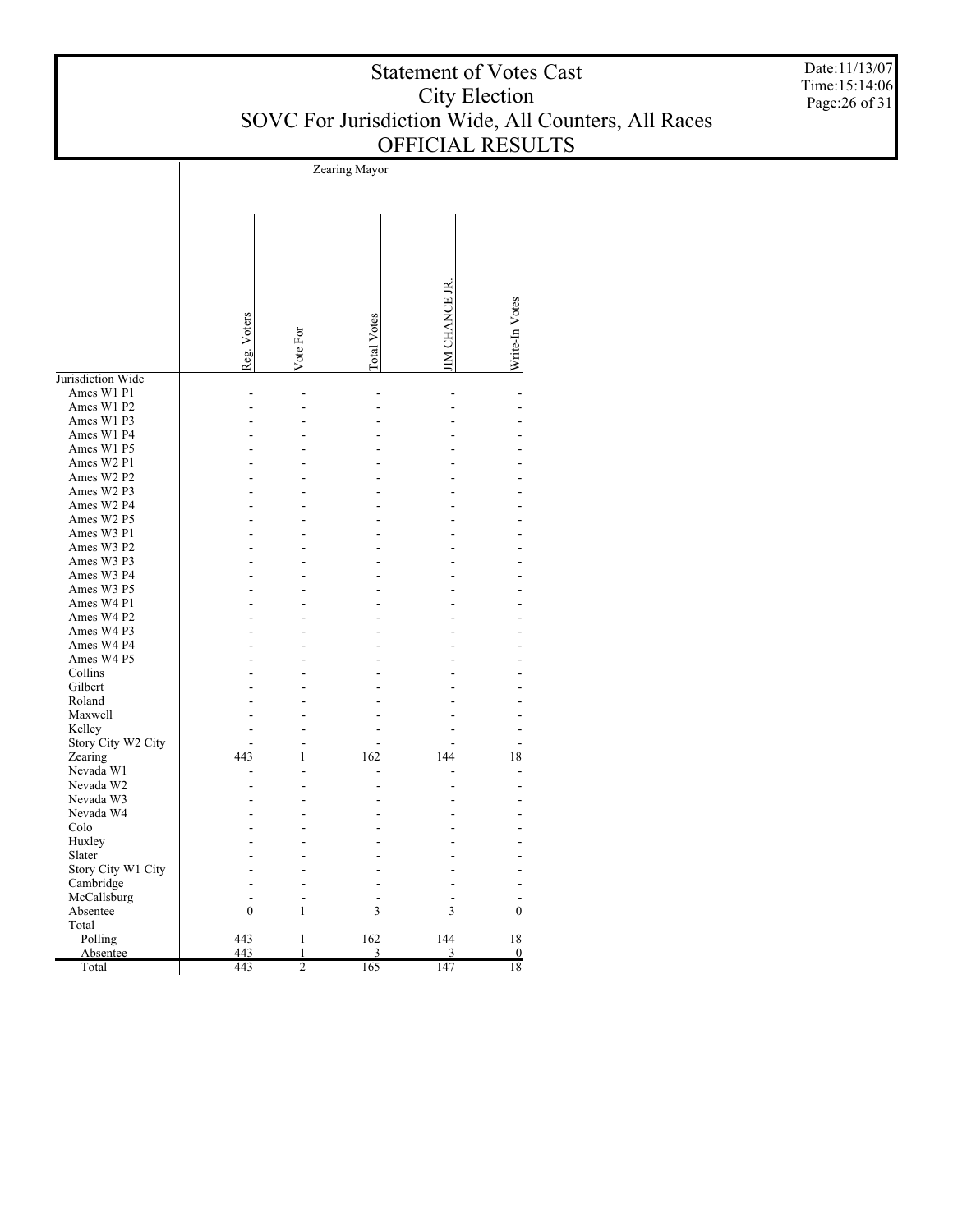|                    |              |                      |                | Zearing Council At Large |                 |                 |                  |                |
|--------------------|--------------|----------------------|----------------|--------------------------|-----------------|-----------------|------------------|----------------|
|                    | Reg. Voters  | Vote For             | Total Votes    | <b>SCOTT FRANK</b>       | BRIAN B. LAWSON | DEANA NEUENDORF | SHERI WOMELDORFF | Write-In Votes |
| Jurisdiction Wide  |              |                      |                |                          |                 |                 |                  |                |
| Ames W1 P1         |              | $\overline{a}$       |                | $\overline{a}$           | $\overline{a}$  | $\overline{a}$  | Ĭ.               |                |
| Ames W1 P2         |              |                      |                | ÷.                       | L,              |                 |                  |                |
| Ames W1 P3         |              |                      |                |                          |                 |                 |                  |                |
| Ames W1 P4         |              |                      |                |                          | L.              |                 |                  |                |
| Ames W1 P5         |              |                      |                |                          |                 |                 |                  |                |
| Ames W2 P1         |              |                      |                |                          |                 |                 |                  |                |
| Ames W2 P2         |              |                      |                |                          |                 |                 |                  |                |
| Ames W2 P3         |              |                      |                |                          |                 |                 |                  |                |
| Ames W2 P4         |              |                      |                |                          |                 |                 |                  |                |
| Ames W2 P5         |              |                      |                |                          |                 |                 |                  |                |
| Ames W3 P1         |              |                      |                |                          |                 |                 |                  |                |
| Ames W3 P2         |              |                      |                |                          |                 |                 |                  |                |
| Ames W3 P3         |              |                      |                |                          |                 |                 |                  |                |
| Ames W3 P4         |              |                      |                |                          |                 |                 |                  |                |
| Ames W3 P5         |              |                      |                |                          |                 |                 |                  |                |
| Ames W4 P1         |              |                      |                |                          |                 |                 |                  |                |
| Ames W4 P2         |              |                      |                |                          |                 |                 |                  |                |
| Ames W4 P3         |              |                      |                |                          |                 |                 |                  |                |
| Ames W4 P4         |              |                      |                |                          |                 |                 |                  |                |
| Ames W4 P5         |              |                      |                |                          |                 |                 |                  |                |
| Collins            |              |                      |                |                          |                 |                 |                  |                |
| Gilbert            |              |                      |                |                          |                 |                 |                  |                |
| Roland             |              |                      |                |                          |                 |                 |                  |                |
|                    |              |                      |                |                          |                 |                 |                  |                |
| Maxwell            |              |                      |                |                          |                 |                 |                  |                |
| Kelley             |              |                      |                |                          |                 |                 |                  |                |
| Story City W2 City | 443          | Ĭ.<br>$\overline{c}$ | 323            |                          | 68              | 74              | 57               | 58             |
| Zearing            |              | L,                   |                | 66                       |                 |                 |                  |                |
| Nevada W1          |              | ÷.                   |                |                          | L.              |                 |                  |                |
| Nevada W2          |              |                      |                |                          | L.              |                 |                  |                |
| Nevada W3          |              |                      |                |                          |                 |                 |                  |                |
| Nevada W4          |              |                      |                |                          |                 |                 |                  |                |
| Colo               |              |                      |                |                          |                 |                 |                  |                |
| Huxley             |              |                      |                |                          |                 |                 |                  |                |
| Slater             |              |                      |                |                          |                 |                 |                  |                |
| Story City W1 City |              |                      |                |                          |                 |                 |                  |                |
| Cambridge          |              |                      |                |                          |                 |                 |                  |                |
| McCallsburg        |              | L,                   | $\overline{a}$ | Ĭ.                       | L.              | L,              | $\overline{a}$   |                |
| Absentee           | $\mathbf{0}$ | $\overline{2}$       | 8              | $\overline{2}$           | $\mathbf{1}$    | $\mathbf{1}$    | $\overline{2}$   | $\overline{2}$ |
| Total              |              |                      |                |                          |                 |                 |                  |                |
| Polling            | 443          | $\sqrt{2}$           | 323            | 66                       | 68              | 74              | 57               | 58             |
| Absentee           | 443          | $\overline{c}$       | 8              | $\overline{c}$           | 1               | $\mathbf{1}$    | $\overline{c}$   | $\overline{2}$ |
| Total              | 443          | $\overline{4}$       | 331            | 68                       | 69              | $\overline{75}$ | 59               | 60             |

Date:11/13/07 Time:15:14:06 Page:27 of 31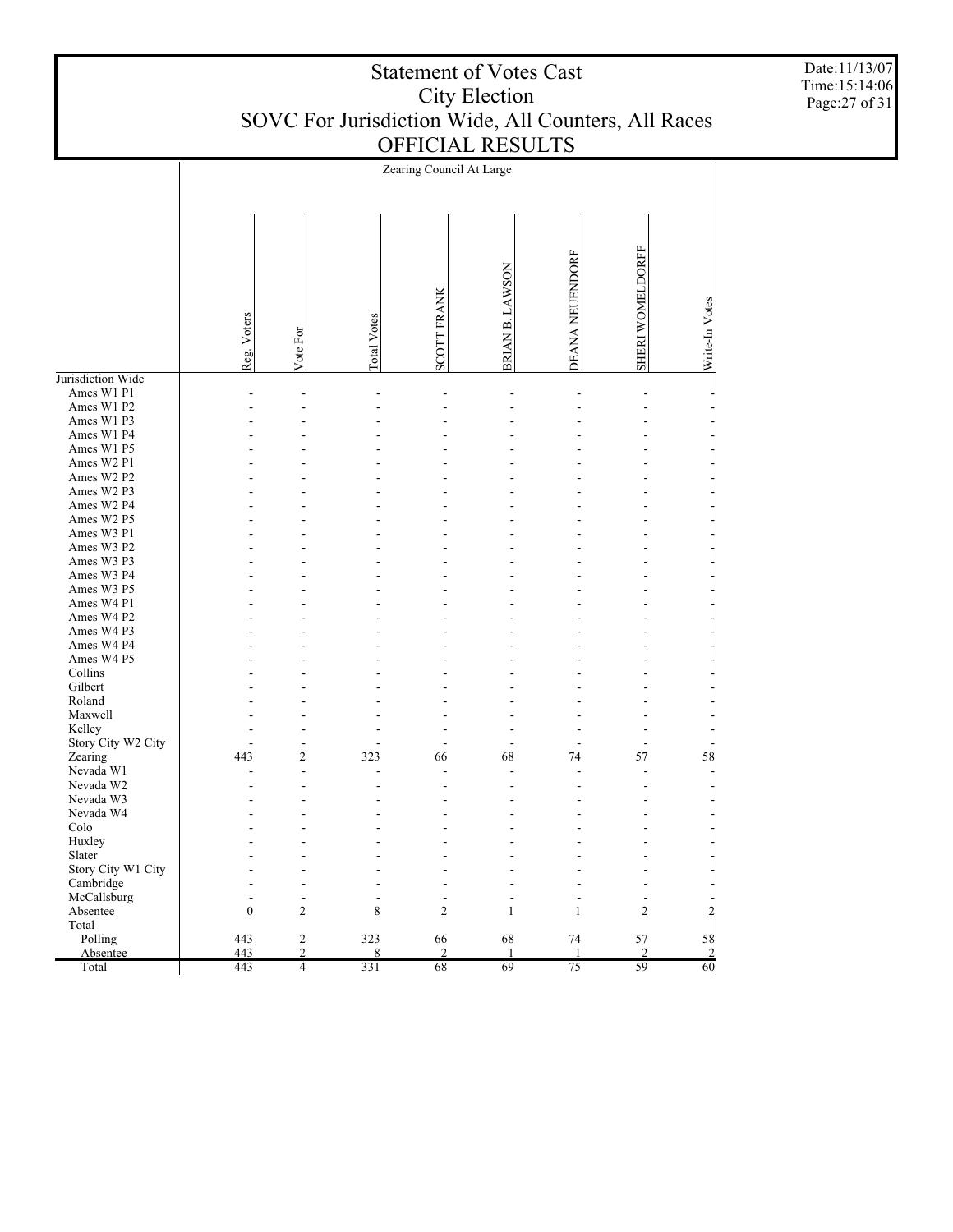| <b>Statement of Votes Cast</b>                      |
|-----------------------------------------------------|
| City Election                                       |
| SOVC For Jurisdiction Wide, All Counters, All Races |
| <b>OFFICIAL RESULTS</b>                             |

|                    | AMES HOSPITAL TRUSTEE |          |                    |                   |                       |                     |                                            |
|--------------------|-----------------------|----------|--------------------|-------------------|-----------------------|---------------------|--------------------------------------------|
|                    | Reg. Voters           | Vote For | <b>Total Votes</b> | <b>SARAH BUCK</b> | FRIEDERICH<br>KARL H. | KENNETH D. McCUSKEY | Write-In Votes                             |
| Jurisdiction Wide  |                       |          |                    |                   |                       |                     |                                            |
| Ames W1 P1         | 2321                  | 3        | 325                | 114               | 109                   | 101                 | $\mathbf{1}$                               |
| Ames W1 P2         | 1880                  | 3        | 166                | 61                | 54                    | 51                  | $\boldsymbol{0}$                           |
| Ames W1 P3         | 2161                  | 3        | 295                | 104               | 94                    | 93                  | $\overline{4}$                             |
| Ames W1 P4         | 1894                  | 3        | 415                | 148               | 132                   | 132                 | $\frac{3}{1}$                              |
| Ames W1 P5         | 1891                  | 3        | 646                | 234               | 210                   | 201                 |                                            |
| Ames W2 P1         | 2240                  | 3        | 872                | 311               | 284                   | 274                 | $\frac{3}{1}$                              |
| Ames W2 P2         | 1383                  | 3        | 245                | 84                | 78                    | 82                  |                                            |
| Ames W2 P3         | 1933                  | 3        | 426                | 157               | 138                   | 131                 | $\begin{array}{c} 0 \\ 5 \\ 7 \end{array}$ |
| Ames W2 P4         | 2981                  | 3        | 1353               | 467               | 444                   | 437                 |                                            |
| Ames W2 P5         | 3172                  | 3        | 1149               | 406               | 369                   | 367                 |                                            |
| Ames W3 P1         | 3347                  | 3        | 377                | 136               | 123                   | 114                 | $\overline{4}$                             |
| Ames W3 P2         | 2891                  | 3        | 80                 | 28                | 26                    | 25                  | $\,1\,$                                    |
| Ames W3 P3         | 1619                  | 3        | 68                 | 25                | 22                    | 20                  | $\,1\,$                                    |
| Ames W3 P4         | 2038                  | 3        | 143                | 46                | 47                    | 46                  | $\overline{4}$                             |
| Ames W3 P5         | 2276                  | 3        | 805                | 278               | 277                   | 242                 | $\begin{array}{c} 8 \\ 7 \\ 4 \end{array}$ |
| Ames W4 P1         | 2354                  | 3        | 735                | 263               | 235                   | 230                 |                                            |
| Ames W4 P2         | 2252                  | 3        | 777                | 286               | 252                   | 235                 |                                            |
| Ames W4 P3         | 1807                  | 3        | 174                | 63                | 56                    | 52                  | $\begin{bmatrix} 3 \\ 0 \end{bmatrix}$     |
| Ames W4 P4         | 2014                  | 3        | 14                 | 6                 | 4                     | $\overline{4}$      |                                            |
| Ames W4 P5         | 1437                  | 3        | 20                 | $\overline{7}$    | $\overline{7}$        | 6                   | $\overline{0}$                             |
| Collins            |                       | L,       | $\overline{a}$     | $\overline{a}$    |                       |                     |                                            |
| Gilbert            |                       |          |                    |                   |                       |                     |                                            |
| Roland             |                       |          |                    |                   |                       |                     |                                            |
| Maxwell            |                       |          |                    |                   |                       |                     |                                            |
| Kelley             |                       |          |                    |                   |                       |                     |                                            |
| Story City W2 City |                       |          |                    |                   |                       |                     |                                            |
| Zearing            |                       |          |                    |                   |                       |                     |                                            |
| Nevada W1          |                       |          |                    |                   |                       |                     |                                            |
| Nevada W2          |                       |          |                    |                   |                       |                     |                                            |
| Nevada W3          |                       |          |                    |                   |                       |                     |                                            |
| Nevada W4          |                       |          |                    |                   |                       |                     |                                            |
| Colo               |                       |          |                    |                   |                       |                     |                                            |
| Huxley             |                       |          |                    |                   |                       |                     |                                            |
| Slater             |                       |          |                    |                   |                       |                     |                                            |
| Story City W1 City |                       |          |                    |                   |                       |                     |                                            |
| Cambridge          |                       |          |                    |                   |                       |                     |                                            |
| McCallsburg        | ÷                     | ÷.       |                    |                   |                       |                     |                                            |
| Absentee           | $\mathbf{0}$          | 3        | 512                | 182               | 168                   | 161                 | 1                                          |
| Total              |                       |          |                    |                   |                       |                     |                                            |
| Polling            | 43891                 | 60       | 9085               | 3224              | 2961                  | 2843                | 57                                         |
| Absentee           | 43891                 | 3        | 512                | 182               | 168                   | 161                 | 1                                          |
| Total              | 43891                 | 63       | 9597               | 3406              | 3129                  | 3004                | 58                                         |

Date:11/13/07 Time:15:14:06 Page:28 of 31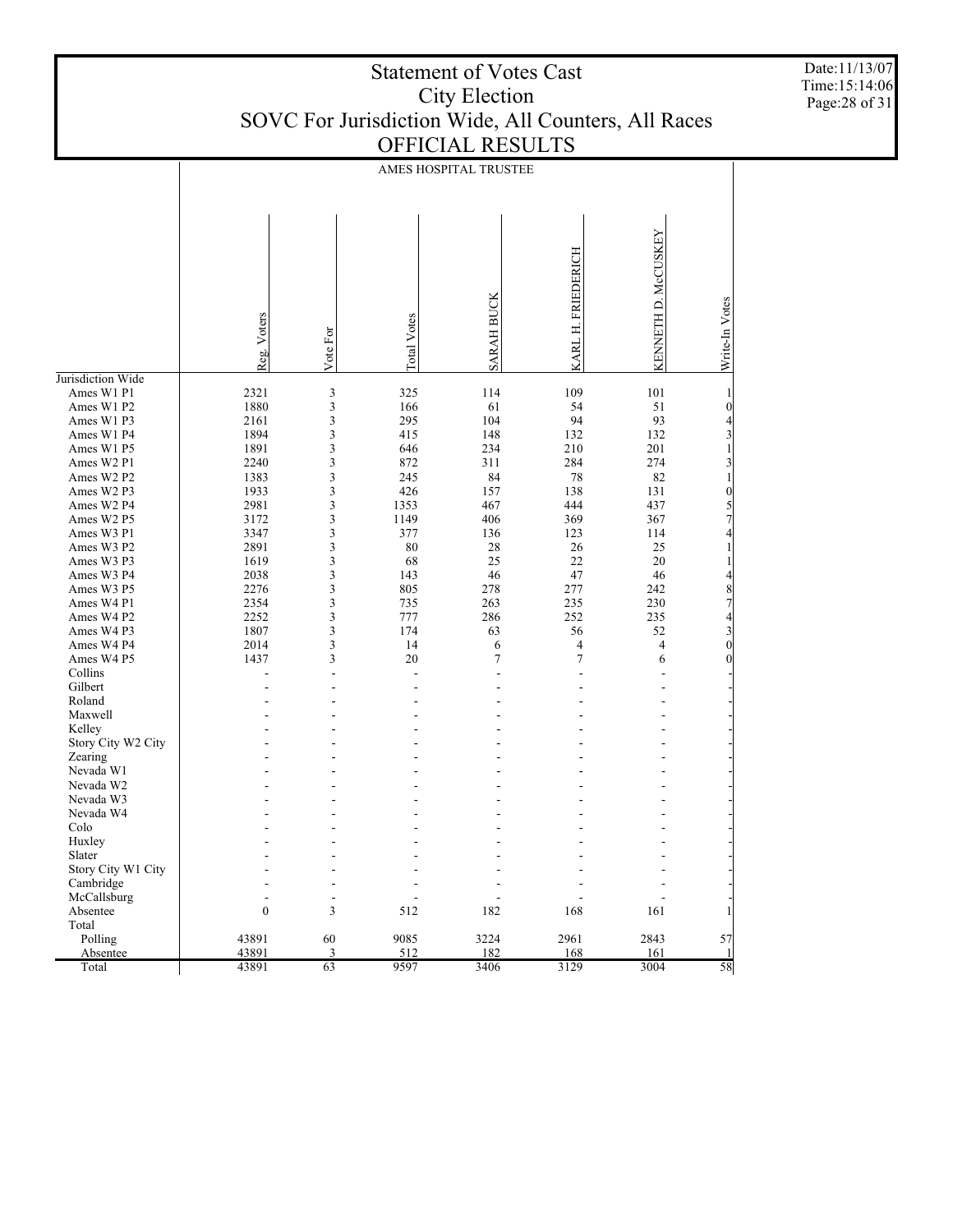Date:11/13/07 Time:15:14:07 Page:29 of 31

|                          |              |                              | AMES HOSPITAL TRUSTEE UNEXPIRED |                       |                                               |
|--------------------------|--------------|------------------------------|---------------------------------|-----------------------|-----------------------------------------------|
|                          |              |                              |                                 |                       |                                               |
|                          |              |                              |                                 |                       |                                               |
|                          |              |                              |                                 |                       |                                               |
|                          |              |                              |                                 |                       |                                               |
|                          |              |                              |                                 |                       |                                               |
|                          |              |                              |                                 |                       |                                               |
|                          |              |                              |                                 |                       |                                               |
|                          |              |                              |                                 |                       |                                               |
|                          |              |                              |                                 |                       |                                               |
|                          |              |                              |                                 |                       |                                               |
|                          | Reg. Voters  | Vote For                     | otal Votes                      | <b>OUIS W. BANITI</b> | Write-In Votes                                |
|                          |              |                              |                                 |                       |                                               |
| Jurisdiction Wide        |              |                              |                                 |                       |                                               |
| Ames W1 P1<br>Ames W1 P2 | 2321<br>1880 | $\mathbf{1}$<br>$\mathbf{1}$ | 125<br>64                       | 123<br>64             | $202222$<br>$220$                             |
| Ames W1 P3               |              | $\mathbf{1}$                 | 119                             |                       |                                               |
|                          | 2161         | 1                            |                                 | 117                   |                                               |
| Ames W1 P4               | 1894         |                              | 162                             | 160                   |                                               |
| Ames W1 P5               | 1891         | 1                            | 245                             | 243                   |                                               |
| Ames W2 P1               | 2240         | 1                            | 340                             | 338                   |                                               |
| Ames W2 P2               | 1383         | 1                            | 103                             | 103                   |                                               |
| Ames W2 P3               | 1933         | $\mathbf{1}$                 | 172                             | 171                   | $\begin{smallmatrix}1\\2\\1\end{smallmatrix}$ |
| Ames W2 P4               | 2981         | 1                            | 510                             | 508                   |                                               |
| Ames W2 P5               | 3172         | 1                            | 420                             | 419                   |                                               |
| Ames W3 P1               | 3347         | 1                            | 142                             | 141                   | $\mathbf{1}$                                  |
| Ames W3 P2               | 2891         | 1                            | 30                              | 30                    | $\mathbf{0}$                                  |
| Ames W3 P3               | 1619         | 1                            | 25                              | 25                    | $\boldsymbol{0}$                              |
| Ames W3 P4               | 2038         | 1                            | 54                              | 53                    | $\frac{1}{5}$<br>$\frac{5}{1}$                |
| Ames W3 P5               | 2276         | $\mathbf{1}$                 | 318                             | 313                   |                                               |
| Ames W4 P1               | 2354         | 1                            | 277                             | 272                   |                                               |
| Ames W4 P2               | 2252         | 1                            | 301                             | 300                   |                                               |
| Ames W4 P3               | 1807         | $\mathbf{1}$                 | 68                              | 67                    | $\mathbf{1}$                                  |
| Ames W4 P4               | 2014         | 1                            | 7                               | 7                     | $\bf{0}$                                      |
| Ames W4 P5               | 1437         | 1                            | 8                               | 8                     | $\boldsymbol{0}$                              |
| Collins                  |              |                              | L.                              | ÷                     |                                               |
| Gilbert                  |              |                              |                                 | ÷                     |                                               |
| Roland                   |              |                              |                                 |                       |                                               |
| Maxwell                  |              |                              |                                 |                       |                                               |
| Kelley                   |              |                              |                                 |                       |                                               |
| Story City W2 City       |              |                              |                                 |                       |                                               |
| Zearing                  |              |                              |                                 |                       |                                               |
| Nevada W1                |              |                              |                                 |                       |                                               |
| Nevada W2                |              |                              |                                 |                       |                                               |
| Nevada W3                |              |                              |                                 |                       |                                               |
| Nevada W4                |              |                              |                                 |                       |                                               |
| Colo                     |              |                              |                                 |                       |                                               |
| Huxley                   |              |                              |                                 |                       |                                               |
| Slater                   |              |                              |                                 |                       |                                               |
| Story City W1 City       |              |                              |                                 |                       |                                               |
| Cambridge                |              |                              |                                 |                       |                                               |
| McCallsburg              |              |                              |                                 |                       |                                               |
| Absentee                 | $\mathbf{0}$ | 1                            | 189                             | 187                   | $\overline{c}$                                |
| Total                    |              |                              |                                 |                       |                                               |
| Polling                  | 43891        | 20                           | 3490                            | 3462                  | 28                                            |
| Absentee                 | 43891        | $\mathbf{1}$                 | 189                             | 187                   | $\overline{2}$                                |
| Total                    | 43891        | 21                           | 3679                            | 3649                  | 30                                            |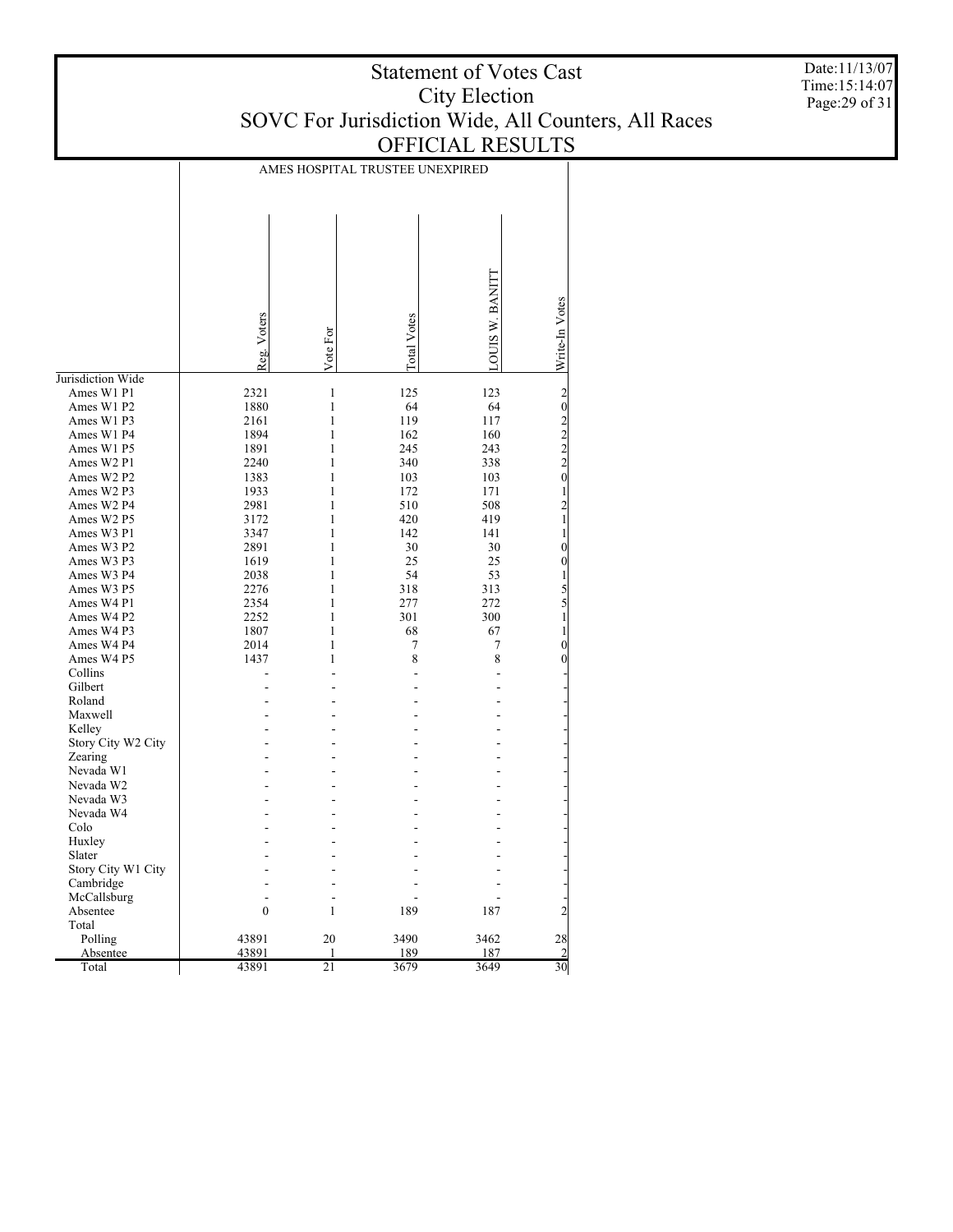|                              | <b>Statement of Votes Cast</b><br><b>City Election</b><br>SOVC For Jurisdiction Wide, All Counters, All Races<br>OFFICIAL RESULTS |                |                |                          |               |                  |                | Date:11/13/07<br>Time:15:14:07<br>Page: 30 of 31 |               |                    |
|------------------------------|-----------------------------------------------------------------------------------------------------------------------------------|----------------|----------------|--------------------------|---------------|------------------|----------------|--------------------------------------------------|---------------|--------------------|
|                              |                                                                                                                                   |                | COLO QUESTION  |                          |               |                  |                | MAXWELL QUESTION                                 |               |                    |
|                              |                                                                                                                                   |                |                |                          |               |                  |                |                                                  |               |                    |
|                              | Reg. Voters                                                                                                                       | Vote For       | Total Votes    | YES                      | $\frac{1}{2}$ | Reg. Voters      | Vote For       | <b>Total Votes</b>                               | YES           | $_{\rm Z}^{\rm O}$ |
| Jurisdiction Wide            |                                                                                                                                   |                |                |                          |               |                  |                |                                                  |               |                    |
| Ames W1 P1<br>Ames W1 P2     |                                                                                                                                   |                |                |                          |               |                  |                |                                                  |               |                    |
| Ames W1 P3                   |                                                                                                                                   |                |                |                          |               |                  |                |                                                  |               |                    |
| Ames W1 P4                   |                                                                                                                                   |                |                |                          |               |                  |                |                                                  |               |                    |
| Ames W1 P5                   |                                                                                                                                   |                |                |                          |               |                  |                |                                                  |               |                    |
| Ames W2 P1                   |                                                                                                                                   |                |                |                          |               |                  |                |                                                  |               |                    |
| Ames W2 P2                   |                                                                                                                                   |                |                |                          |               |                  |                |                                                  |               |                    |
| Ames W2 P3<br>Ames W2 P4     |                                                                                                                                   |                |                |                          |               |                  |                |                                                  |               |                    |
| Ames W2 P5                   |                                                                                                                                   |                |                |                          |               |                  |                |                                                  |               |                    |
| Ames W3 P1                   |                                                                                                                                   |                |                |                          |               |                  |                |                                                  |               |                    |
| Ames W3 P2                   |                                                                                                                                   |                |                |                          |               |                  |                |                                                  |               |                    |
| Ames W3 P3                   |                                                                                                                                   |                |                |                          |               |                  |                |                                                  |               |                    |
| Ames W3 P4                   |                                                                                                                                   |                |                |                          |               |                  |                |                                                  |               |                    |
| Ames W3 P5                   |                                                                                                                                   |                |                |                          |               |                  |                |                                                  |               |                    |
| Ames W4 P1                   |                                                                                                                                   |                |                |                          |               |                  |                |                                                  |               |                    |
| Ames W4 P2<br>Ames W4 P3     |                                                                                                                                   |                |                |                          |               |                  |                |                                                  |               |                    |
| Ames W4 P4                   |                                                                                                                                   |                |                |                          |               |                  |                |                                                  |               |                    |
| Ames W4 P5                   |                                                                                                                                   |                |                |                          |               |                  |                |                                                  |               |                    |
| Collins                      |                                                                                                                                   |                |                |                          |               |                  |                |                                                  |               |                    |
| Gilbert                      |                                                                                                                                   |                |                |                          |               |                  |                |                                                  |               |                    |
| Roland                       |                                                                                                                                   |                |                |                          |               |                  |                |                                                  |               |                    |
| Maxwell                      |                                                                                                                                   |                |                |                          |               | 631              | 1              | 308                                              | 185           | 123                |
| Kelley<br>Story City W2 City |                                                                                                                                   |                |                |                          |               |                  |                |                                                  |               |                    |
| Zearing                      |                                                                                                                                   |                |                |                          |               |                  |                |                                                  |               |                    |
| Nevada W1                    |                                                                                                                                   |                |                | ۰                        |               |                  |                |                                                  |               |                    |
| Nevada W2                    |                                                                                                                                   |                |                | $\overline{a}$           |               |                  |                |                                                  |               |                    |
| Nevada W3                    |                                                                                                                                   |                |                | $\overline{a}$           |               |                  |                |                                                  |               |                    |
| Nevada W4                    | $\overline{a}$                                                                                                                    |                |                | $\overline{a}$           |               |                  |                |                                                  |               |                    |
| Colo                         | 647                                                                                                                               | 1              | 115            | $78\,$                   | 37            |                  |                |                                                  |               |                    |
| Huxley<br>Slater             |                                                                                                                                   |                |                | ٠                        |               |                  |                |                                                  |               |                    |
| Story City W1 City           |                                                                                                                                   |                |                | ä,                       |               |                  |                |                                                  |               |                    |
| Cambridge                    |                                                                                                                                   |                |                | $\blacksquare$           |               |                  |                |                                                  |               |                    |
| McCallsburg                  | $\overline{a}$                                                                                                                    | $\overline{a}$ | $\overline{a}$ | $\overline{\phantom{a}}$ |               |                  |                | $\overline{a}$                                   |               |                    |
| Absentee                     | $\boldsymbol{0}$                                                                                                                  | $\mathbf{1}$   | 3              | $\overline{2}$           |               | $\boldsymbol{0}$ | $\mathbf{1}$   | $\overline{7}$                                   | $\tau$        |                    |
| Total                        |                                                                                                                                   |                |                |                          |               |                  |                |                                                  |               |                    |
| Polling                      | 647                                                                                                                               | $\mathbf{1}$   | 115            | $78\,$                   | 37            | 631              | 1              | 308                                              | 185           | 123                |
| Absentee                     | 647                                                                                                                               | $\mathbf{1}$   | 3<br>118       | $\overline{2}$<br>$80\,$ | -1<br>38      | 631<br>631       | $\mathbf{1}$   | $\overline{7}$<br>315                            | $\tau$<br>192 | $\overline{0}$     |
| Total                        | 647                                                                                                                               | $\overline{2}$ |                |                          |               |                  | $\overline{2}$ |                                                  |               | 123                |